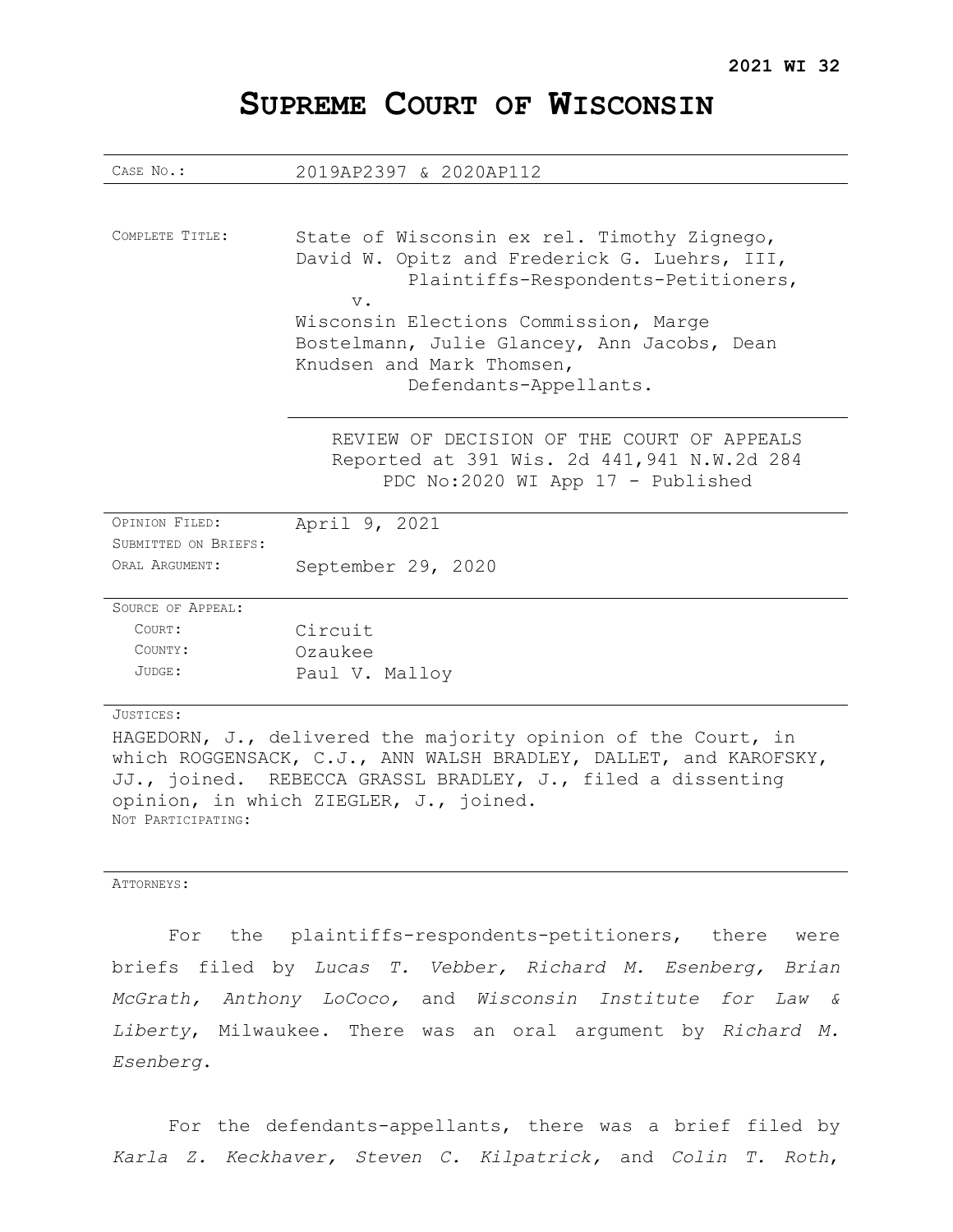assistant attorneys general; with whom on the brief was *Joshua L. Kaul*, attorney general. There was an oral argument by *Joshua L. Kaul*.

An amicus curiae brief was filed on behalf of Felicia Ellzey, Marangelly Quintana Feliciano, Jennifer Hagen & SEIU Wisconsin State Council by *Jeffrey A. Mandell*, *Kurt M. Simatic*, and *Stafford Rosenbaum LLP*, Madison; with whom on the brief was *Stacie H. Rosenzweig* and *Halling & Cayo, S.C.*, Milwaukee.

An amicus curiae brief was filed on behalf of League of Women Voters of Wisconsin by *Douglas M. Poland* and *Rathje Woodward LLC*, Madison; with whom on the brief was *Jon Sherman* and *Fair Elections Center*, Washington, District of Columbia.

An amicus curiae brief was filed on behalf of The Public Interest Legal Foundation by *Eric J. Hatchell* and *Foley & Lardner LLP*, Madison; with whom on the brief was *Kaylan Phillips* and *Public Interest Legal Foundation*, Indianapolis, Indiana.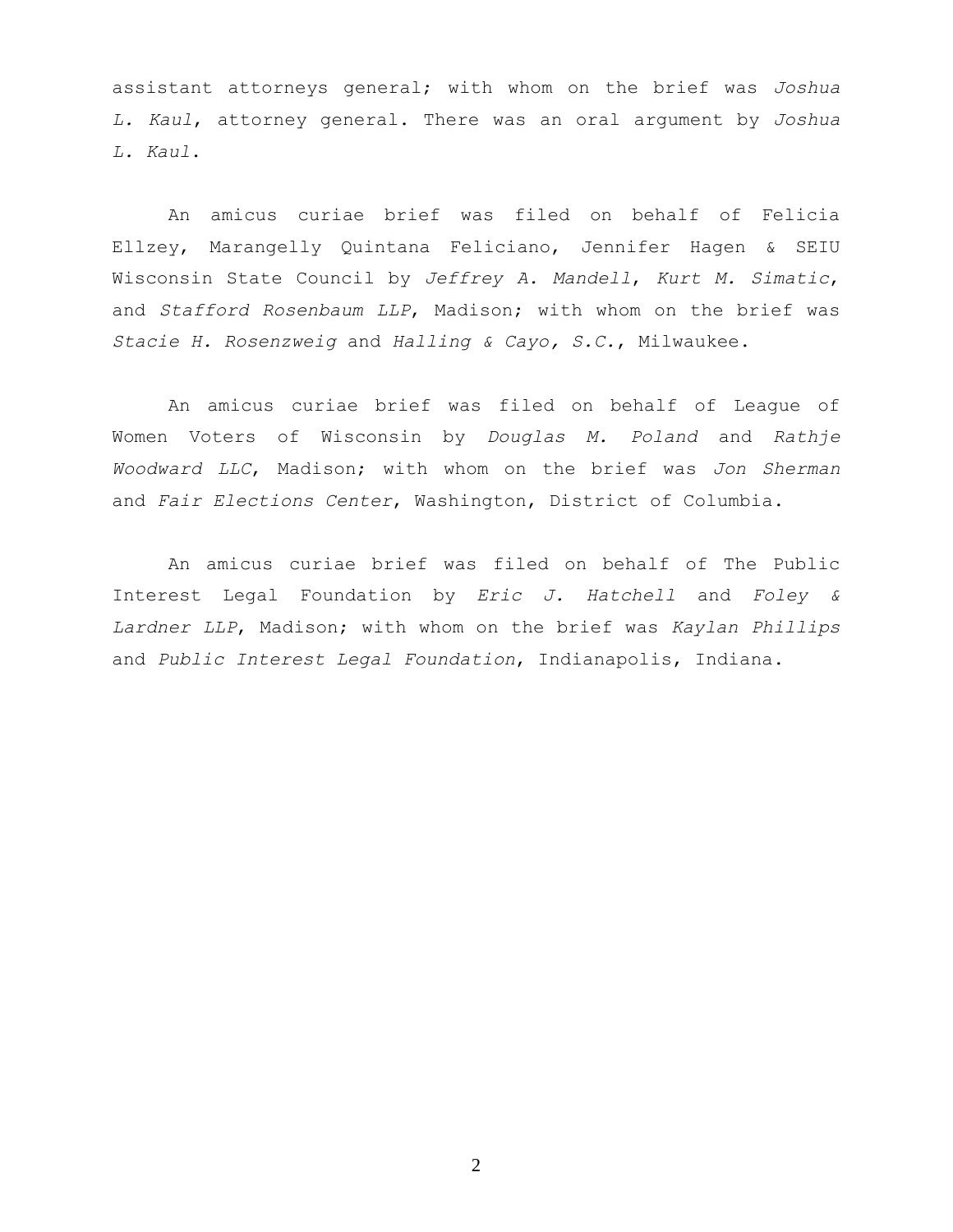#### NOTICE

**This opinion is subject to further editing and modification. The final version will appear in the bound volume of the official reports.** 

Nos. 2019AP2397 & 2020AP112 (L.C. No. 2019CV449)

STATE OF WISCONSIN  $\cdot$  in SUPREME COURT

**State of Wisconsin ex rel. Timothy Zignego, David W. Opitz and Frederick G. Luehrs, III,**

> **Plaintiffs-Respondents-Petitioners, FILED**

 **v.**

**Wisconsin Elections Commission, Marge Bostelmann, Julie Glancey, Ann Jacobs, Dean Knudsen and Mark Thomsen,**

 **Defendants-Appellants.**

Sheila T. Reiff

**APR 9, 2021**

Clerk of Supreme Court

HAGEDORN, J., delivered the majority opinion of the Court, in which ROGGENSACK, C.J., ANN WALSH BRADLEY, DALLET, and KAROFSKY, JJ., joined. REBECCA GRASSL BRADLEY, J., filed a dissenting opinion, in which ZIEGLER, J., joined.

REVIEW of a decision of the Court of Appeals. *Modified, and as modified, affirmed and cause remanded.*

¶1 BRIAN HAGEDORN, J. Wisconsin law requires that its statewide voter registration list be updated regularly. Before us is a dispute over one kind of voter-registration cleanup prescribed by law: a statute requiring that the registration status of eligible voters ("electors" in the words of the statute) be changed when officials receive reliable information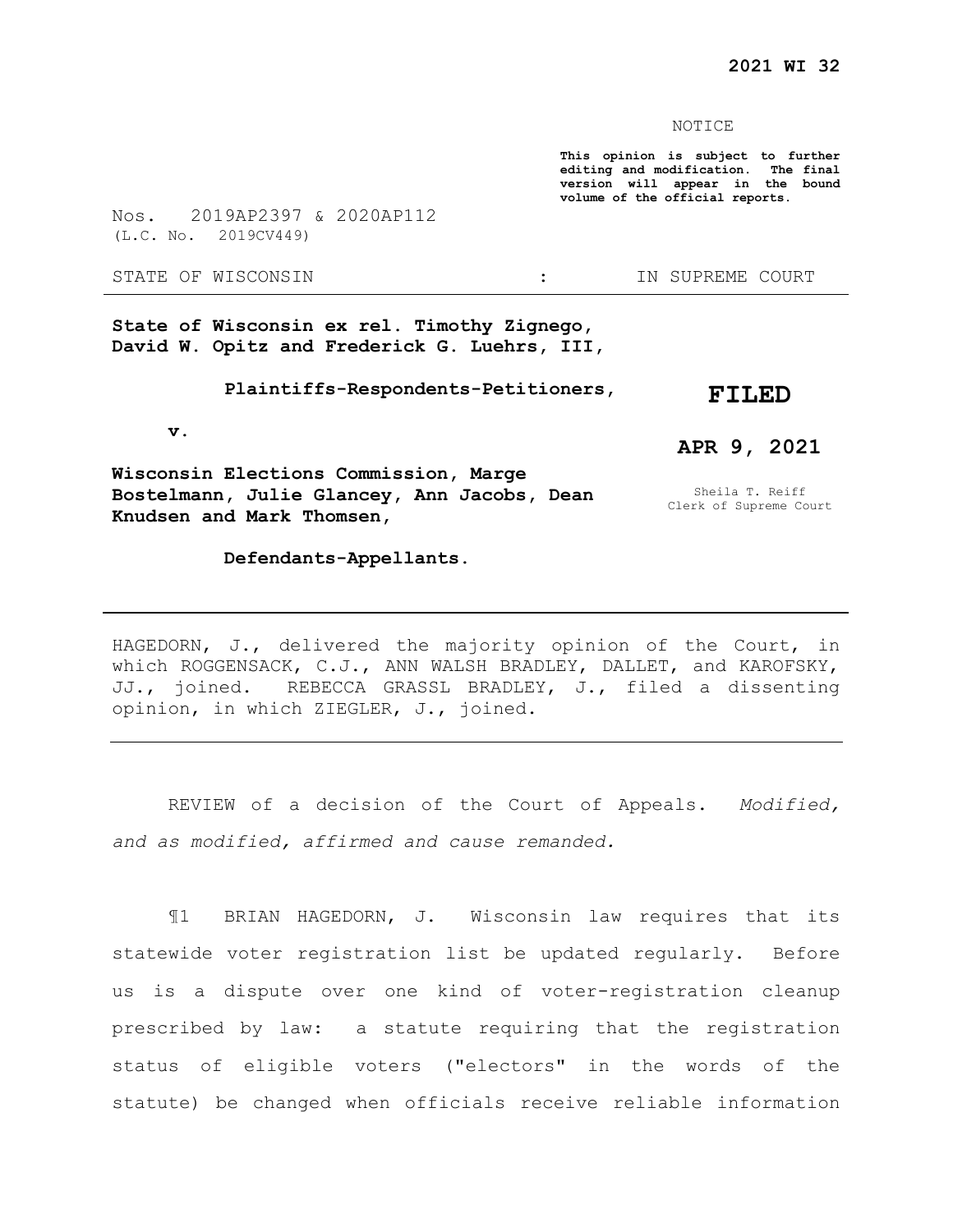that the elector moved out of their municipality. Wis. Stat.  $$6.50(3)$  (2017-18).<sup>1</sup> This case does not concern the validity of this law or whether it should be complied with. Instead, the question we address today is whether § 6.50(3) places a positive and plain duty on the Wisconsin Elections Commission (the "Commission") to do what the law requires. We conclude it does not.

¶2 Wisconsin Stat. § 6.50(3) directs "the municipal clerk or board of election commissioners" to act when they receive "reliable information that a registered elector has changed his or her residence to a location outside of the municipality." In particular, "the municipal clerk or board of election commissioners" must send a letter regarding the move to the elector, and if the registered elector does not respond within 30 days, the "clerk or board of election commissioners shall change the elector's registration from eligible to ineligible status." § 6.50(3).

¶3 With limited exceptions, the judicial branch ordinarily does not order the executive branch to do its job. One limited vehicle by which it may do so is what is called a writ of mandamus. This is a remedy whereby a court may order a specific actor to take a certain action; but a court may do this only when the duty is positive and plain. The petitioners<sup>2</sup> in

 $\overline{a}$ 

<sup>1</sup> All subsequent references to the Wisconsin Statutes are to the 2017-18 version unless otherwise indicated.

 $2$  The petitioners in this case are Timothy Zignego, David W. Opitz, and Frederick G. Luehrs, III, all of whom are registered electors and taxpayers in Wisconsin.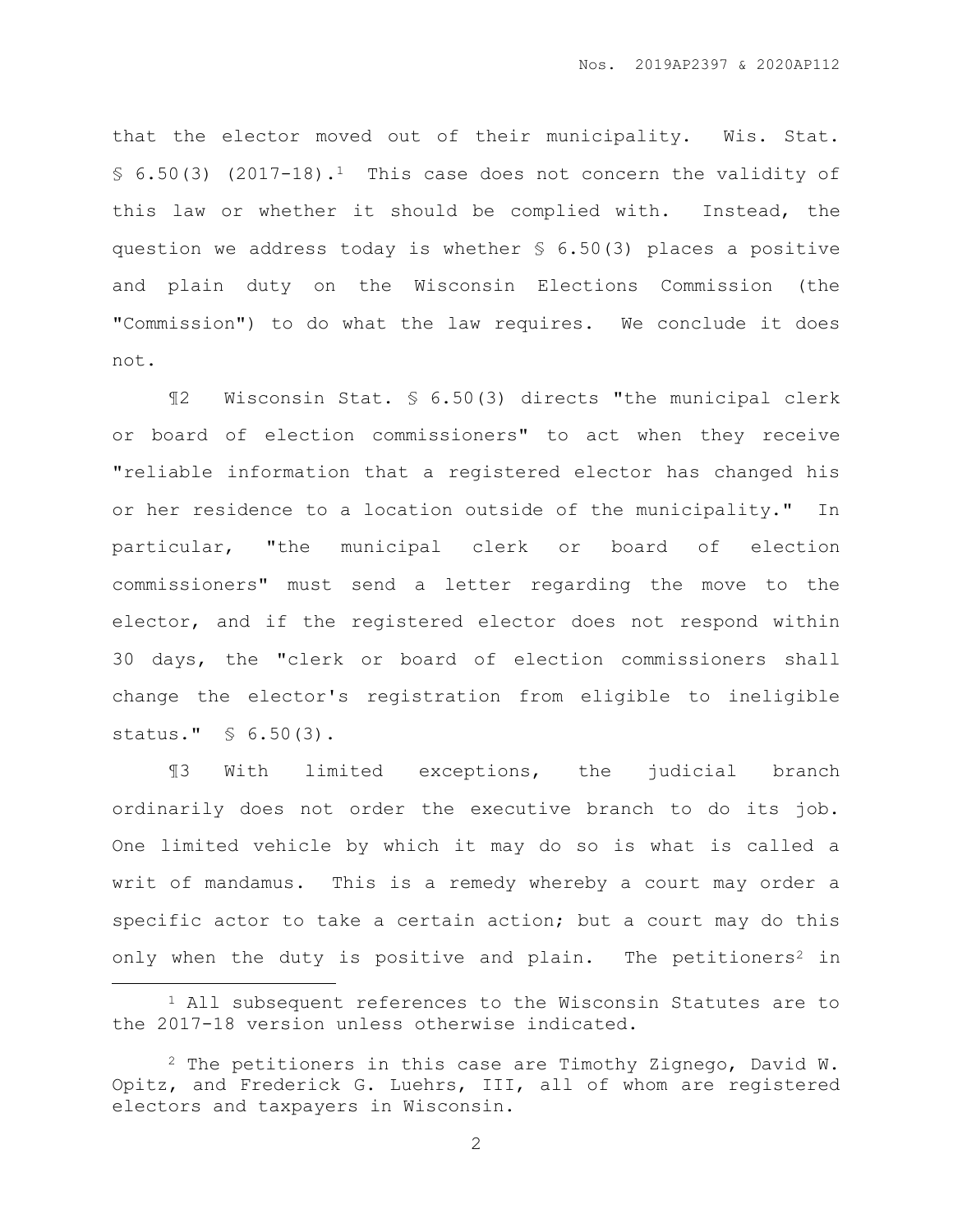this case (collectively, "Zignego") sought a writ of mandamus against the Commission and its commissioners<sup>3</sup> to carry out the commands of Wis. Stat. § 6.50(3) and change the registration of electors who may have moved. The circuit court<sup>4</sup> granted the writ, and later found the Commission and several commissioners in contempt after the Commission failed to comply.

¶4 The court of appeals reversed, concluding the writ of mandamus was granted in error, and we agree. Under Wis. Stat. § 6.50(3), the responsibility to change the registration of electors who may have moved out of their municipality is given to "the municipal clerk or board of election commissioners." Zignego argues that the Commission is a "board of election commissioners." This is plainly incorrect. Our election laws tell us how they will refer to the Commission: by use of the term "commission" (or occasionally "elections commission"). Wis. Stat. § 5.025. The "board of election commissioners" refers to a different kind of entity under our laws, one whose province is local. See Wis. Stat. §§ 7.20, 7.21, 7.22. In short, Zignego's argument that the Commission is required to carry out the mandates of § 6.50(3) is contrary to what the

 $\overline{a}$ 

<sup>3</sup> The respondents are the Wisconsin Elections Commission and Marge Bostelmann, Julie Glancey, Ann Jacobs, Dean Knudsen, and Mark Thomsen, five of the six commissioners sued solely in their official capacities. The sixth commissioner at the time of these events was Jodi Jensen, but she resigned prior to the initiation of this suit and her successor is not named as a party to this case.

<sup>4</sup> The Honorable Paul V. Malloy, Ozaukee County Circuit Court, presiding.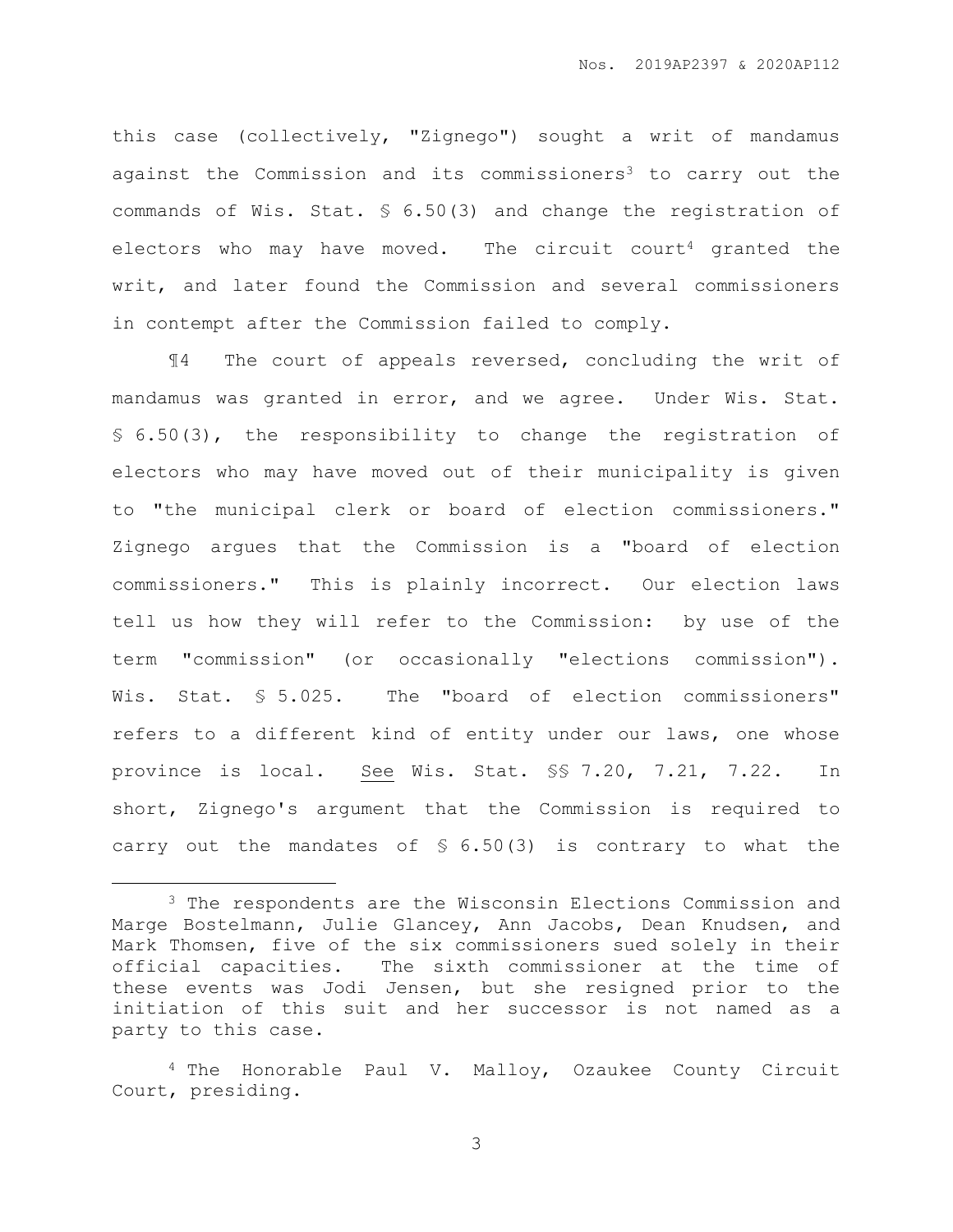statute says because the statute assigns its duties to municipal election officials. The Commission has no statutory obligation, and therefore no positive and plain duty, to carry out the requirements of § 6.50(3). The circuit court therefore erred by issuing a writ of mandamus ordering it to do so.

¶5 The circuit court's contempt order against the Commission and several of its commissioners likewise must be reversed. The contempt order imposed remedial sanctions aimed at present and future compliance with the writ——a daily forfeiture beginning the date the contempt order was signed. But remedial sanctions cannot remain for failure to obey what we have determined was an unlawful writ of mandamus. That said, while we reverse the contempt order, we remind the Commission that waiting for an appellate court to grant a stay or reverse a circuit court order it disagrees with does not justify ignoring that order.

¶6 In sum, while Wis. Stat. § 6.50(3) requires that the registration status be changed for those who move out of their municipality, it gives this responsibility to municipal election officials, not to the Commission. Therefore, we affirm<sup>5</sup> the decision of the court of appeals reversing the circuit court's writ of mandamus and contempt orders.

 $\overline{a}$ 

<sup>5</sup> While we affirm the underlying decision of the court of appeals to reverse both orders issued by the circuit court, we withdraw portions of the court of appeals decision, as explained below.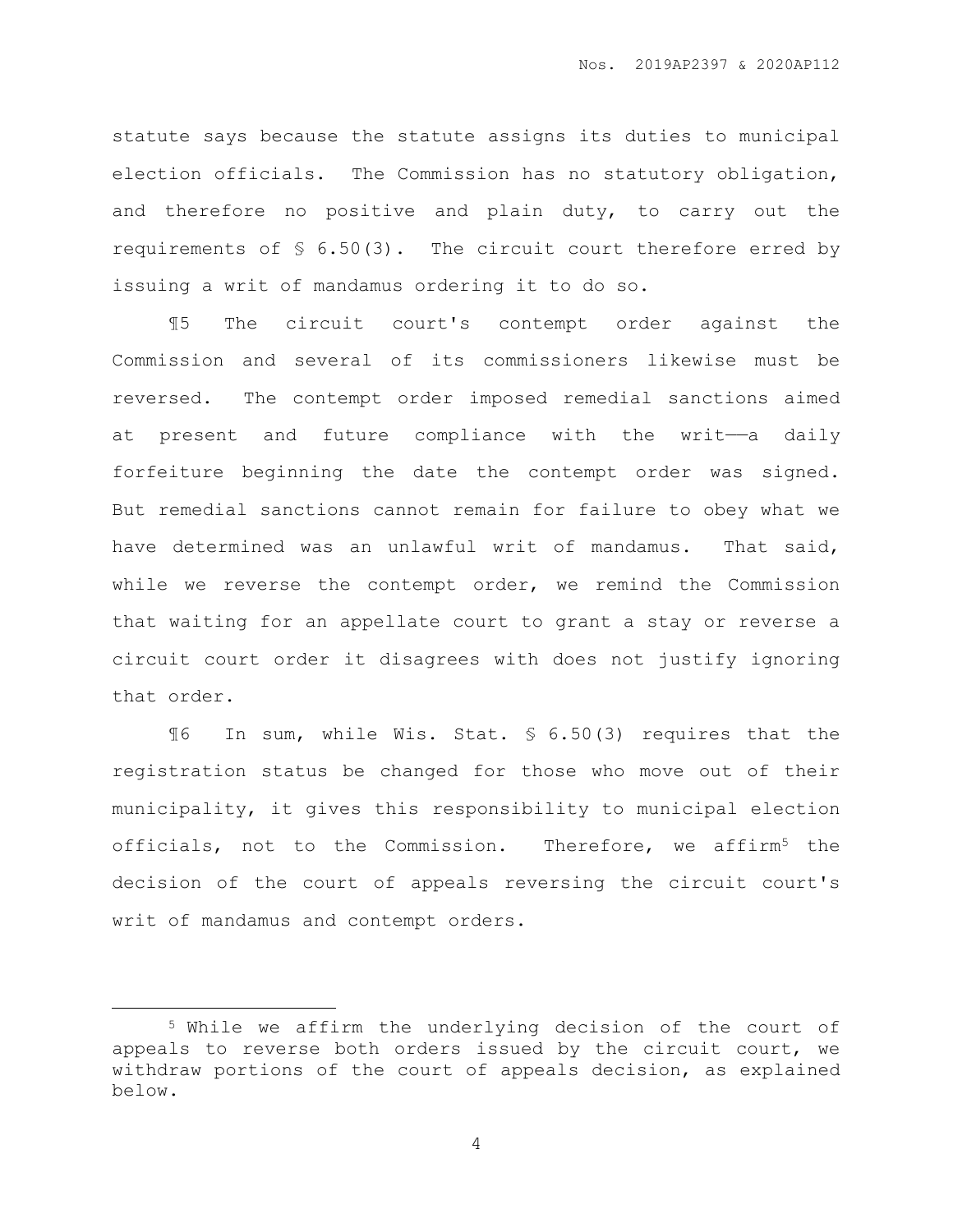### I. BACKGROUND

¶7 The issues in this case arose when the Commission received a "movers report" from the Electronic Registration Information Center, Inc. (ERIC), a multi-state consortium created to improve the accuracy of voter registration systems. This report identifies currently registered voters who may no longer be eligible to vote at their registered address because they either died or moved. After receiving the report, the Commission conducted internal vetting and, in October 2019, sent notices to approximately 230,000 Wisconsin voters who the report suggested may no longer reside at their registered address. These notices informed the recipients that they could affirm their address by: (1) doing so at myvote.wi.gov; (2) returning the attached postcard to their municipal clerk; or (3) voting at the next election.

¶8 Less than two weeks after the notices were mailed, Zignego filed a verified complaint with the Commission pleading that the Commission deactivate non-responsive electors pursuant to the 30-day timeframe outlined in Wis. Stat. § 6.50(3). The Commission dismissed this complaint without prejudice as untimely filed, in part because the Commission considered and discussed the mailings at its meetings in March and June of 2019.

¶9 Zignego then filed suit against the Commission and five of its commissioners seeking a declaration and temporary and permanent injunctive relief, or in the alternative, a writ of mandamus. The circuit court conducted a hearing on December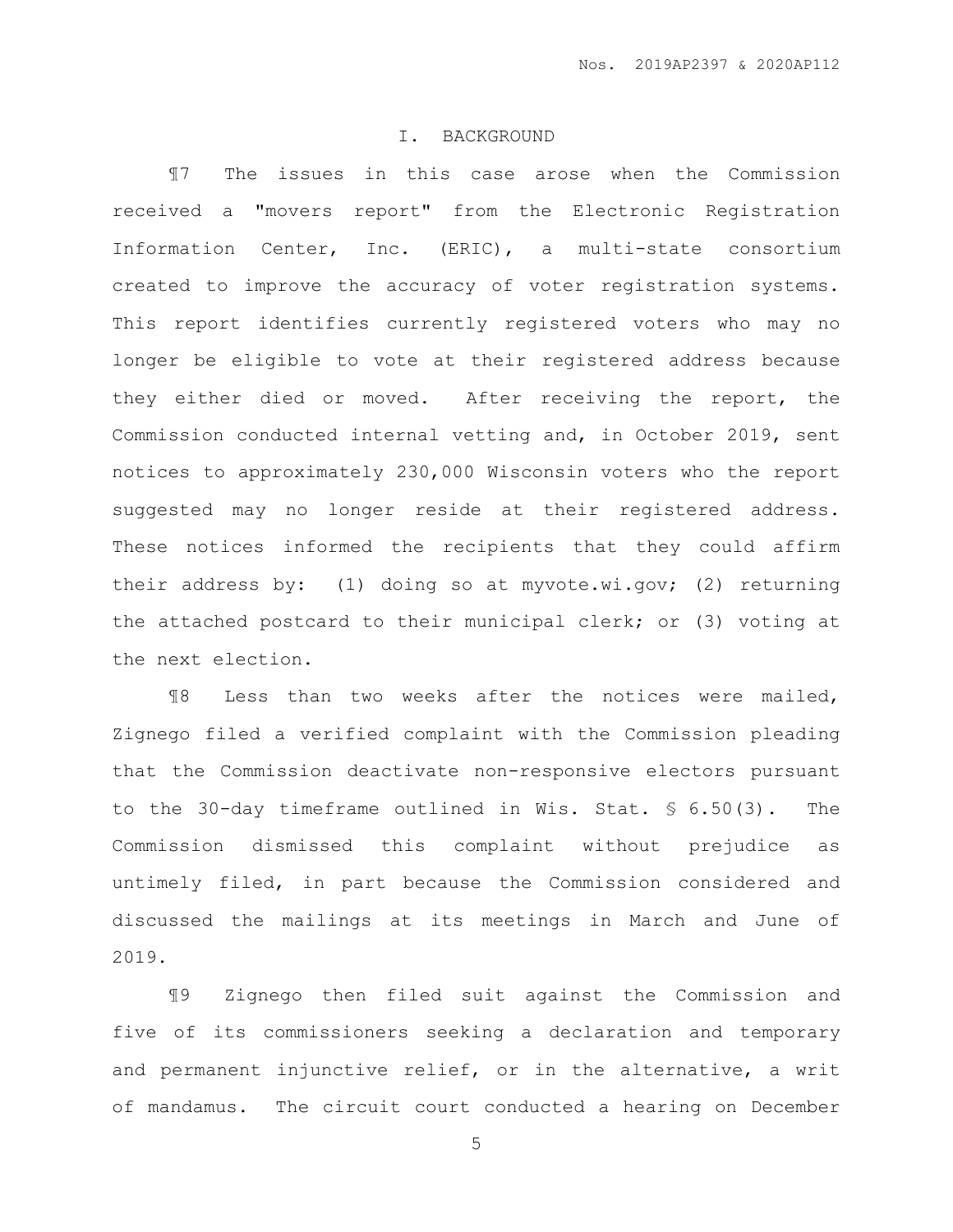13, 2019, and orally ruled that a writ of mandamus would issue ordering the Commission to comply with Wis. Stat. § 6.50(3). The written mandamus order followed shortly thereafter compelling the Commission to "deactivate the registration of those electors who have failed to apply for continuation of their registration within 30 days of the date the notice was mailed."

¶10 The issuance of the writ of mandamus triggered a flurry of filings appealing the order to the court of appeals, petitioning for bypass to this court, and seeking a stay. The Commission, however, took no action to comply with the writ. Zignego followed with a motion asking the circuit court to hold the Commission and its commissioners in contempt. On January 13, 2020, the circuit court conducted a hearing and found the Commission and several commissioners in contempt. The court imposed, as a remedial sanction, a forfeiture of \$50 per day against the Commission and a forfeiture of \$250 per day against each of the three commissioners who voted to take no action to comply with the writ.<sup>6</sup>

¶11 That same day, the Commission filed a notice of appeal with respect to the contempt order and moved for a stay. Also on the same day, this court denied Zignego's petition for bypass. The next morning, the court of appeals stayed both the

 $\overline{a}$ 

<sup>6</sup> The Commission met on December 16, 2019, and considered a motion to comply with the circuit court's mandamus order, but that motion failed in a 3-3 vote. The Commission met again on December 30, 2019, and once more took no action to comply with the mandamus order.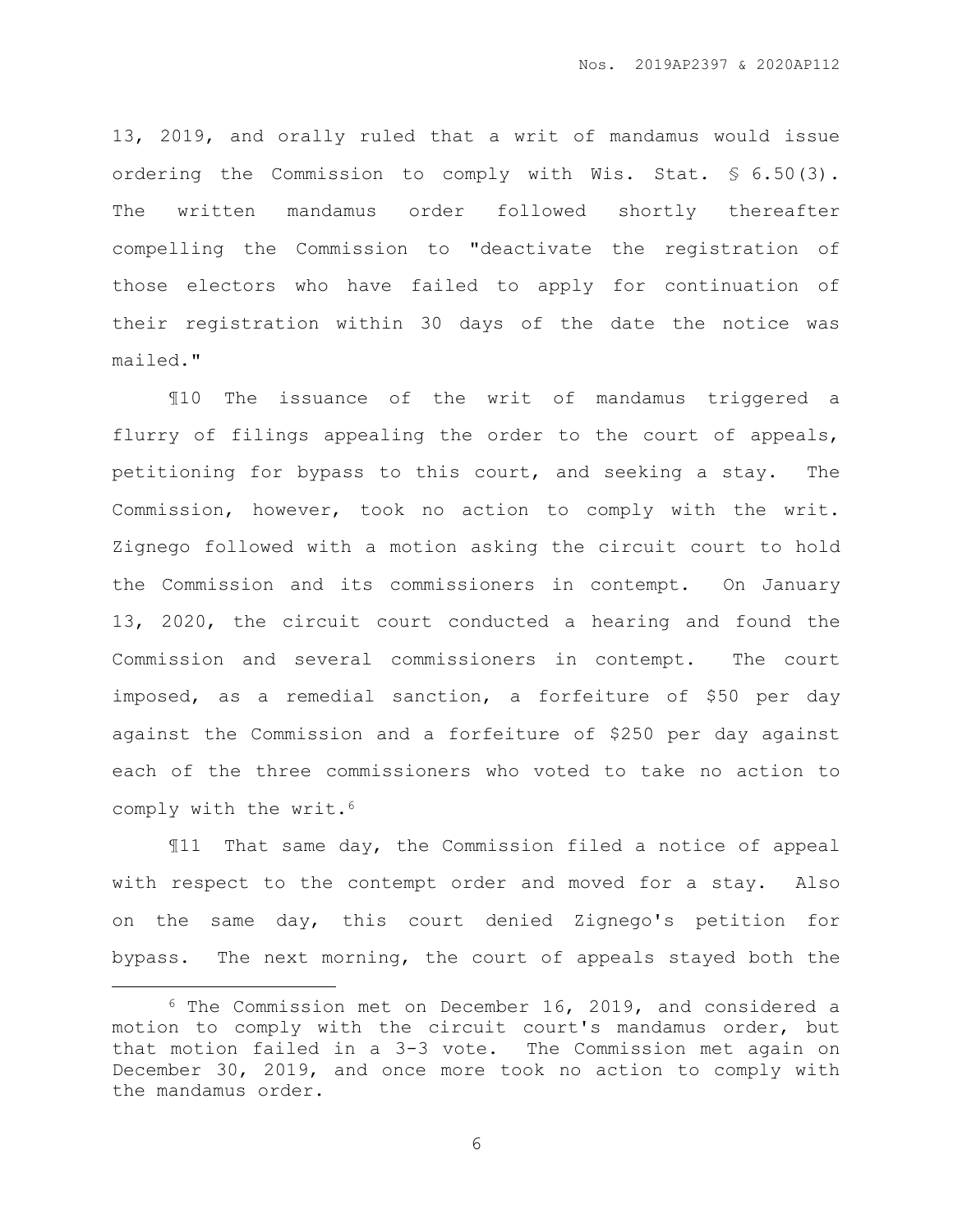contempt order and the writ of mandamus, explaining that the court's reasoning would be set forth in a subsequent order. A week later, the court of appeals issued its opinion and reversed the circuit court's writ of mandamus and contempt orders. State ex rel. Zignego v. WEC, 2020 WI App 17, 391 Wis. 2d 441, 941 N.W.2d 284. Zignego petitioned this court for review, which we granted.

## II. DISCUSSION

¶12 The dispositive question in this case is whether the Commission can be ordered to carry out the requirements of Wis. Stat.  $\$ 6.50(3)$ .<sup>7</sup> This is a question of statutory interpretation we review de novo. Mueller v. TL90108, LLC, 2020 WI 7, ¶11, 390 Wis. 2d 34, 938 N.W.2d 566. When interpreting statutes, we focus primarily on the language of the statute, looking as well to its statutory context and structure. State ex rel. Kalal v. Circuit Court for Dane Cnty., 2004 WI 58, ¶¶45-46, 271 Wis. 2d 633, 681 N.W.2d 110. We begin with the broader

 $\overline{a}$ 

<sup>7</sup> The Commission argues Zignego does not have standing or a statutory right to bring this challenge. Because we reverse the mandamus and contempt orders on other grounds, we need not reach these questions.

Additionally, the Commission asserts that whether the movers report constituted sufficiently "reliable" information under Wis. Stat. § 6.50(3) involves a matter of judgment and discretion, meaning action based on this data cannot be compelled by a writ of mandamus. We also need not reach this question, and because we need not reach this question, we withdraw any language in the court of appeals decision deciding this issue.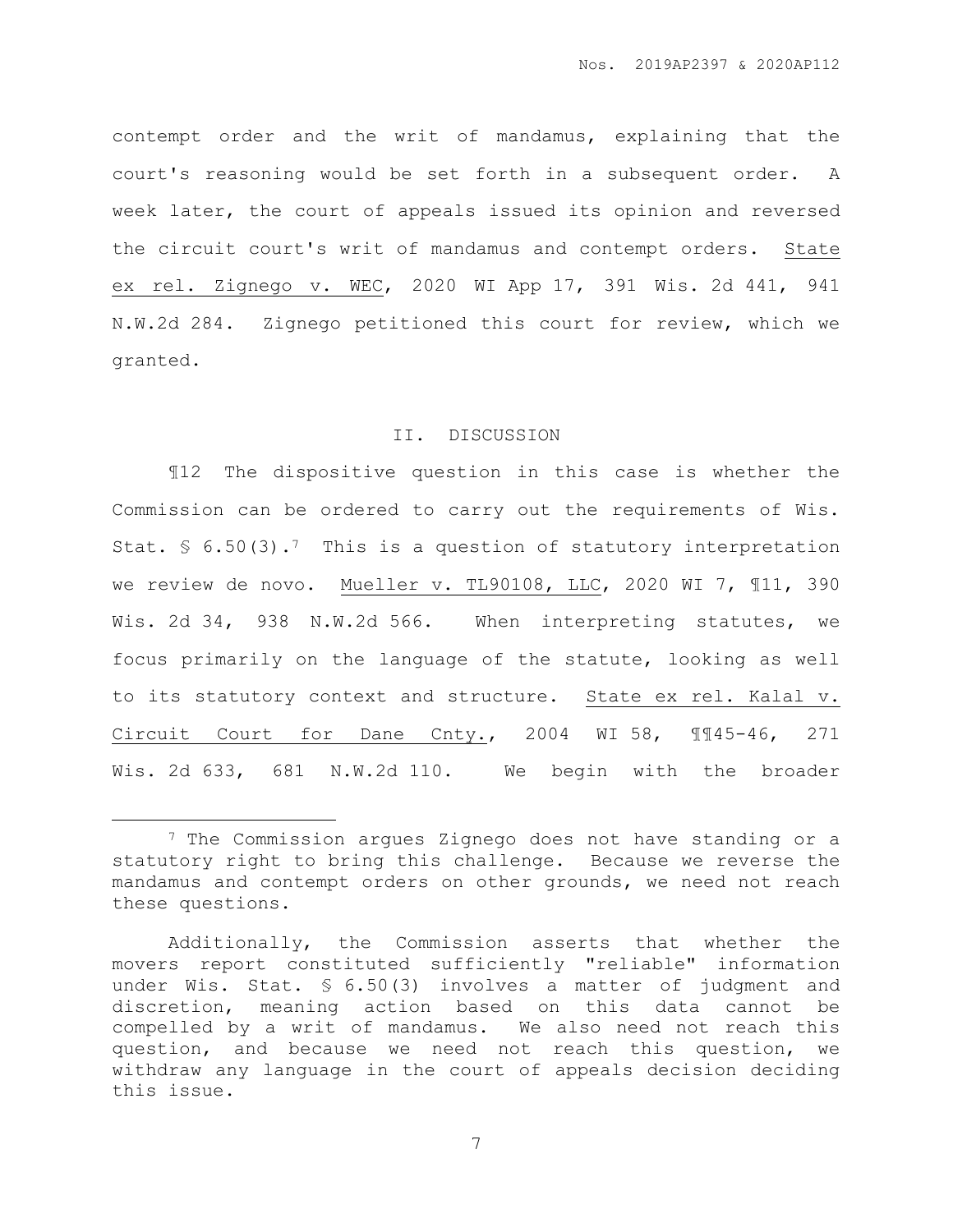statutory framework, and then apply these principles to the two orders in this case.

# A. Relevant Election Statutes

# 1. The Actors

¶13 Unlike many places around the country, Wisconsin has a highly decentralized system for election administration. Jefferson v. Dane County, 2020 WI 90, ¶24 n.5, 394 Wis. 2d 602, 951 N.W.2d 556. Rather than a top-down arrangement with a central state entity or official controlling local actors, Wisconsin gives some power to its state election agency (the Commission) and places significant responsibility on a small army of local election officials. Id.; see also https://elections.wi.gov/index.php/clerks (explaining that Wisconsin's 1,850 municipal clerks and 72 county clerks are each "a partner in the process of carrying out open, fair and transparent elections").

¶14 We begin in the same way the election statutes begin— by defining who the main actors are in this delicate democratic dance. The statutes regularly refer to and largely define three primary actors for our purposes here: (1) a "municipal clerk"; (2) a "board of election commissioners"; and (3) "the commission."

¶15 "Municipality" under the election statutes (chapters 5 through 12) refers to cities, towns, or villages. Wis. Stat. § 5.02(11). Consistent with this local focus, a "municipal clerk" is also a defined term in our election laws, and it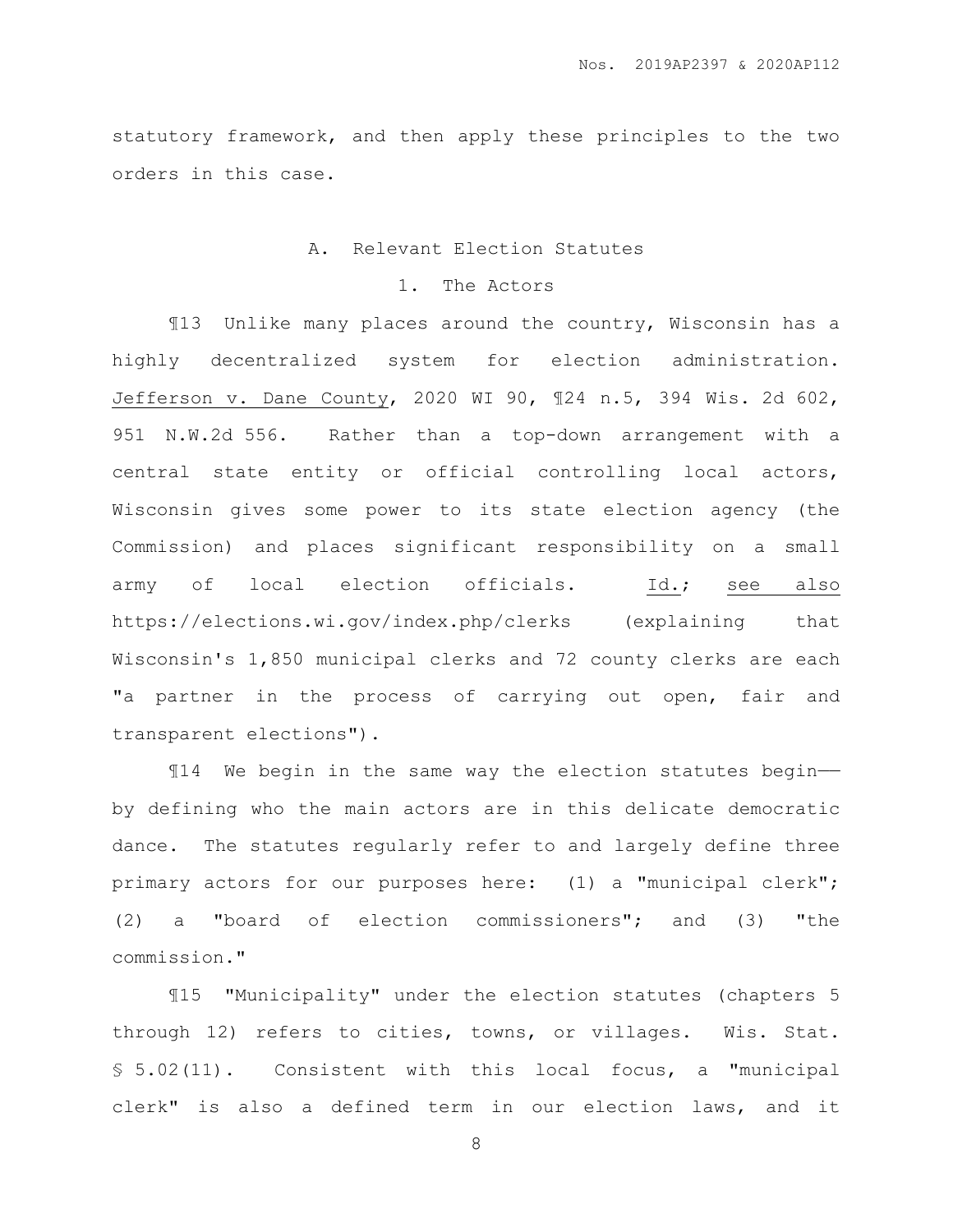"means the city clerk, town clerk, village clerk and the executive director of the city election commission and their authorized representatives." § 5.02(10). Municipal clerks are the officials primarily responsible for election administration in Wisconsin. As an instructional manual the Commission provides to municipal clerks explains:

Elections in the State of Wisconsin are conducted at the local level. As a municipal clerk you are entrusted with the responsibility of ensuring fair, accessible, and transparent elections. Our job at the Wisconsin Elections Commission (WEC) is to provide you with a range of resources to support you in carrying out your duties.[8]

Our election laws give municipal clerks a vast array of duties and responsibilities consistent with their primary role in running Wisconsin elections.

¶16 The second main entity is a "board of election commissioners," whose powers, duties, and composition the statutes separately delineate in Wis. Stat. §§ 7.20, 7.21, and 7.22. Under § 7.20, "A municipal board of election commissioners shall be established in every city over 500,000 population," and a "county board of election commissioners shall be established in every county over 750,000 population." § 7.20(1). The statutes go on to describe their makeup and operation, including how many members a board of election commissioners shall have, how they are selected, and how long

 $\overline{a}$ 

<sup>8</sup> Wisconsin Elections Commission, Election Administration Manual for Wisconsin Municipal Clerks 5 (2020), https://elections.wi.gov/sites/elections.wi.gov/files/2020- 10/Election%20Administration%20Manual%20%282020-09%29.pdf.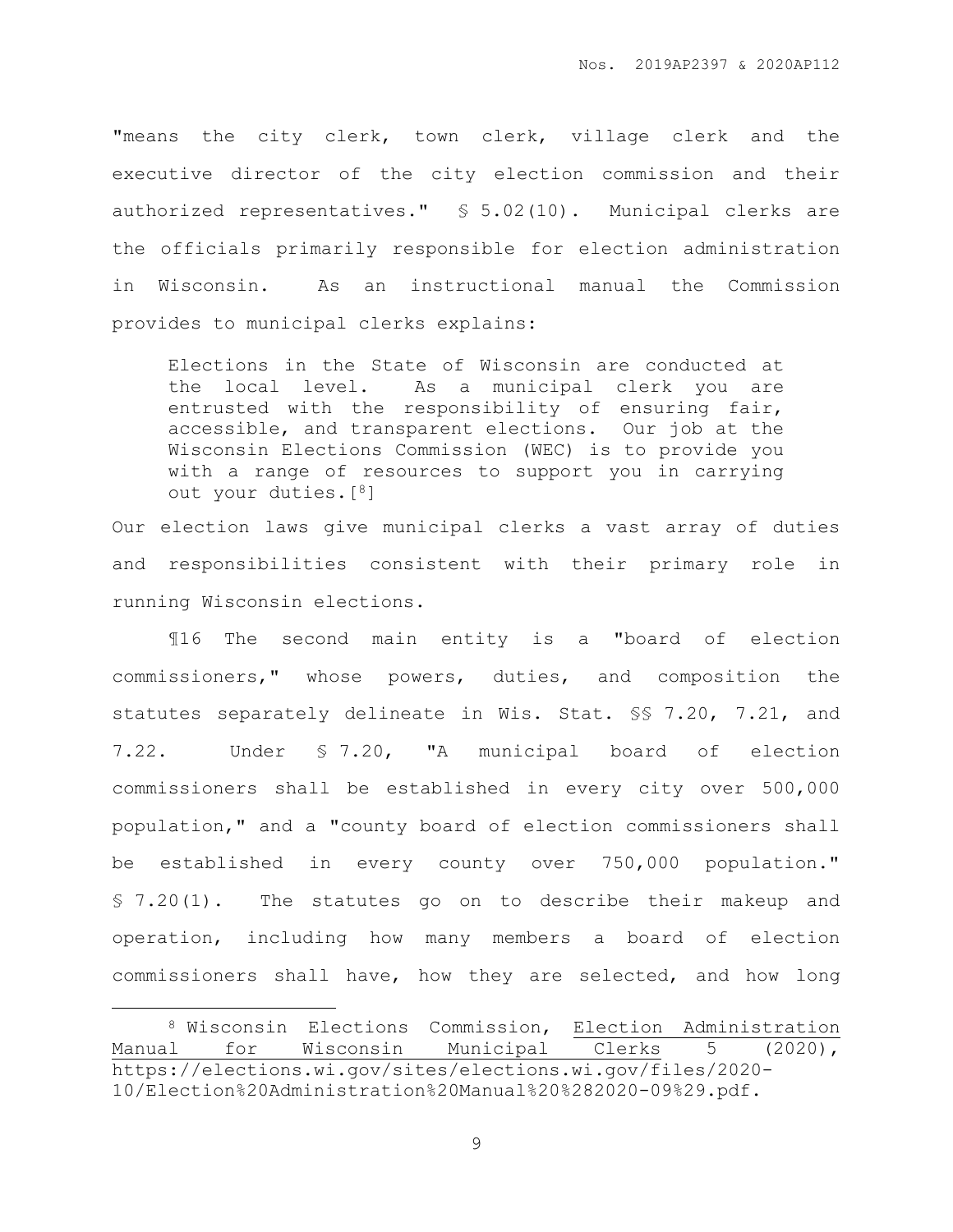commissioners will serve. § 7.20(2)-(7). Under § 7.21, "All powers and duties assigned to the municipal or county clerk or the municipal or county board of canvassers under chs. 5 to 12 shall be carried out by the municipal or county board of election commissioners or its executive director" unless otherwise specified. And § 7.22 gives further duties and responsibilities to a municipal board of election commissioners.<sup>9</sup>

¶17 To translate, a board of election commissioners is established in our high population cities and counties——at this point, only in the City of Milwaukee and Milwaukee County——to carry out the duties otherwise accomplished by municipal and county clerks everywhere else.10 It should therefore come as no surprise that the phrase "municipal clerk or board of election commissioners" appears in tandem all over our election statutes because this describes the duties of local election officials.

 $\overline{a}$ 

<sup>9</sup> Zignego argues that the phrase "board of election commissioners" is not a technical or specially-defined word or phrase. Therefore, Zignego maintains, it must be given its common, ordinary, and accepted meaning, which is broad enough to include the Commission. See State ex rel. Kalal v. Circuit Court for Dane Cnty., 2004 WI 58, ¶45, 271 Wis. 2d 633, 681 N.W.2d 110. As we have explained, however, a "board of election commissioners" is most certainly a technical term under our statutes. See Wis. Stat. § 990.01(1) ("[T]echnical words and phrases and others that have a peculiar meaning in the law shall be construed according to such meaning.").

<sup>10</sup> "'County clerk' includes the executive director of the county board of election commissioners and their authorized representatives." Wis. Stat. § 5.02(2). County clerks have distinct duties and responsibilities in administering Wisconsin's elections, several of which are provided in Wis. Stat. § 7.10.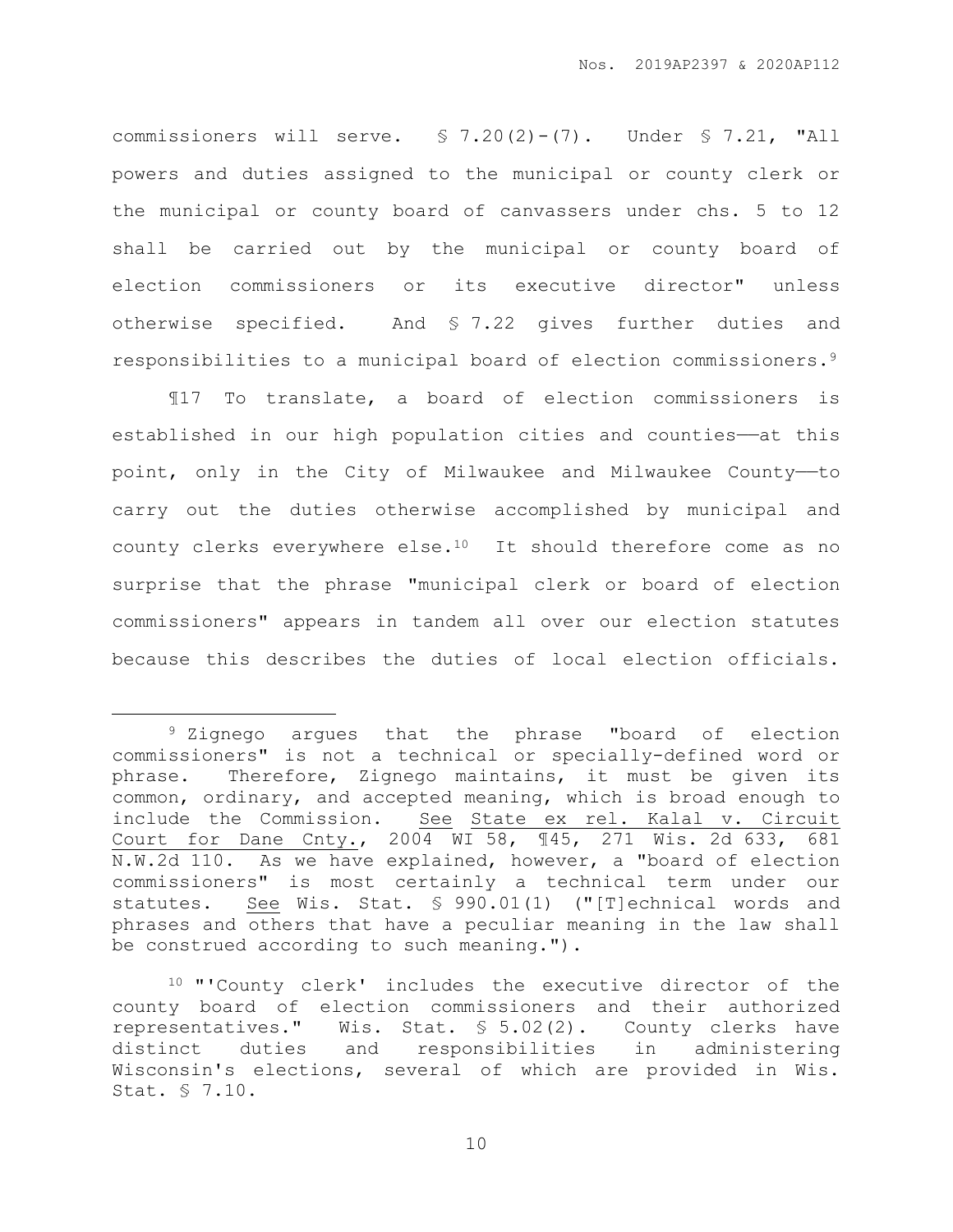In fact, this conjoined phrasing appears dozens of times in chapter 6 alone.<sup>11</sup>

¶18 The final entity relevant for our purposes is the Wisconsin Elections Commission. It has a separate defined nomenclature located in Wis. Stat. § 5.025. In chapters five through ten and 12 of the statutes, "'commission' means the elections commission." § 5.025.12 Hundreds of times in the chapters following, the legislature uses either "commission" or occasionally, "elections commission," to denote the Commission. Immediately following this definition, Wis. Stat. § 5.05 extensively lays out various powers and duties of the Commission (other statutes add to this list). Among them, the Commission has general responsibility for administering chapters five through ten and 12, the power to investigate and prosecute violations of election laws, the duty and power to issue guidance and formal advisory opinions, and the charge to conduct voter education programs. § 5.05(1), (2m), (2w), (5t), (6a), (12). Of some relevance here, the Commission is also

 $\overline{a}$ 

 $11$  The administrative rules also tie these two together, showing that a board of election commissioners refers to a local body. In the Commission's administrative rules chapter on voter registration, "'Municipal clerk' has the meaning given in [§] 5.02(10), Stats., and includes the Milwaukee city board of election commissioners." Wis. Admin. Code § EL 3.01(8) (Feb. 2017).

<sup>12</sup> This definition of "commission" in Wis. Stat. § 5.025 was cited and relied on extensively by the court of appeals in its decision, yet it was not cited even once in Zignego's principal brief, and received only one isolated mention in its reply brief.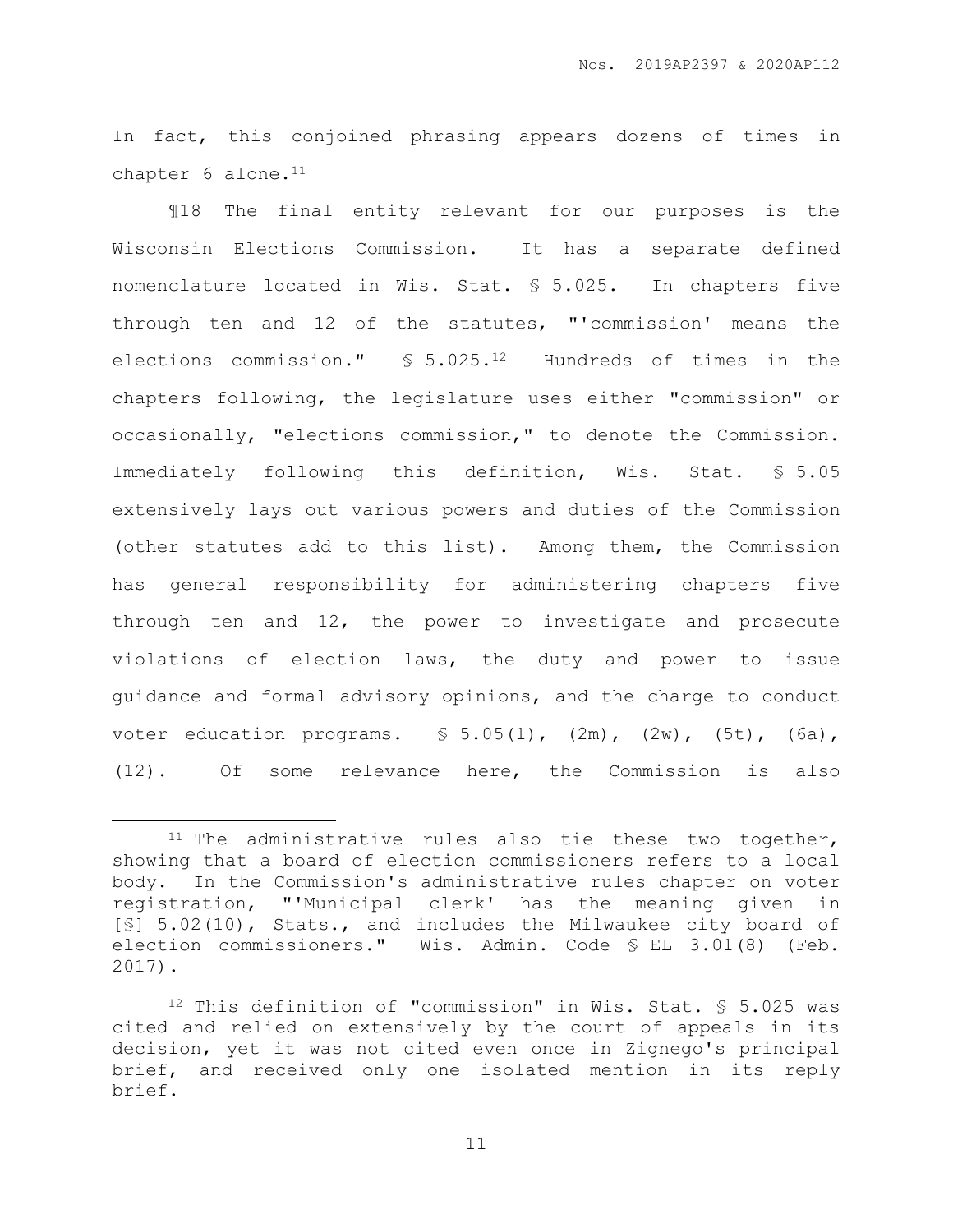"responsible for the design and maintenance of the official registration list" and "shall require all municipalities to use the list in every election." § 5.05(15).

## 2. The Actors' Roles

¶19 With these three primary actors in mind, the statutes establish various duties and responsibilities for each election entity and official, often prescribing which actor is responsible for which action. We see this on full display in Wis. Stat. §§ 6.27-6.57, the subchapter concerning voter registration. A sampling of these statutes illustrates this delegation of responsibilities.

¶20 After elections, for example, "the municipal clerk or board of election commissioners shall submit electronically a report to the commission" and county election officials with information on who voted, absentee voting, and various statistics on voter registration. Wis. Stat. § 6.275(1). All three of our primary actors have a role under this statute. The two local entities, the municipal clerk and the board of elections commissioners, are directed to submit their report to the Commission.

¶21 Under Wis. Stat. § 6.36(1)(a), the Commission "shall compile and maintain electronically an official registration list." But editing the list is a different matter. The laws specify that the list must "be designed in such a way that the municipal clerk or board of election commissioners of any municipality . . . may, by electronic transmission, add entries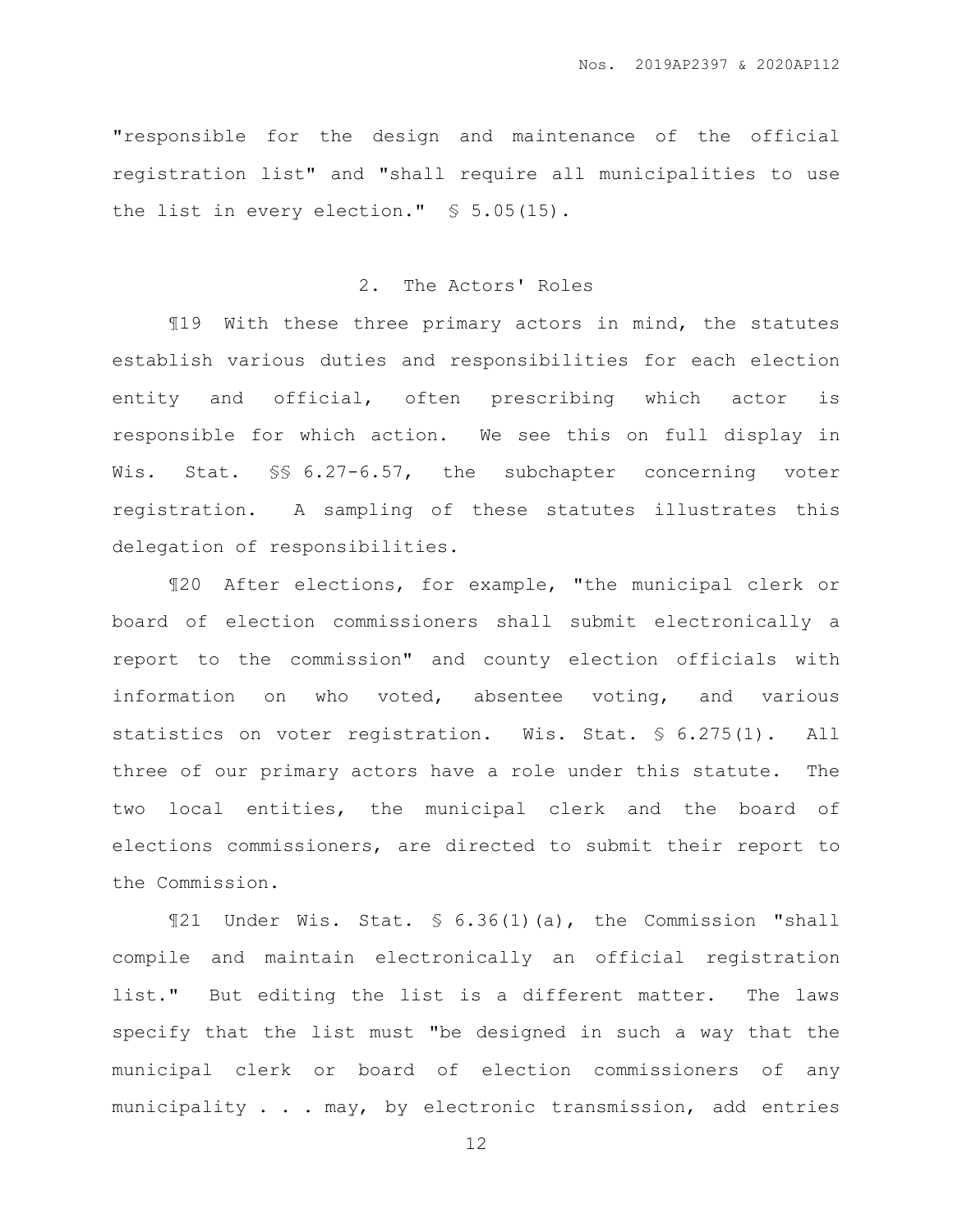to or change entries on the list for any elector who resides in, or who the list identifies as residing in, that municipality and no other municipality." § 6.36(1)(c). Again, all three entities are mentioned. The Commission maintains the statewide list, but the municipal clerk or board of election commissioners must be able to change the registration status for individuals within their municipality.

¶22 We see this same pattern in the statutory section at issue in this case, Wis. Stat. § 6.50, which generally governs revisions to the voter registration list.

¶23 Subsections (1), (2), and (2g) outline a procedure whereby those who have not voted in the previous four years are changed to an ineligible status on the statewide registration list. Wis. Stat. § 6.50(1), (2), (2g). After a general election, the "commission" is required to examine the registration records and identify non-voting electors. § 6.50(1). The Commission then must mail a notice that tells the elector that their registration will be suspended unless the elector applies for continuation within 30 days. Id. If continuation of registration is not applied for within 30 days, "the commission shall change the registration status of that elector from eligible to ineligible." § 6.50(2). However, the "commission" may delegate changing of registration statuses "to a municipal clerk or board of election commissioners of a municipality." § 6.50(2g). Ultimately, the statutory responsibility to change the registration status for non-voting electors is squarely placed on the Commission.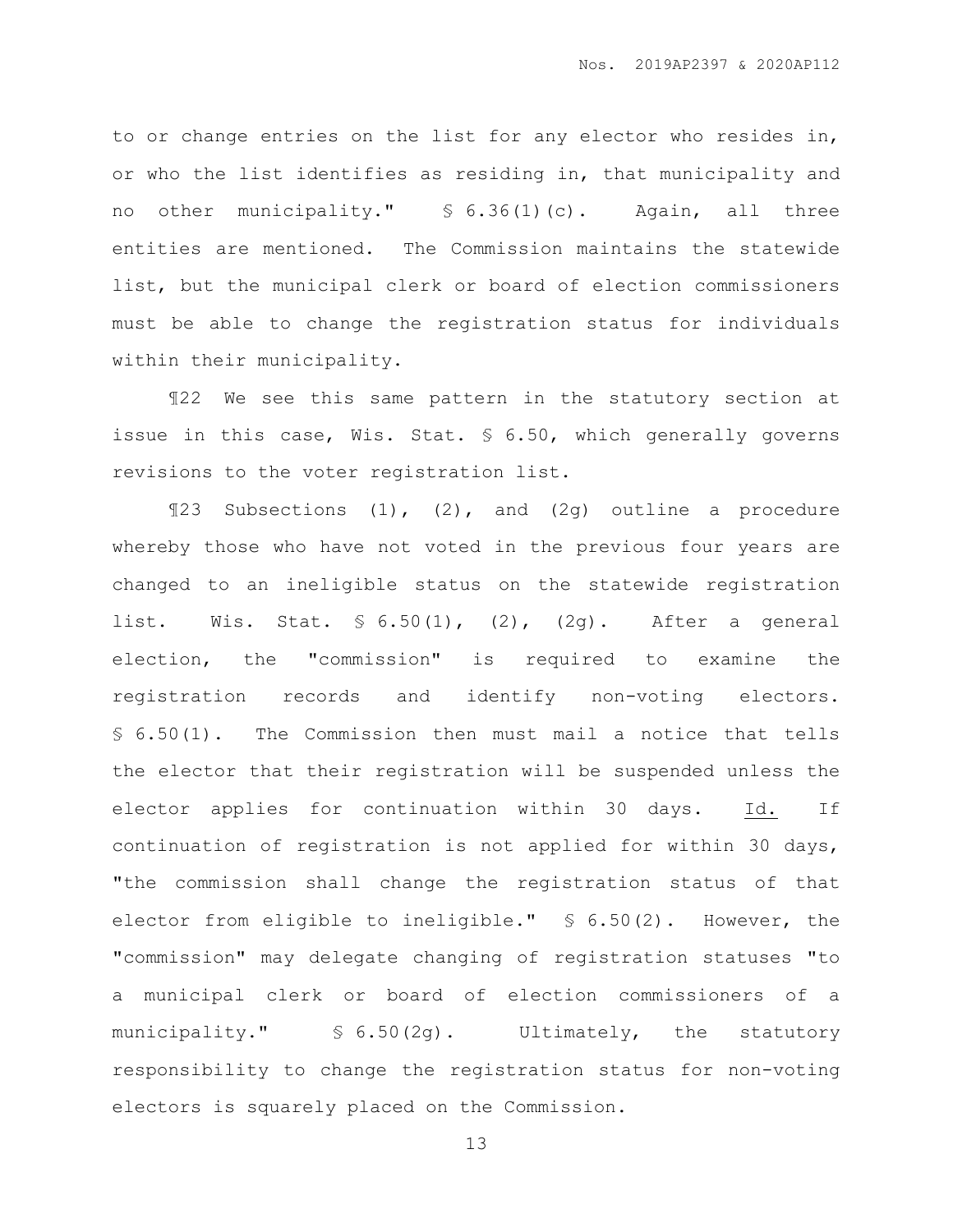¶24 Subsection (4) defines the process for removing deceased electors. Wis. Stat. § 6.50(4). This responsibility is given to the "municipal clerk or board of election commissioners." Id. Deceased electors are identified "by means of checking vital statistics reports," and "[n]o notice need be sent" before making these registration changes. Id.

¶25 Subsection (5) requires a change of registration status when a building is condemned, following an investigation "by the municipal clerk or board of election commissioners." Wis. Stat. § 6.50(5). Once again, it is "the clerk or board of election commissioners [that] shall change the elector's registration status." Id.

¶26 As these provisions make clear, Wis. Stat. § 6.50 sometimes directs the Commission to act, and other times it directs municipal officials to do so. And pursuant to subsection (7), "the commission, municipal clerk, or board of election commissioners shall make an entry on the registration list" "[w]hen an elector's registration is changed from eligible to ineligible status" and must "giv[e] the date and reason for the change." § 6.50(7).

¶27 While additional statutory context could be considered to reinforce the same themes, it is time we turn our attention to the subsection at issue here, Wis. Stat. § 6.50(3), which provides in full:

Upon receipt of reliable information that a registered elector has changed his or her residence to a location outside of the municipality, the municipal clerk or board of election commissioners shall notify the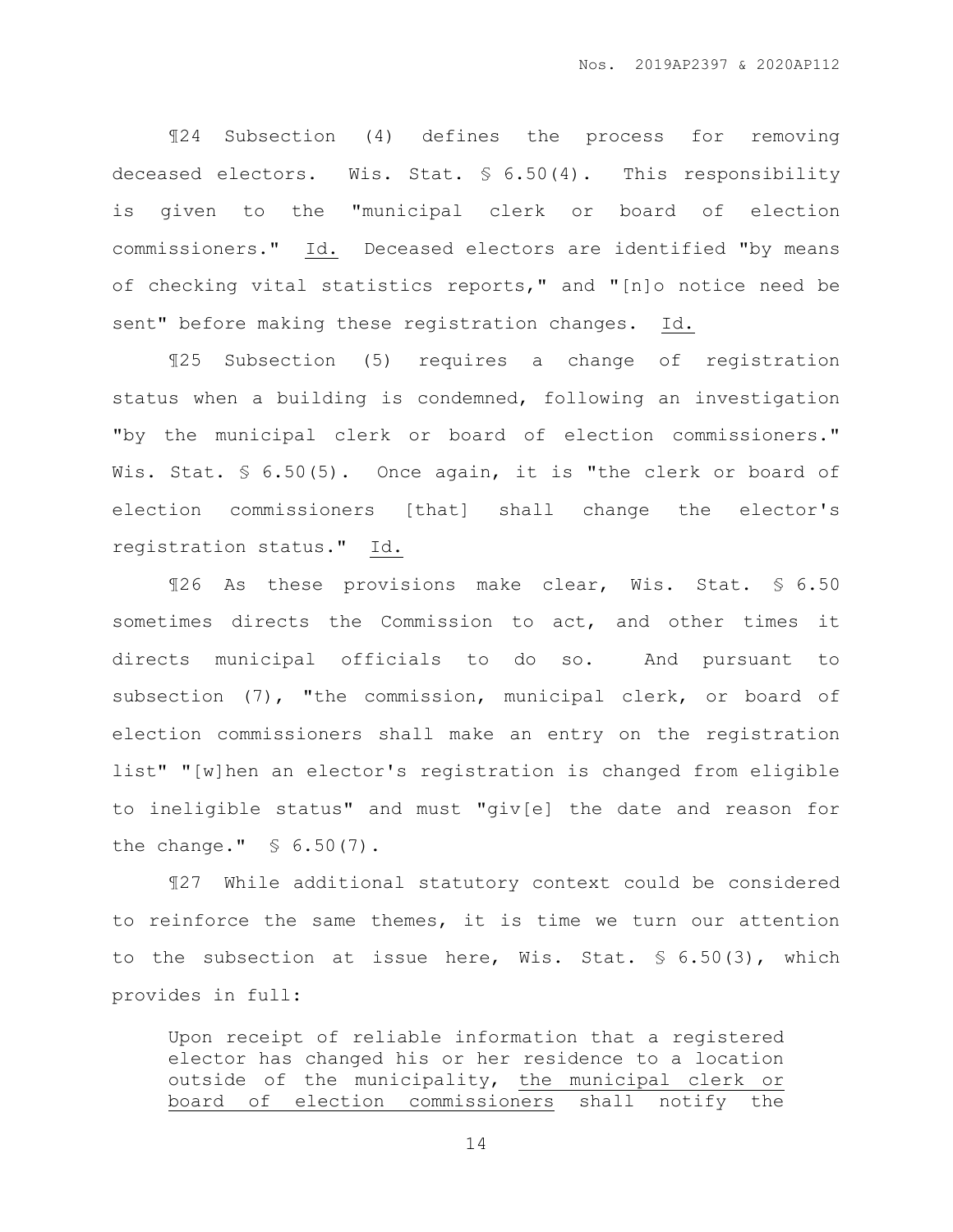elector by mailing a notice by 1st class mail to the elector's registration address stating the source of the information. All municipal departments and agencies receiving information that a registered elector has changed his or her residence shall notify the clerk or board of election commissioners. If the elector no longer resides in the municipality or fails to apply for continuation of registration within 30 days of the date the notice is mailed, the clerk or board of election commissioners shall change the elector's registration from eligible to ineligible status. Upon receipt of reliable information that a registered elector has changed his or her residence within the municipality, the municipal clerk or board of election commissioners shall change the elector's registration and mail the elector a notice of the change. This subsection does not restrict the right of an elector to challenge any registration under [Wis. Stat. §§] 6.325, 6.48, 6.925, 6.93, or 7.52(5).

(Emphasis added.) Zignego's primary argument in this case is that the Commission is a "board of election commissioners" under § 6.50(3). This argument disregards nearly every foundational principle of statutory interpretation.

¶28 The subsection begins by focusing its attention on electors who have changed their "residence to a location outside of the municipality." Wis. Stat. § 6.50(3) (emphasis added). Thus, this subsection is not an instruction to update the registration statuses of all movers; it is only directed to those who have moved outside their municipality. This demonstrates the local, rather than statewide, focus of  $$6.50(3).$ 

¶29 In four places, Wis. Stat. § 6.50(3) provides that the obligations imposed by this subsection apply to the municipal clerk or the board of election commissioners. Not once does it refer to the Commission, despite references to the "commission"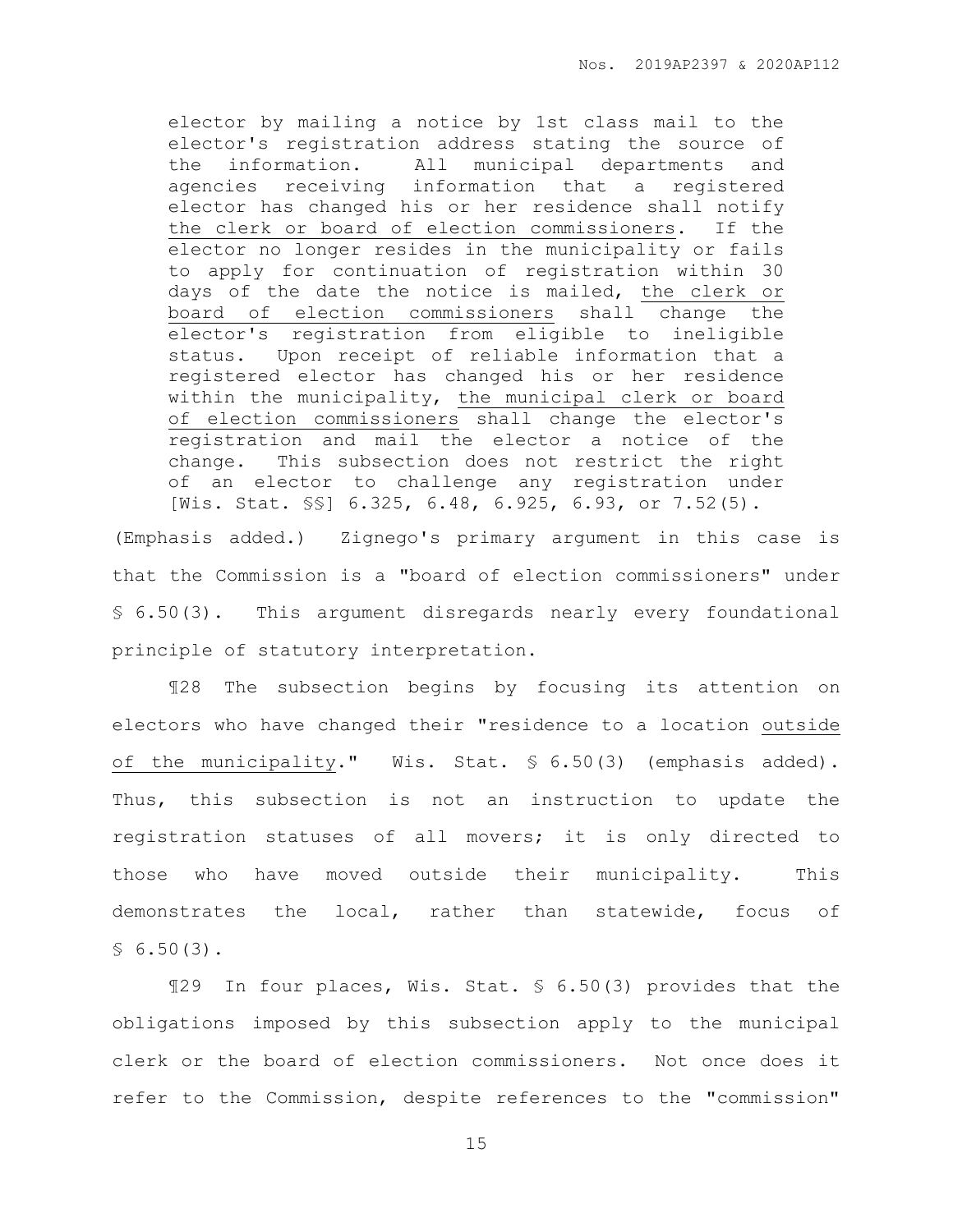seven times alone in the remainder of  $\$ 6.50.^{13}$  As the surrounding context, definitions, and text make clear, these duties are the responsibility of municipal clerks and a municipal board of election commissioners. The Commission has no mandatory duties under § 6.50(3), and therefore cannot be compelled to act under this subsection.

#### 3. Zignego's Counter-Arguments

¶30 Zignego responds with three additional arguments, none of which override or even challenge the plain reading of the law.

¶31 First, Zignego contends that Wisconsin's relationship with ERIC suggests the Commission is required to deactivate movers pursuant to Wis. Stat. § 6.50(3). Under Wisconsin law, Wisconsin's "chief election officer"——the "commission

 $\overline{a}$ 

<sup>13</sup> The Commission was created in 2015. See 2015 Wis. Act 118. Previously, the responsibility to change the registration status of non-voting electors in Wis. Stat. § 6.50(1) and (2) was given to the Government Accountability Board (GAB), the Commission's predecessor. Wis. Stat. § 6.50(1), (2) (2013-14); 2015 Wis. Act 118, § 266(10). The legislature amended § 6.50 and gave the responsibility to remove non-voting electors to the Commission, but conspicuously did not change the responsible governmental actor under subsection (3). 2015 Wis. Act 118, § 266(10); see also 2015 Wis. Act 118, §§ 76, 77 (amending § 6.50(2g) and (7) to replace "board" with "commission"); 2015 Wis. Act 261, § 63 (amending § 6.50(3) and making no change to the entities delegated authority). This suggests the legislature intended to leave this power with the municipalities as it had during the life of the GAB. The legislature's choice to amend only part, but not all, of § 6.50 illustrates the legislature understood the "commission" to be distinct from a "board of election commissioners."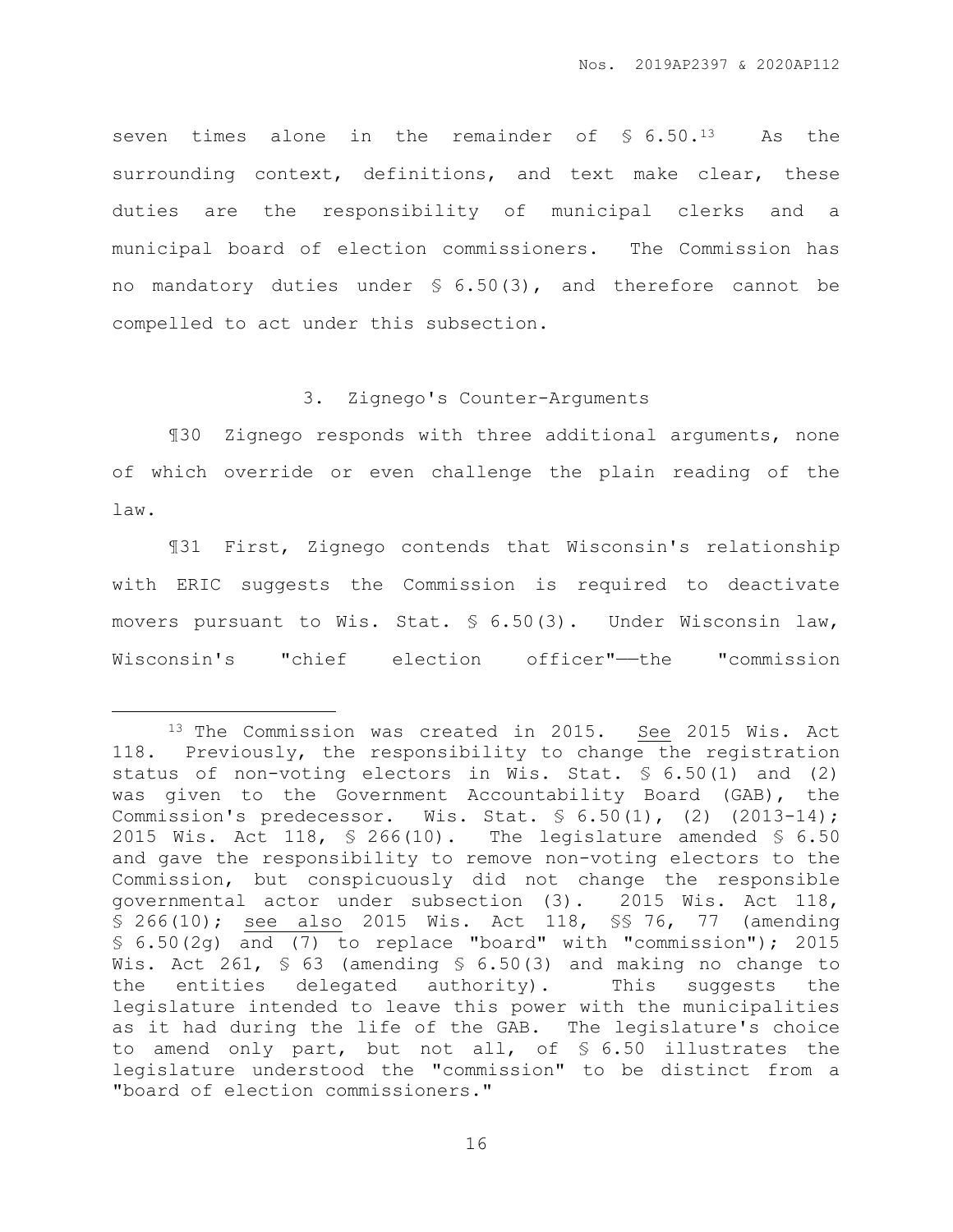administrator"——is required to "enter into a membership agreement with [ERIC]." Wis. Stat. § 5.05(3g), § 6.36(1)(ae)1. And the chief election officer must "comply with the terms of the [ERIC] agreement." § 6.36(1)(ae)2. The ERIC membership agreement, in turn, requires the Commission to initiate contact with electors whose "record is deemed to be inaccurate or outof-date." This obligation, however, is different from the one tasked to "the municipal clerk or board of election commissioners" under § 6.50(3). To comply with the ERIC agreement, the Commission need only contact the electors. Section 6.50(3), on the other hand, requires much more than simply notifying the elector. These two moving-related requirements do not contradict each other. The Commission's compliance with Wisconsin's ERIC agreement and its statutory responsibilities under § 6.36 do not require or authorize judicial rewriting of § 6.50(3) to impose extratextual mandates on the Commission.

¶32 Second, Zignego points to the Commission's past practice as support for its interpretation. Although it is unclear from the record whether the Commission thought it was bound by Wis. Stat. § 6.50(3), it is true that the Commission cited that subsection when it sent out notices in 2017 and changed the registration of thousands of electors in 2018. Before us, the Commission refused to state whether it thought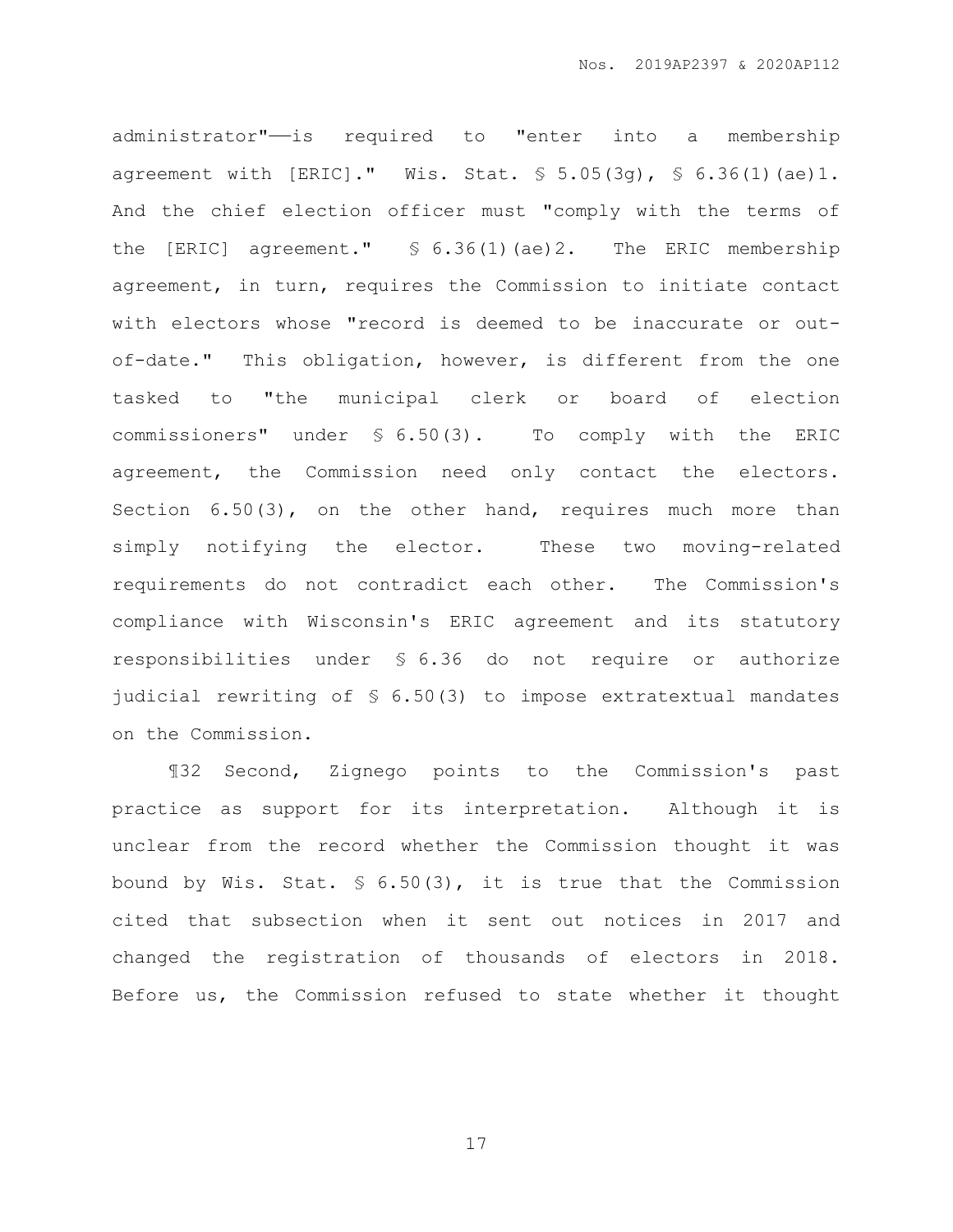its actions in 2018 were lawful.<sup>14</sup> However, even if those actions were unlawful, the remedy for alleged executive overreach is not a court order to continue acting unlawfully. Simply because an agency took action in the past does not mean its actions were legal, nor would it provide authority for this court to mandate agency action that the law itself does not sanction. It is the statutory text, not agency practice, that determines what the law requires an agency to  $do.^{15}$ 

¶33 Finally, Zignego raises a new argument not raised below——namely, that reading Wis. Stat. § 6.50(3) as the Commission frames it puts Wisconsin's election laws in violation of federal election law, specifically the Help America Vote Act of 2002 (HAVA). We normally do not consider arguments not raised in the lower courts. See Serv. Emps. Int'l Union, Loc. 1 v. Vos, 2020 WI 67, ¶24, 393 Wis. 2d 38, 946 N.W.2d 35. Even so, this is a nonstarter.

 $\overline{a}$ 

<sup>&</sup>lt;sup>14</sup> The court of appeals concluded the Commission's actions in 2017 and 2018 were unlawful. State ex rel. Zignego v. WEC, 2020 WI App 17, ¶90, 391 Wis. 2d 441, 941 N.W.2d 284. However, it is unclear whether the Commission has authority to undertake the duties in Wis. Stat. § 6.50(3) on municipalities' behalf based on some other statutory provision; the parties did not brief this question. Therefore, we do not opine on whether any other statutory sections may prove relevant in determining what the Commission may do. The question before us is simply what it must do under § 6.50(3). Accordingly, we withdraw the language from the court of appeals opinion which concludes the Commission's actions in 2017 and 2018 were unlawful.

<sup>15</sup> Moreover, we do not defer to an agency's conclusion of law. Tetra Tech EC, Inc. v. DOR, 2018 WI 75, ¶¶3, 108, 382 Wis. 2d 496, 914 N.W.2d 21.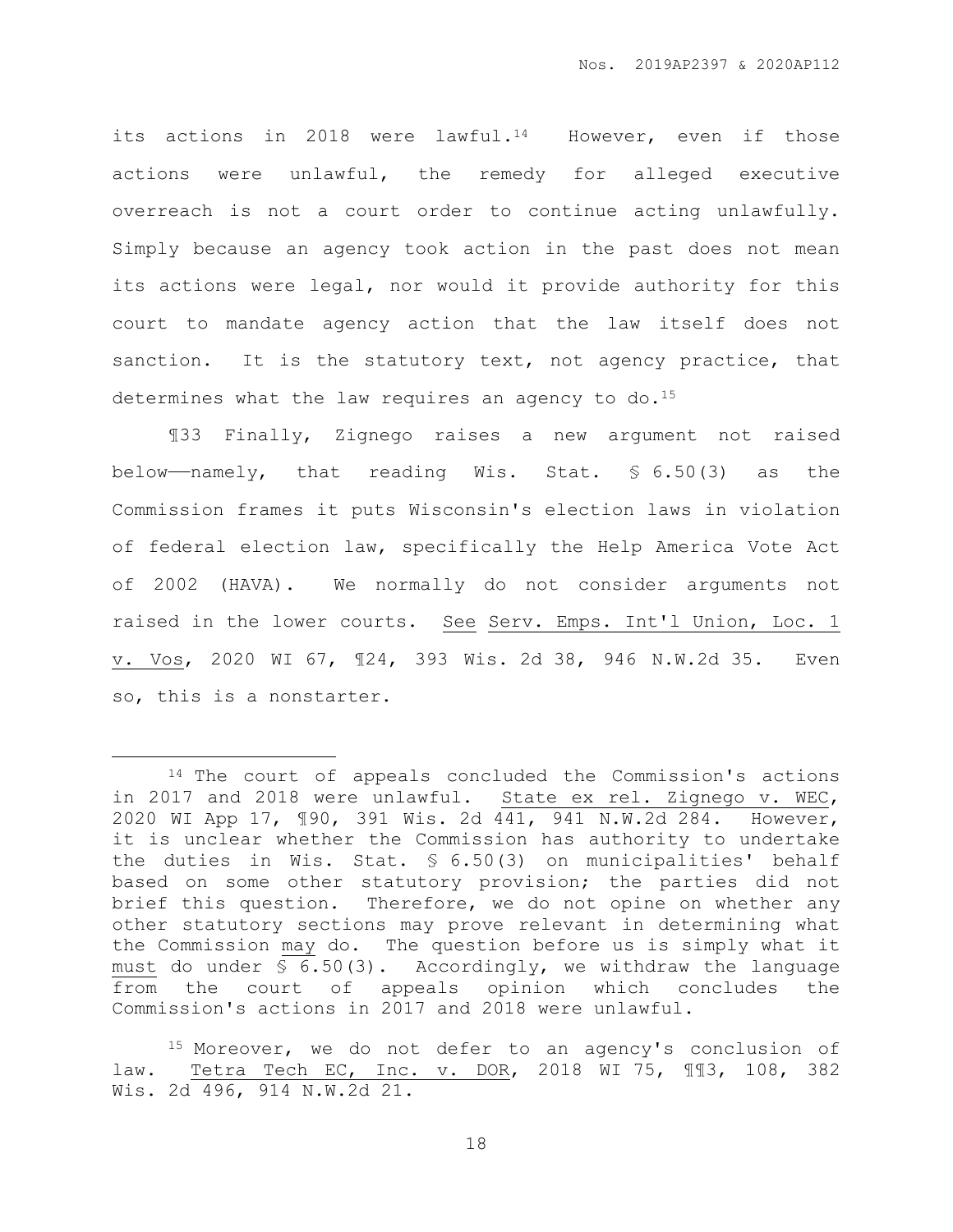¶34 As an initial matter, to the extent the assertion is that federal law conflicts with state law, that raises a different kind of analysis, possibly implicating preemption. See Town of Delafield v. Cent. Transp. Kriewaldt, 2020 WI 61, ¶¶5-7, 392 Wis. 2d 427, 944 N.W.2d 819 (setting out preemption principles). No such arguments have been made here.

¶35 And on the merits, Zignego's argument lacks any sound basis. HAVA requires each state to implement "a single, uniform, official, centralized, interactive computerized statewide voter registration list defined, maintained, and administered at the State level."  $52 \text{ U.S.C.}$   $\frac{6}{5}$  21083(a)(1)(A). Wisconsin has done so; the Commission created and maintains the voter registration list. See Wis. Stat. § 5.05(15). Nothing about this arrangement precludes assigning local officials responsibility to make certain changes to the list. See Wis. Stat. § 6.36(1)(c). Not only does Wisconsin law require that local officials be allowed to make changes to the list, HAVA does too. 52 U.S.C.  $\frac{1}{2}$  21083(a)(1)(A)(v)-(vii) (explaining that local election officials must be able to access and update the list).

¶36 Additionally, under HAVA, states not subject to the National Voter Registration Act—and Wisconsin is not<sup>16</sup>—"shall remove the names of ineligible voters from the computerized list in accordance with State law."  $52 \text{ U.S.C. }$  \$ 21083(a)(2)(A)(iii).

 $\overline{a}$ 

<sup>16</sup> Wisconsin is not subject to National Voter Registration Act of 1993 (NVRA) because it has election-day registration. 52 U.S.C. § 20503(b)(2); Wis. Stat. § 6.55(2).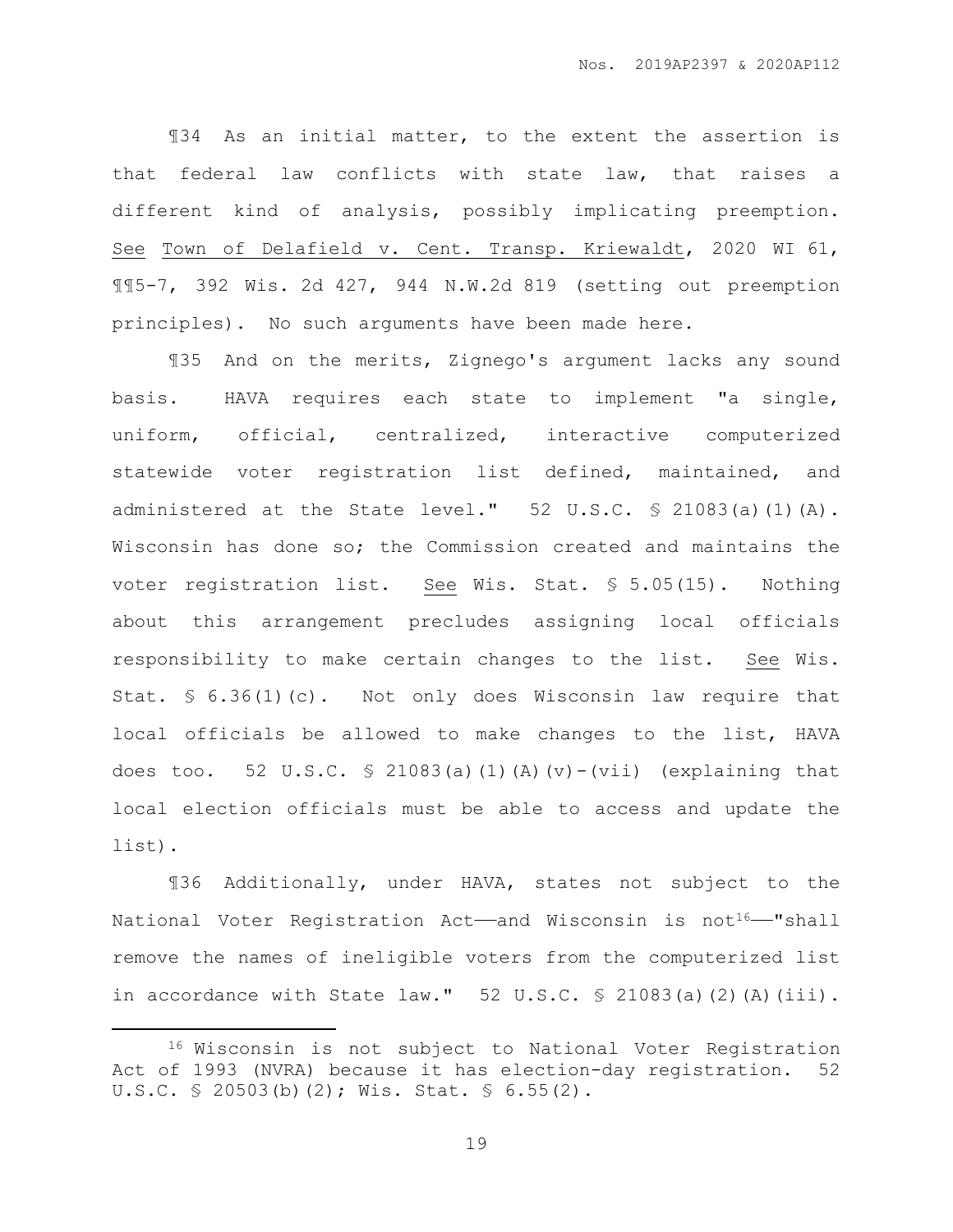Thus, HAVA provides that Wisconsin is to look to its own state law to ascertain how ineligible voters are removed from the statewide computerized list. In other words, HAVA simply points us back to Wisconsin law, which, as we have explained, is clear. Nothing in HAVA mandates the atextual reading Zignego advocates.

¶37 In short, according to the plain meaning supported by its statutory context, "board of election commissioners" under Wis. Stat. § 6.50(3) does not include the Commission. The Commission has no mandatory duties under this provision. We now apply this understanding to the two orders before us.

### B. Writ of Mandamus

¶38 The circuit court granted a writ of mandamus based on its interpretation that Wis. Stat. § 6.50(3) gave mandatory duties to the Commission. This court has previously described the basic principles of mandamus as follows:

Mandamus is an extraordinary legal remedy, available only to parties that can show that the writ is based on a clear, specific legal right which is free from substantial doubt. A party seeking mandamus must also show that the duty sought to be enforced is positive and plain; that substantial damage will result if the duty is not performed; and that no other adequate remedy at law exists.

This court will uphold a trial court's granting or denying a writ of mandamus unless the judge erroneously exercised discretion. A judge's discretion in issuing a writ of mandamus is erroneously exercised if based on an erroneous understanding of the law.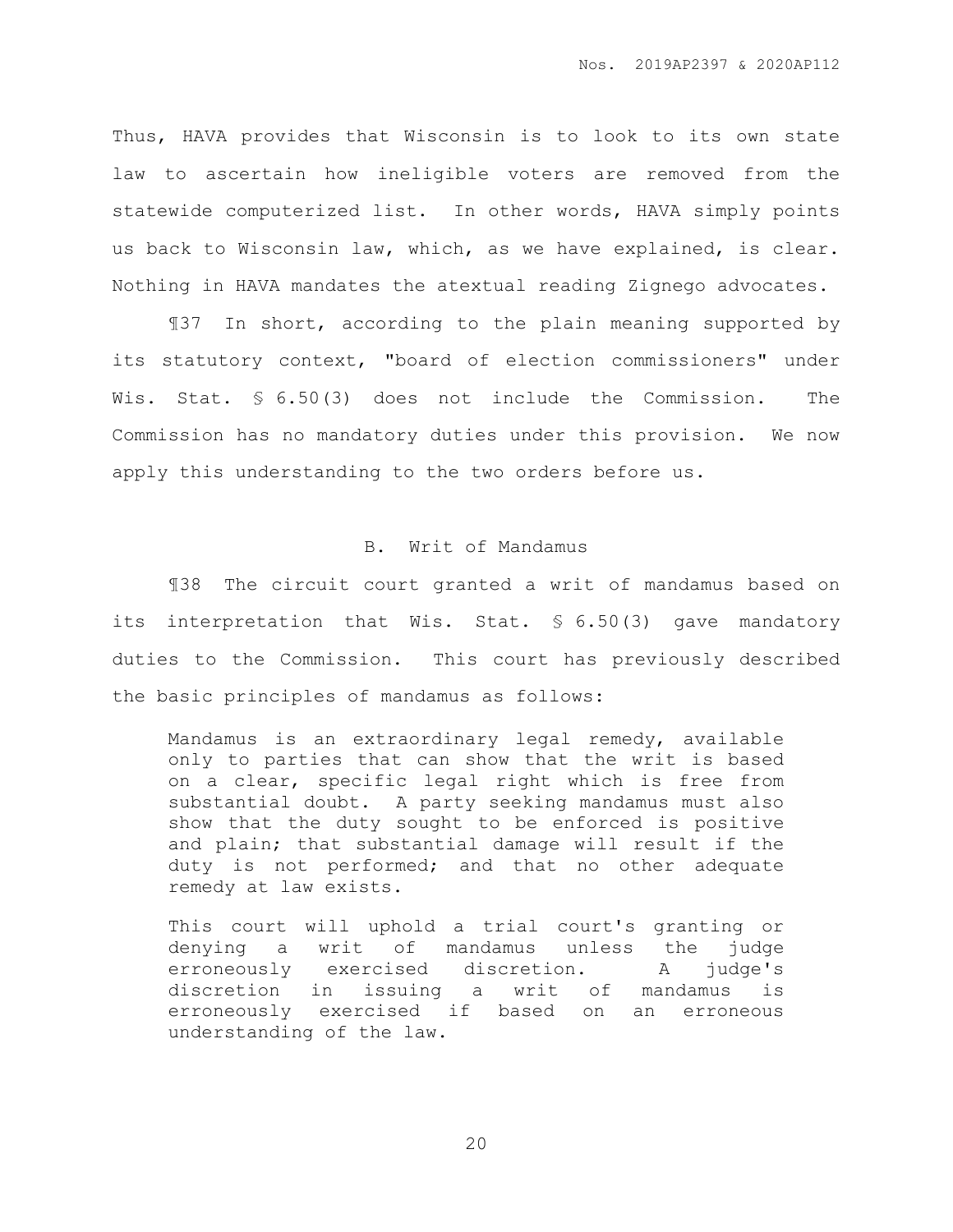Lake Bluff Hous. Partners v. City of South Milwaukee, 197 Wis. 2d 157, 170, 540 N.W.2d 189 (1995) (citations and quotations omitted).

¶39 As the preceding analysis makes clear, Wis. Stat. § 6.50(3) does not give any duty to the Commission, much less a positive and plain duty. Therefore, the writ of mandamus compelling the Commission to comply with § 6.50(3) was erroneously granted and must be reversed.<sup>17</sup>

#### C. Contempt

¶40 The circuit court also found the Commission and several commissioners in contempt for failing to comply with the writ of mandamus. The "purpose of contempt is to uphold the authority and dignity of the court." Carney v. CNH Health & Welfare Plan, 2007 WI App 205, ¶20, 305 Wis. 2d 443, 740

 $\overline{a}$ 

<sup>&</sup>lt;sup>17</sup> The dissent agrees that the argument presented to us by Zignego is incorrect; Wis. Stat. § 6.50(3) does not impose a duty on the Commission. See dissent, ¶52. Instead, the dissent crafts a new argument on Zignego's behalf. In essence, the dissent argues that the statutory duty of the Commission to create, maintain, and administer Wisconsin's voter registration list means the Commission is responsible to ensure every law related to that list is carried out——whether the Commission is statutorily assigned the responsibility or not. Taking this argument further, the dissent concludes a court can order the Commission to carry out these duties through a writ of mandamus whenever a municipal clerk or board of election commissioners fails to fulfill a statutory duty assigned to these local election officials. This would be a rather remarkable expansion of the Commission's powers and responsibilities. More to the point, it bears no resemblance to our election administration laws that give the Commission more limited duties, as we have explained at length.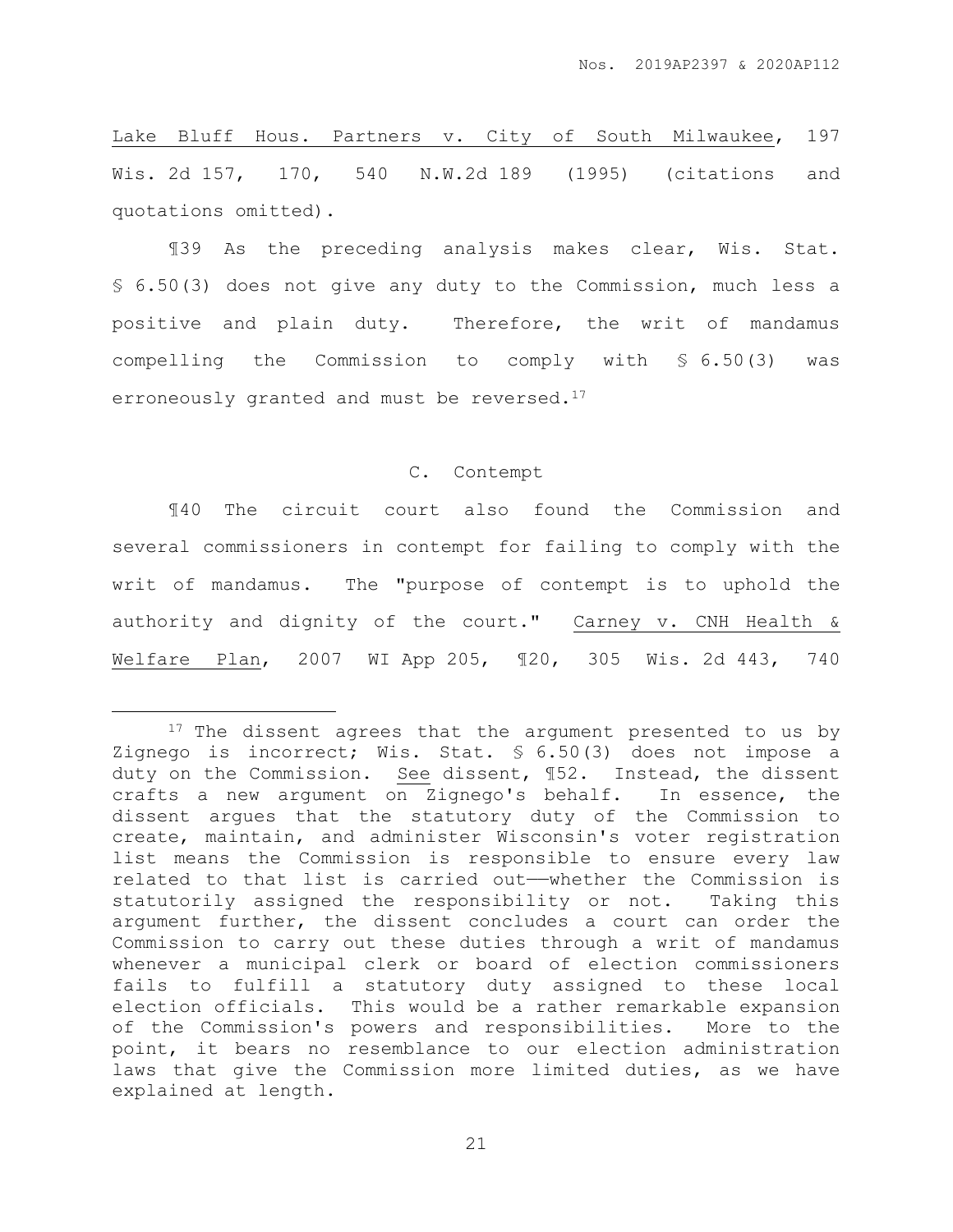N.W.2d 625. A party may be found in contempt for, among other things, "intentional . . . [d]isobedience, resistance or obstruction of the authority, process or order of a court." Wis. Stat. § 785.01(1)(b); see also Ash Park, LLC v. Alexander & Bishop, Ltd., 2010 WI 44, ¶78, 324 Wis. 2d 703, 783 N.W.2d 294 ("A party's unwillingness to obey a court order is the very definition of contempt.").

¶41 When a party is found in contempt the court may impose either punitive or remedial sanctions. Wis. Stat. § 785.02; Carney, 305 Wis. 2d 443, ¶24. A punitive sanction is "imposed to punish a past contempt of court for the purpose of upholding the authority of the court," while a remedial sanction is "imposed for the purpose of terminating a continuing contempt of court." § 785.01(2)-(3).

¶42 Here, the circuit court imposed remedial sanctions. That is, the court ordered the Commission and certain commissioners who voted to take no action to comply with the writ to pay a prospective daily forfeiture to force compliance. The very next morning, the court of appeals stayed both the mandamus and contempt orders, and issued its decision reversing both orders promptly thereafter. Because we agree with the court of appeals that the writ of mandamus must be reversed, we must necessarily reverse the contempt order on which it was based as well. Remedial sanctions may not be imposed when a party is no longer in contempt of court. See Christensen v. Sullivan, 2009 WI 87, ¶¶54-55, 320 Wis. 2d 76, 768 N.W.2d 798. Zignego does not argue otherwise.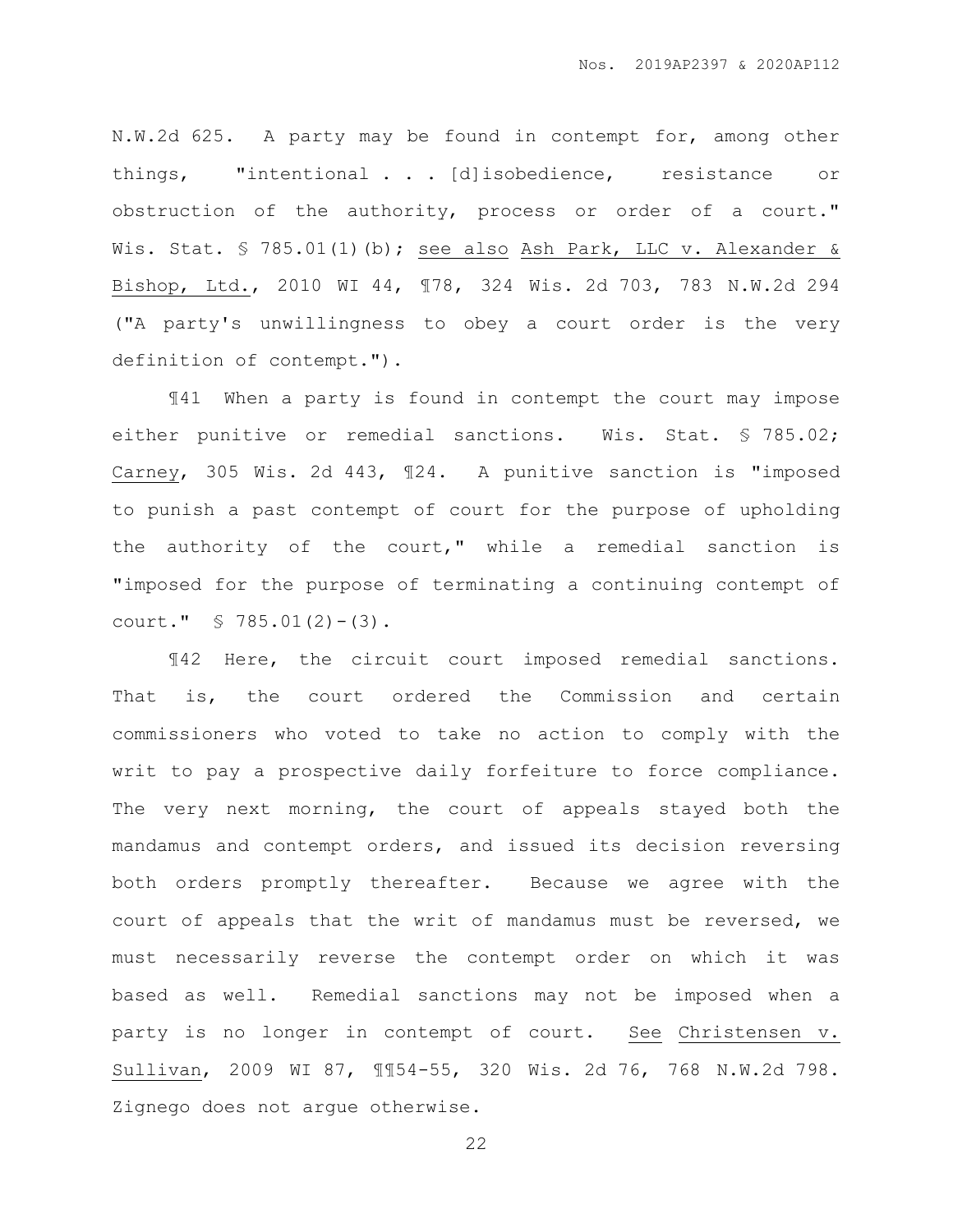¶43 That said, we remind the Commission that its duty to comply with the circuit court's writ of mandamus was not relieved simply by seeking a stay before an appellate court.<sup>18</sup> See Tensfeldt v. Haberman, 2009 WI 77, ¶41, 319 Wis. 2d 329, 768 N.W.2d 641 ("If a person to whom a court directs an order believes that order is incorrect the remedy is to appeal, but, absent a stay, he must comply promptly with the order pending appeal." (quoted source omitted)). Nevertheless, because the writ of mandamus was issued in error, we must affirm the court of appeals' reversal of the circuit court's contempt order.

# III. CONCLUSION

¶44 Wisconsin Stat. § 6.50(3) does not apply to the Commission; there is no credible argument that it does. Accordingly, the circuit court erred in granting a writ of mandamus based on an improper interpretation of § 6.50(3), and its contempt order cannot survive the reversal of the writ of

 $\overline{a}$ 

<sup>18</sup> We observe the Commission promptly sought a stay of the writ of mandamus and, upon receiving no response, renewed its motion to stay with the court of appeals immediately following Zignego's motion for contempt. The court of appeals held the motion to stay in abeyance pending a decision from this court on the petition for bypass. We denied the petition for bypass on the same day the circuit court issued its contempt order. The court of appeals then stayed both the mandamus and contempt orders the next morning.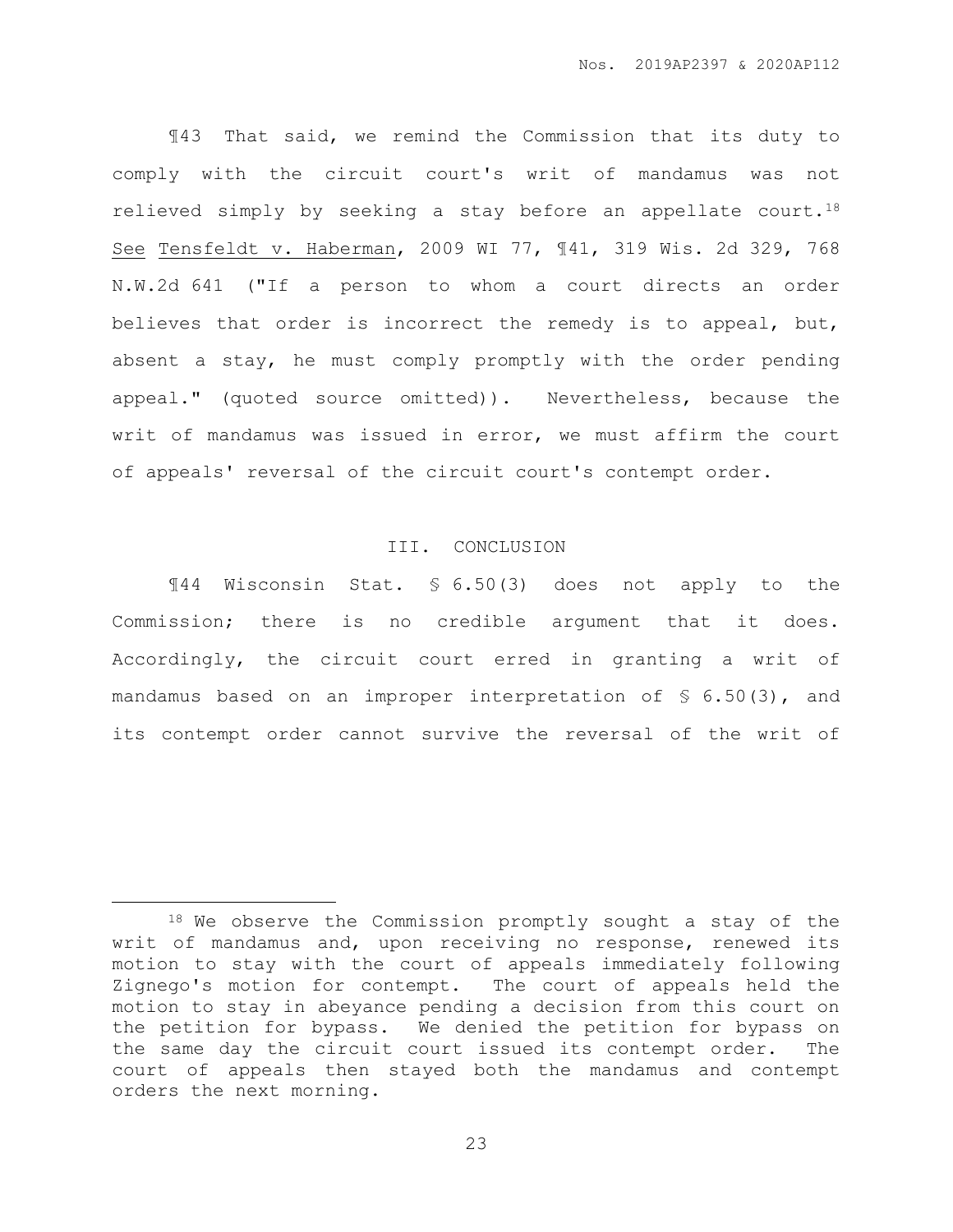mandamus. We affirm as modified<sup>19</sup> the decision of the court of appeals, and remand the cause to the circuit court for dismissal.<sup>20</sup>

*By the Court.*—The decision of the court of appeals is modified, and affirmed as modified, and the cause is remanded to the circuit court for dismissal.

 $\overline{a}$ 

<sup>19</sup> Specifically, we withdraw language from the court of appeals opinion deciding the legality of the Commission's conduct in 2017 and 2018 and the reliability of the ERIC data because these issues are not necessary to adjudicate this case. See supra ¶12 n.7; ¶32 n.14.

<sup>20</sup> Both causes of action the Petitioners advanced in their underlying complaint relied on the erroneous proposition that the "board of election commissioners" in Wis. Stat. § 6.50(3) includes the Commission. Because we conclude § 6.50(3) does not apply to the Commission, the Petitioners' complaint must be dismissed.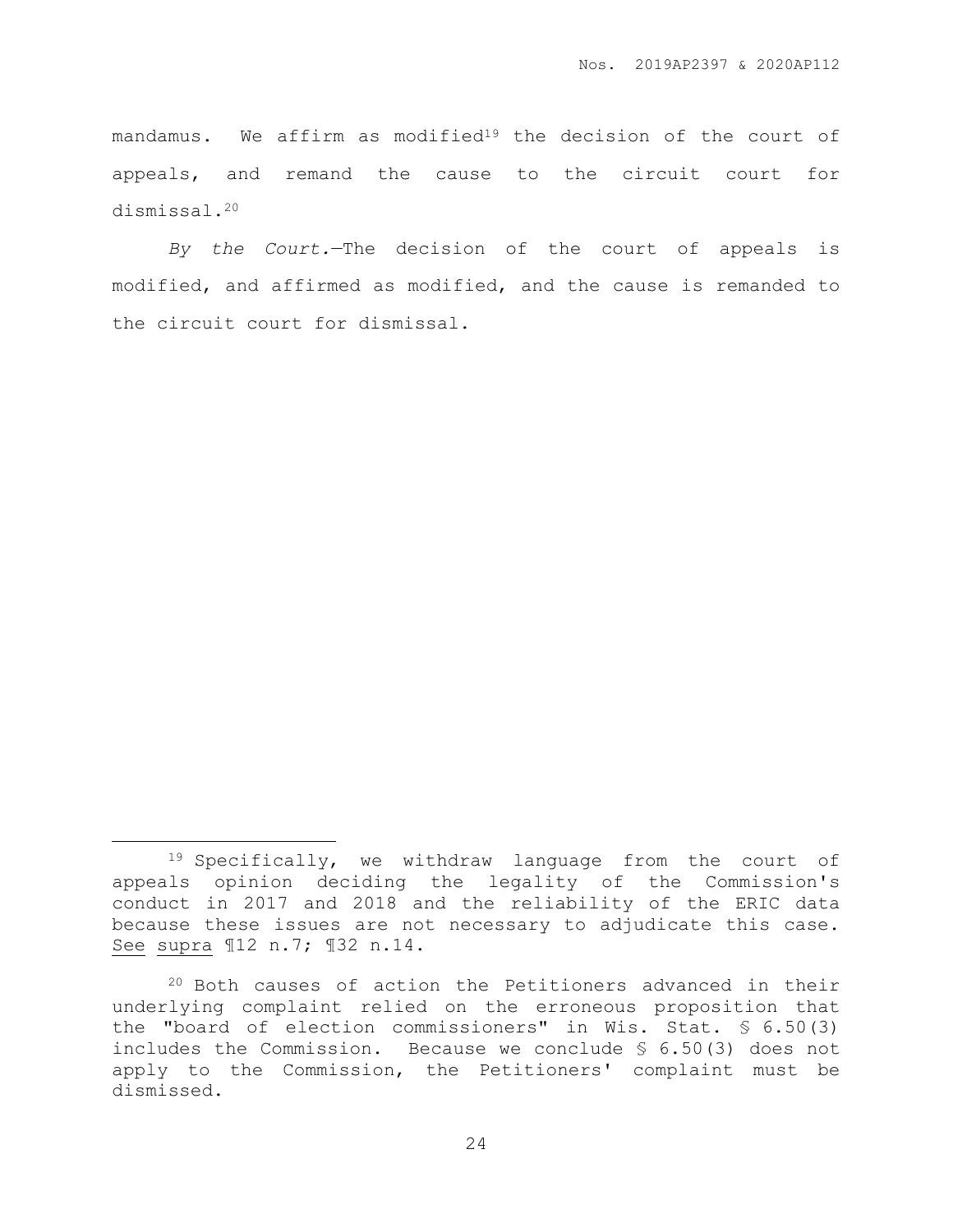¶45 REBECCA GRASSL BRADLEY, J. *(dissenting).*

To be free is to live under a government by law . . . . Miserable is the condition of individuals, danger is the condition of the state, if there is no certain law, or, which is the same thing, no certain administration of the law[.]

Judgment in Rex vs. Shipley, 21 St Tr 847 (K.B. 1784) (Lord Mansfield presiding) (emphasis added). For years, the Wisconsin Elections Commission (WEC) undertook responsibility for notifying voters of WEC's receipt of information indicating they had moved and therefore may need to register to vote using their new addresses. If a voter failed to confirm the validity of the registered address, WEC removed that voter from the rolls, in accordance with state law. In 2019, WEC decided to disregard the law and instead delay deactivation of ineligible voters for up to two years. The majority relieves WEC of its statutory obligations, determining that these duties actually belong to local election officials and not WEC. The majority's decision leaves the administration of Wisconsin's election law in flux, at least with respect to ensuring the accuracy of the voter rolls.

¶46 The majority is correct that, pursuant to Wis. Stat. § 6.50(3), "municipal clerk[s] or board[s] of election commissioners" have a statutory obligation to change an elector's registration from eligible to ineligible status if an elector has moved. In reading the election statutes in isolation, however, the majority misses the broader picture: under the full statutory scheme of Wisconsin's election laws,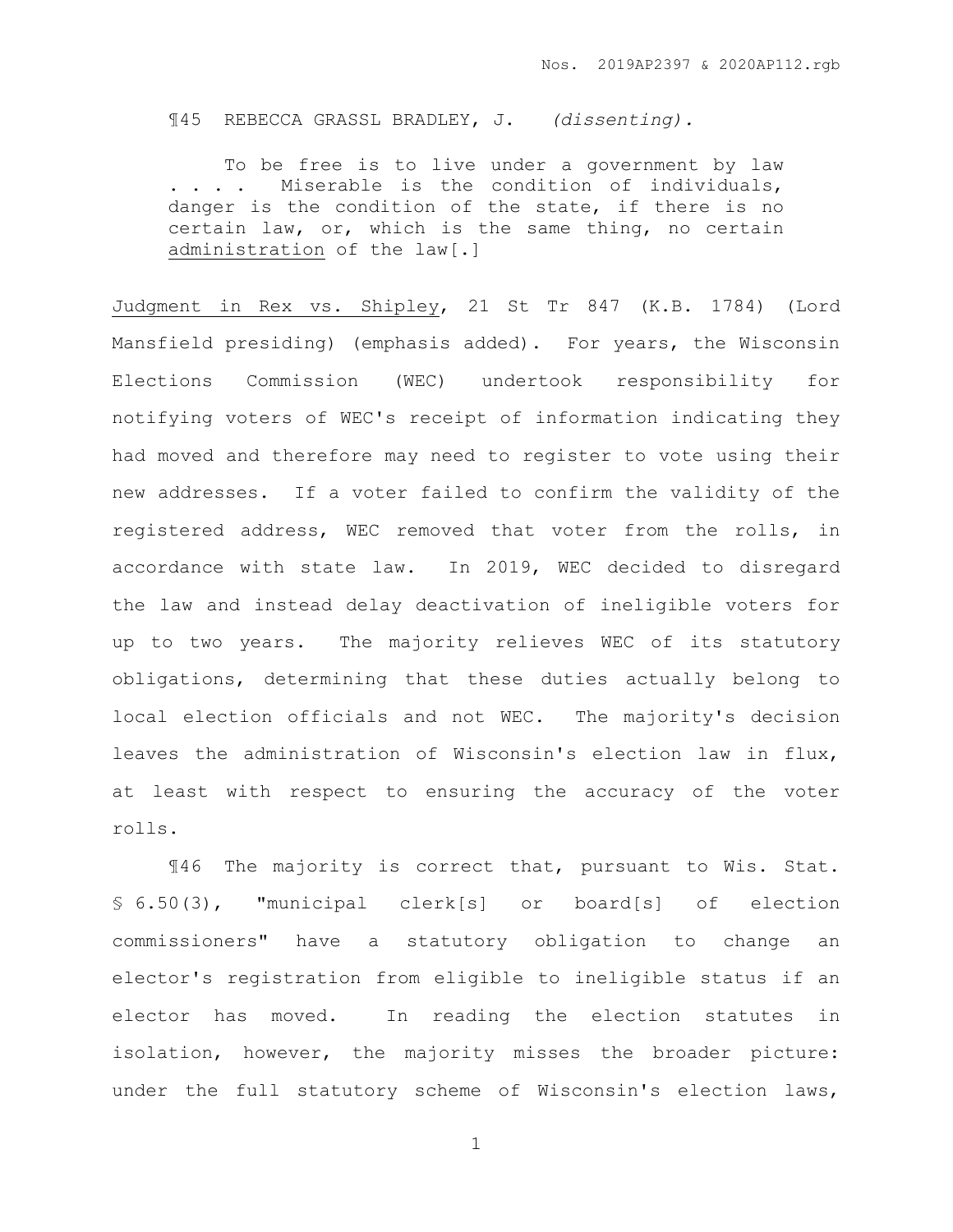WEC--the state's chief election commission-also has a statutory obligation to change the status of ineligible voters on the statewide voter registration list.

¶47 Wisconsin Stat. § 5.05(15) makes WEC "responsible for the design and maintenance of the official registration list" statewide and § 5.05(2w) gives WEC "responsibility for the administration of chs. 5 to 10 and 12." Recognizing WEC's responsibility to ensure the accuracy of the voter rolls ensures the state's compliance with the federal Help America Vote Act (HAVA), which Wisconsin is bound to follow. Reading these statutes as a whole reveals WEC's "positive and plain duty" to fulfill its statutory responsibility to change the status of ineligible voters; therefore, the circuit court properly issued a writ of mandamus——a conclusion that should come as no surprise to WEC considering it has routinely complied with this duty for years. The majority's circumscribed statutory interpretation leaves WEC off the hook for its violations of Wisconsin's election laws. I respectfully dissent.

I

¶48 Wisconsin, along with 29 other states and the District of Columbia, participates in a multi-state consortium designed to improve the accuracy of voter registration data, called the Electronic Registration Information Center (ERIC). As a member, Wisconsin provides ERIC with information concerning current driver's licenses and State ID cards issued by the Division of Motor Vehicles, as well as a list of currently registered voters in WEC's records. ERIC then compares this data to state and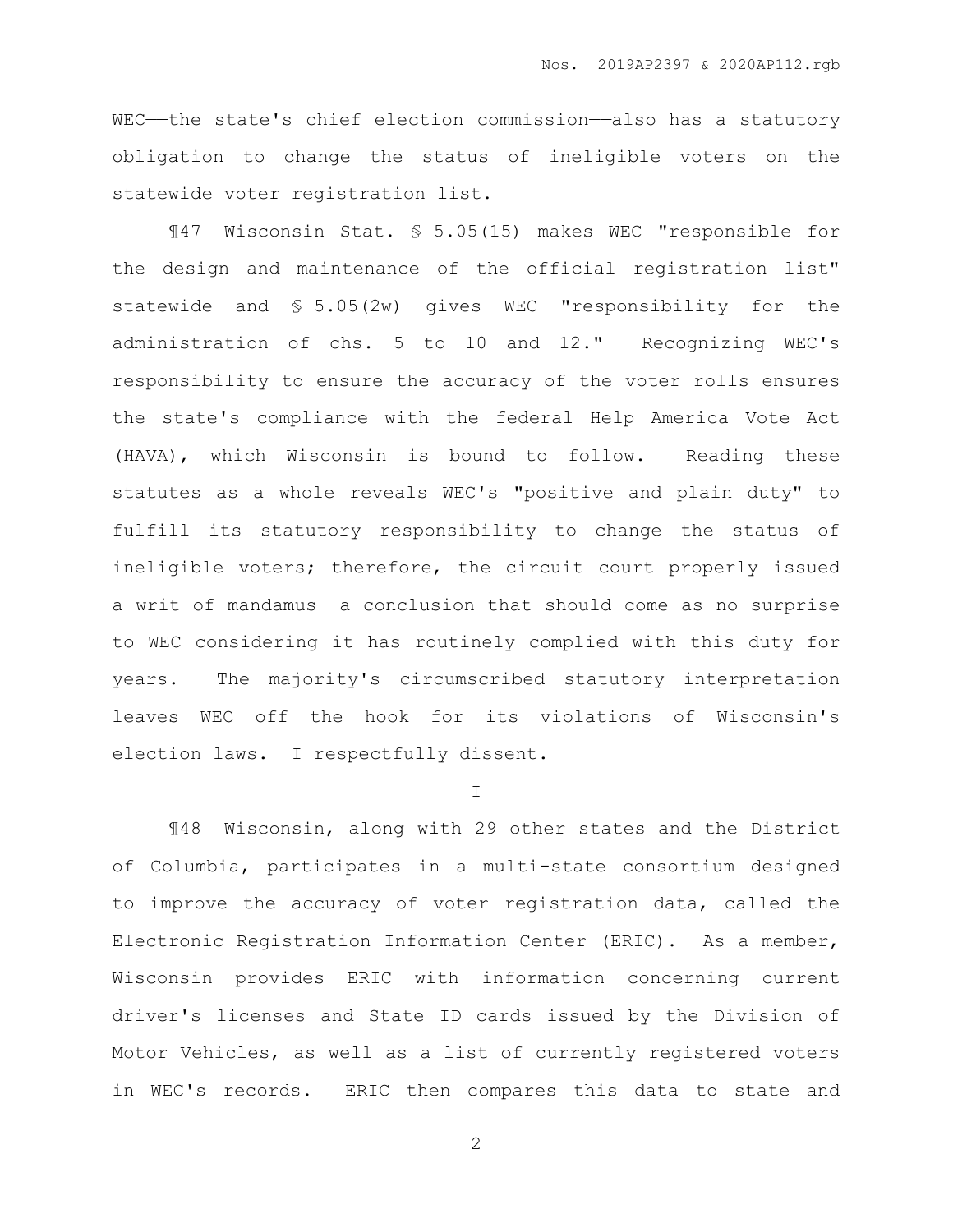national sources, including the Social Security Administration's Death Master List and the United States Postal Services' National Change of Address service. The data compiled in these sources is based upon information personally sent to these services by individual voters. ERIC then sends WEC a maintenance report indicating those registered voters who may no longer be eligible to vote at their registered addresses because they have either moved or died.

¶49 As documented in the record in this case, in 2017 ERIC sent WEC a maintenance report showing a list of registered voters for whom ERIC received data indicating they had moved and were no longer eligible to vote at their listed addresses. After reviewing this list to ensure its accuracy, WEC sent notices to those voters asking them to confirm whether they still lived at their registered addresses. With respect to voters who failed to confirm their addresses, WEC marked their registration records as ineligible and required those individuals to re-register before voting again. These actions demonstrate that WEC understood and embraced its duty under Wisconsin's election laws to maintain the voter rolls.

¶50 In 2019, ERIC sent WEC another maintenance report with a list of registered voters who ostensibly had moved. Again, WEC vetted this information to ensure its accuracy and subsequently sent notices to the affected voters. This time, however, for voters who did not confirm whether they still lived at their registered addresses, WEC did not promptly change its records to reflect these voters' ineligibility. Instead, WEC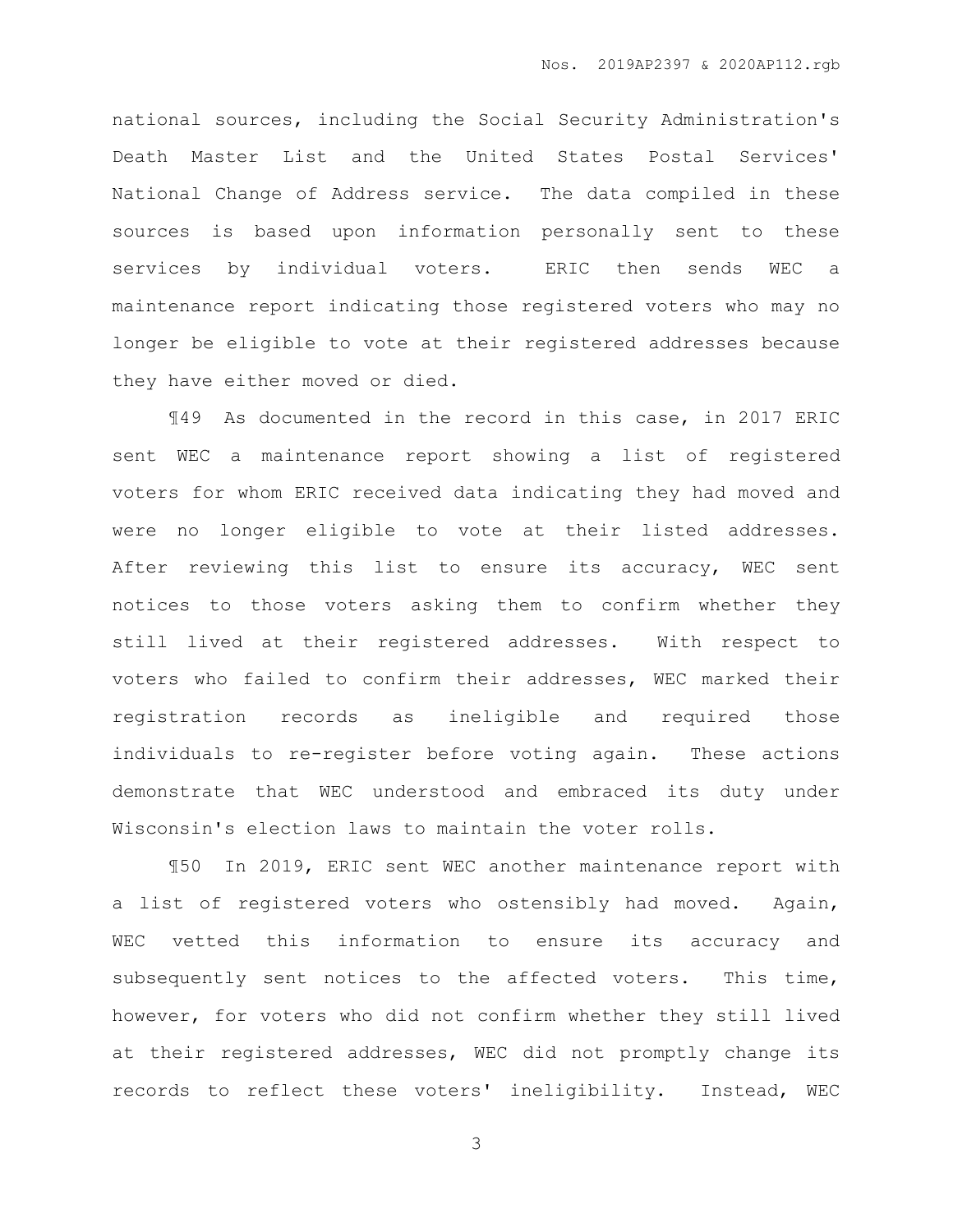decided to delay deactivation of these voters' registrations for up to two years, thereby knowingly permitting voters to cast ballots in multiple elections with invalid registrations. Wisconsin's applicable election laws had not changed.

¶51 Petitioners sued WEC and its members seeking declaratory and injunctive relief, as well as a writ a mandamus in order to compel WEC to comply with Wisconsin's election laws. In response, WEC alleged that "municipal clerk[s] and local board[s] of election commissioners" have the sole responsibility to change the eligibility of voters who have moved. The circuit court rejected this argument, issued a writ of mandamus, and ordered WEC to deactivate the registrations of electors who had moved. After a long and winding procedural road, the court of appeals reversed this decision, and we in turn granted review of this case.<sup>1</sup>

 $\overline{a}$ 

<sup>1</sup> Rather than resolving this issue of first impression promptly when presented to us, on January 13, 2020, this court rejected a petition to bypass the court of appeals, leaving "voter rights and election integrity in flux, with no final resolution of the uncertainty in the law likely until after four statewide elections and one special congressional election." State ex rel. Zignego v. Wis. Elec. Comm'n, 2020AP123-W (S. Ct. Order issued January 13, 2020 (Rebecca Grassl Bradley, J., dissenting)). After the case returned to this court on March 11, 2020, the court refused to hear oral arguments until September 29, 2020, denying Zignego's motion to expedite oral argument. As predicted, "the people of Wisconsin" were denied "a decision in this case until after every single one of Wisconsin's 2020 elections" came and went "including the presidential election in November" and more than "an entire year after petitioners' commencement of this time-sensitive appellate litigation." Zignego v. Wis. Elec. Comm'n, 2020AP123-W (S. Ct. Order issued June 1, 2020 (Rebecca Grassl Bradley, J., dissenting)).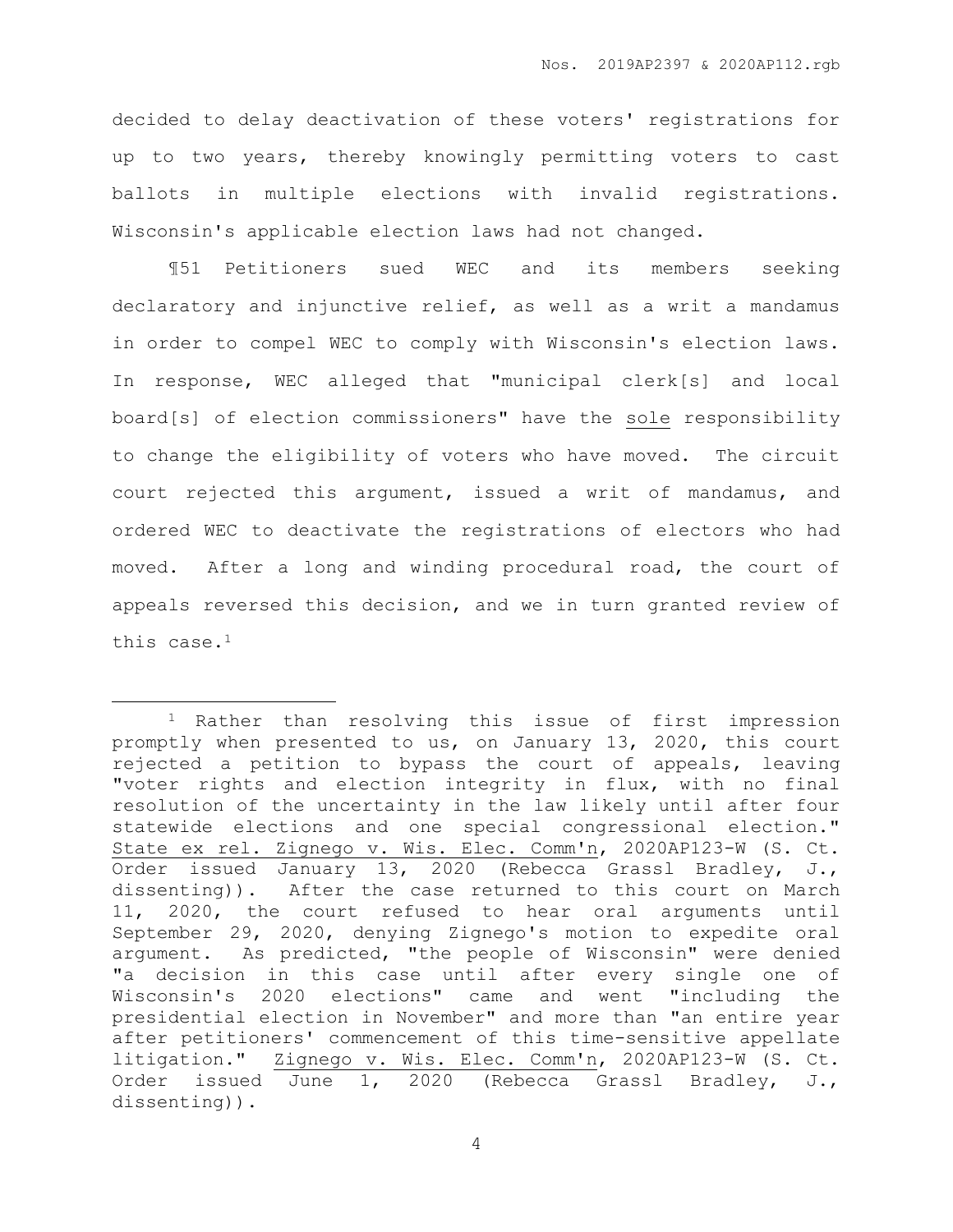¶52 The majority correctly concludes that Wis. Stat. § 6.50(3) requires "municipal clerk[s] and board[s] of election commissioners" to "change the elector's registration from eligible to ineligible status" "[u]pon receipt of reliable information that a registered elector has changed his or her residence to a location outside of the municipality." The majority stops there, ignoring WEC's duties under Wisconsin's election laws. See majority op., ¶32 n.14 (refusing to discuss WEC's general duties because "the parties did not brief this question"). Under the whole-text canon of statutory construction, however, "[t]he text must be construed as a whole." Antonin Scalia & Bryan A. Garner, Reading Law: The Interpretation of Legal Texts 167 (2012); State ex rel. Kalal v. Circuit Court for Dane Cnty., 2004 WI 58, ¶46, 271 Wis. 2d 633, 681 N.W.2d 110 ("[S]tatutory language is interpreted . . . not in isolation but as part of a whole.").

¶53 As a general matter, Wis. Stat. § 6.36(1)(a) requires WEC "to compile and maintain electronically an official registration list." (Emphasis added). Wisconsin Stat. § 5.05(15) expressly mandates that WEC "is responsible for the design and maintenance of the official registration list under s. 6.36." (Emphasis added). Although Wisconsin courts have never directly interpreted this statute, its interpretation is dispositive in this case. Indeed, "to maintain" is more than just an obligation to create a registration list or to electronically insert data; it is a duty to "maintain" its accuracy. The ordinary meaning of "to maintain" is to "to keep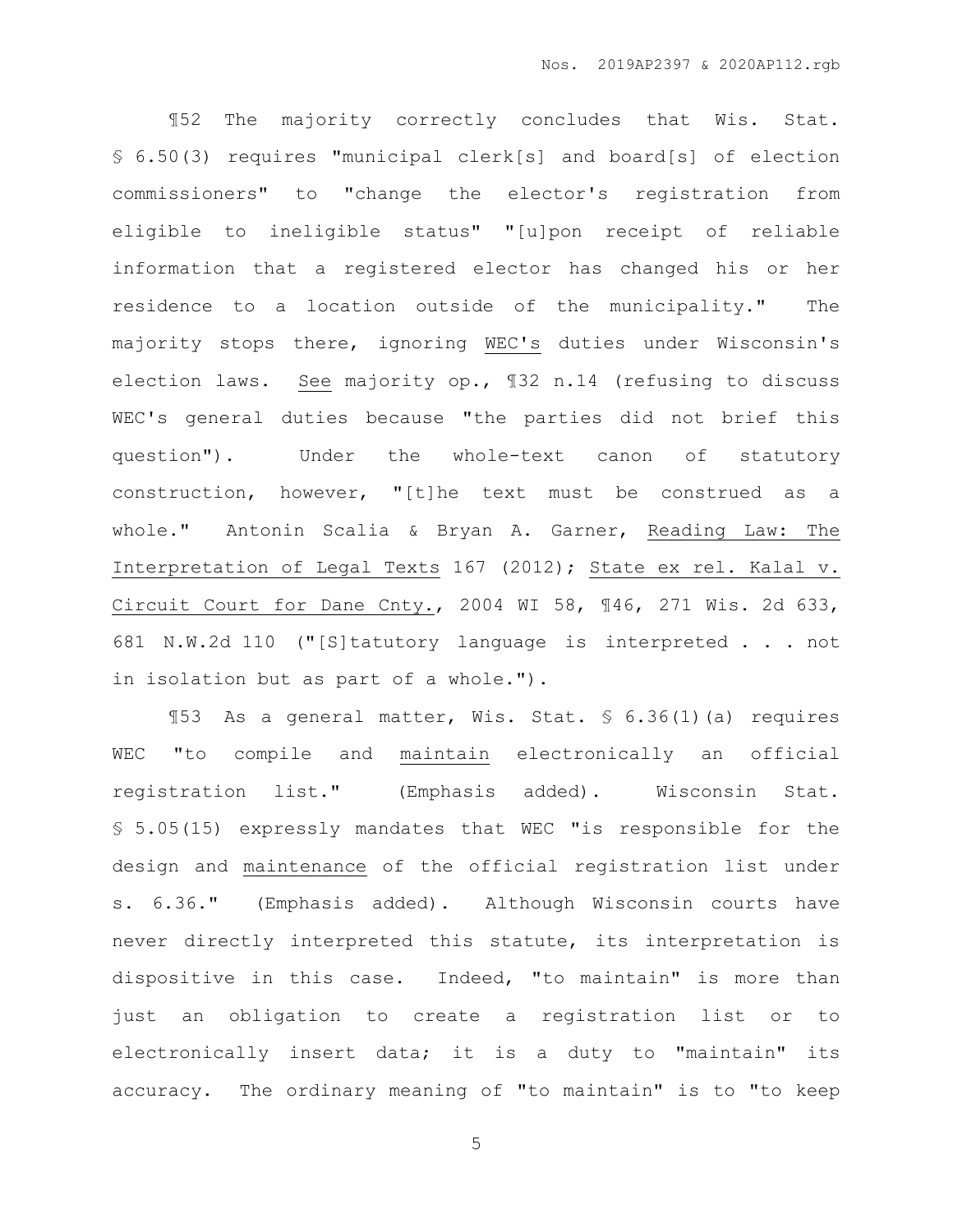in a condition of good repair or efficiency." Maintain, The American Heritage Dictionary (5th ed. 2011); see also Maintain, Black's Law Dictionary (6th ed. 1990) ("acts of repairs and other acts to prevent decline"); Kalal, 271 Wis. 2d 633, ¶53 (instructing courts to turn to dictionary definitions to understand the "common and accepted meaning" of statutory language).

¶54 Applying the legislature's plain language, to "maintain" the official registration list means WEC must ensure its accuracy. An interpretation that permits WEC to escape its statutory obligation to ensure the accuracy of the voter rolls would be absurd. Kalal, 271 Wis. 2d 633, ¶46 (stating that statutory language should be construed "reasonably, to avoid absurd or unreasonable results"). Among the express mandates of Wis. Stat. § 6.36, WEC must include in its list "the name and address of each registered elector in the state." Wis. Stat. § 6.36(1)(a)1. (emphasis added). If WEC receives reliable information from ERIC that a voter's address information is invalid (e.g., the voter has moved away from a municipality or from the state entirely, as ERIC informs), and in response WEC does nothing, WEC thereby fails to "maintain" this list in any substantive regard. WEC's neglect of the state's voter list threatens not only the rule of law but the integrity of Wisconsin's elections.

¶55 In addition to assigning WEC the responsibility for maintaining the voter registration list under Wis. Stat. § 5.05(15), the legislature also required WEC to accurately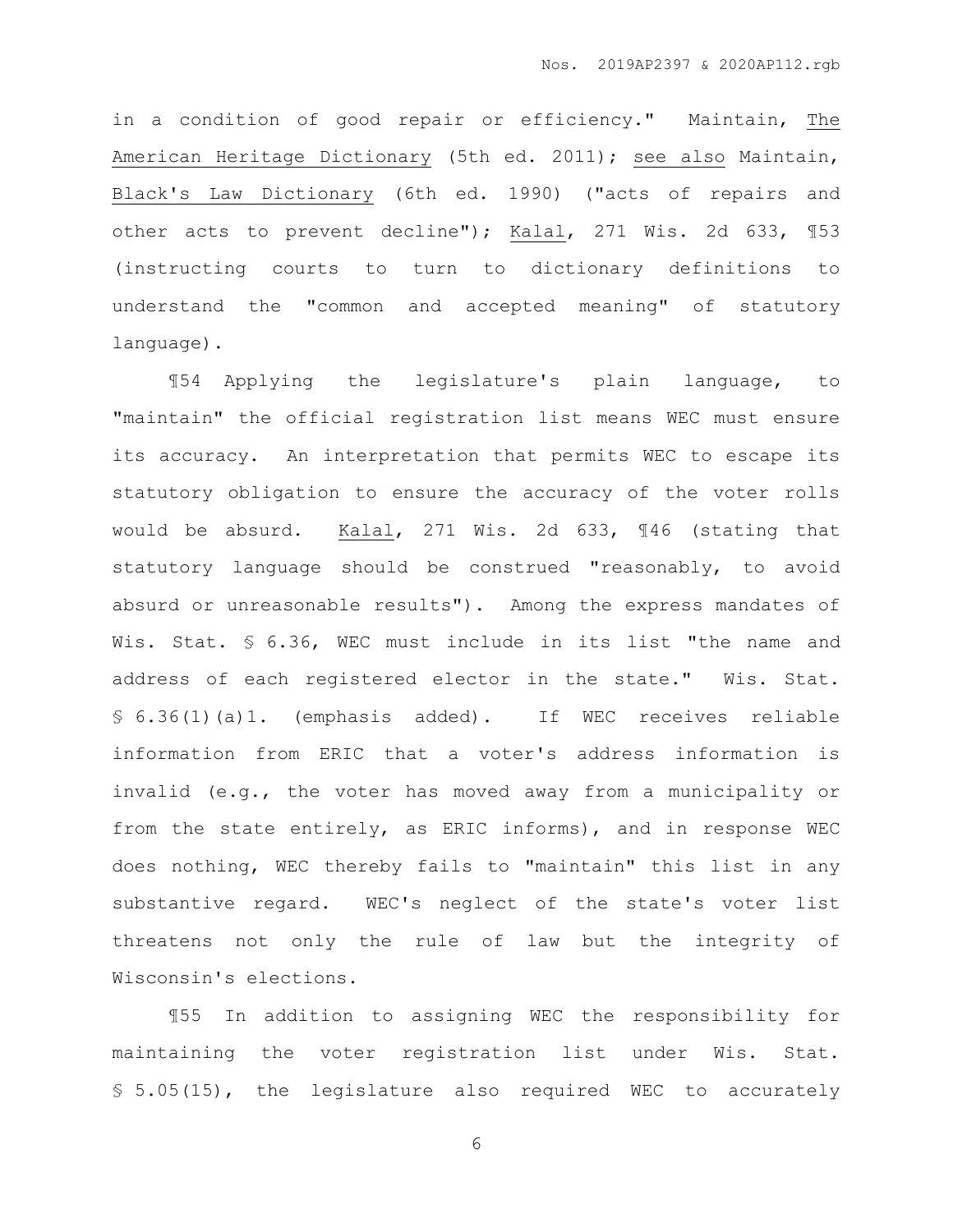maintain this list at the time it instructed WEC to join ERIC. In particular, Wisconsin's election laws require WEC "to enter into a membership agreement with Electronic Registration Information Center, Inc. [ERIC], for the purpose of maintaining the official registration list." Wis. Stat. § 6.36(ae)1 (emphasis added). The purpose of ERIC is "[to] assist state and local government units in making their voter registration lists and processes more accurate, more complete, and fully compliant with federal, state and local laws." Accordingly, by requiring WEC to enter into an agreement with ERIC, the legislature ensured that WEC would bear responsibility for maintaining an accurate registration list.

¶56 The membership agreement between WEC and ERIC reflects this obligation. In relevant part, the membership agreement states: "When the Member [WEC] receives credible ERIC Data (meaning the state has validated the data) indicating that information in an existing voter's record is deemed to be inaccurate or out-of-date, the Member [WEC] shall, at minimum, initiate contact with that voter in order to correct the inaccuracy or obtain information sufficient to inactivate or update the voter's record." (Emphasis added). The agreement defines "Member" as the chief election body in Wisconsin——not the municipal clerks or the municipal election commissions.<sup>2</sup>

 $\overline{a}$ 

<sup>&</sup>lt;sup>2</sup> At the time of this agreement, the Government Accountability Board (GAB) administered Wisconsin's election laws. Accordingly, under the agreement, "Member" refers to the GAB. However, in 2015 Wisconsin dissolved the GAB, replacing it with WEC, which assumed the GAB's responsibilities under the agreement with ERIC.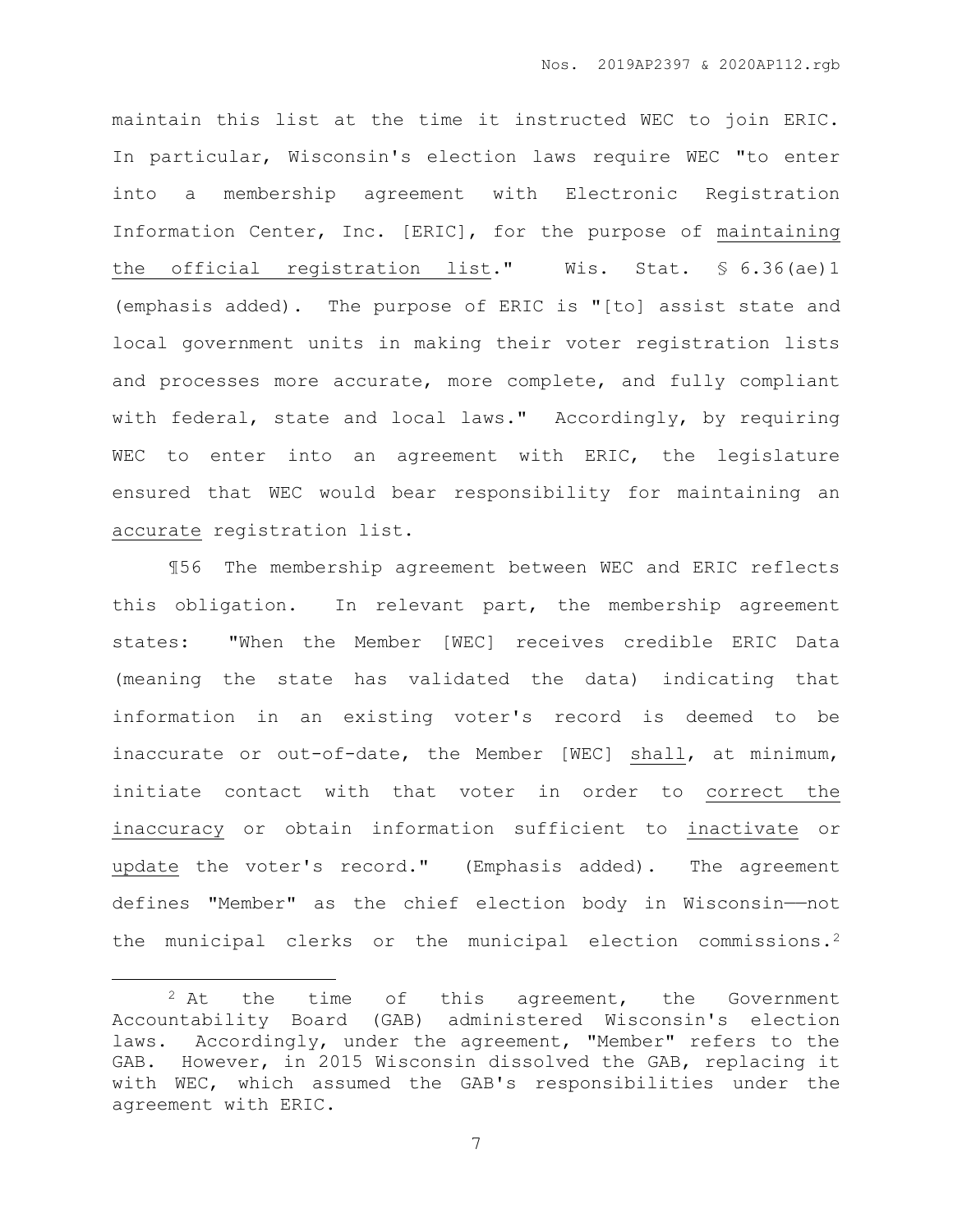Under the agreement, ERIC provides such data to WEC to enable WEC to reach out to voters, correct inaccurate information, and inactivate voter registrations in accordance with the law.3 The agreement does not impose any responsibilities on municipal clerks or local boards of election commissioners. Instead, the legislature expressly tasked WEC with maintaining the list, and the ERIC agreement reflects this.

¶57 Both Wis. Stat. § 5.05(15) and the ERIC Agreement instruct WEC to inactivate ineligible voters, and Wis. Stat.  $$5.05(2w)$  reinforces this responsibility. In full,  $$5.05(2w)$ states that WEC "has the responsibility for the administration of chs. 5 to 10 and 12." (Emphasis added). This statute requires WEC to administer the mandates of Wis. Stat.  $\frac{6}{5}$  6.50(3)-—the statute requiring local entities to deactivate voters pursuant to ERIC's data. "Administration" does not mean WEC may stand idly by when it receives information indicating the ineligibility of voters to cast ballots using addresses where they no longer reside; rather, WEC must "carry on or execute" the legislature's explicit statutory directives. Administer, Oxford English Dictionary (6th ed. 2007); see Kalal, 271 Wis. 2d 633, ¶53. While municipal clerks and local boards of election commissioners have a duty under § 6.50(3), it is incumbent upon WEC to administer this law, which means WEC must execute it.

 $\overline{a}$ 

<sup>&</sup>lt;sup>3</sup> The very fact that ERIC sends the data to WEC signals WEC's obligation to ensure the accuracy of voter rolls. If WEC does not share this data with local entities, the municipal clerks and boards of election commissioners could not possibly fulfill their statutory duties under Wis. Stat. § 6.50(3).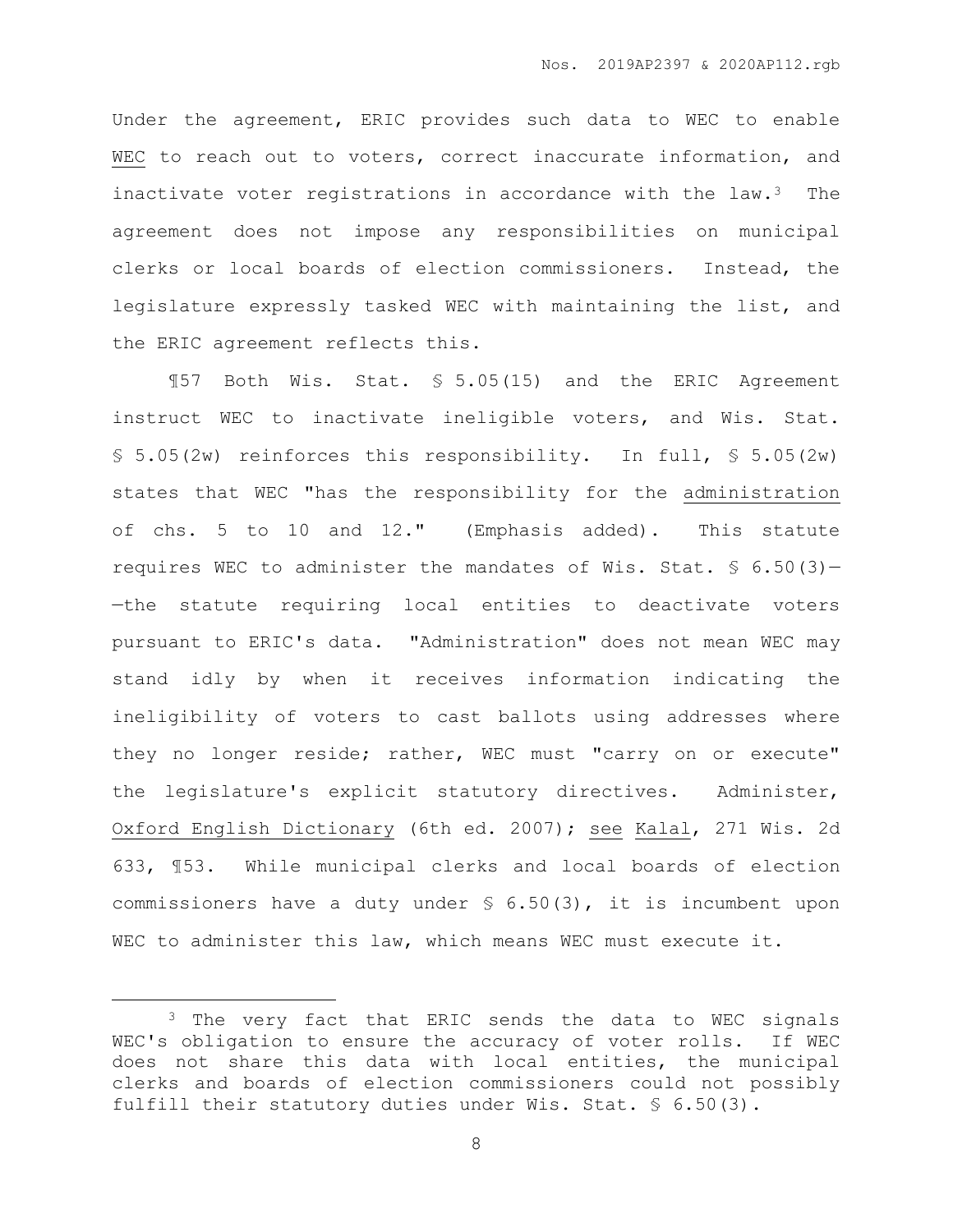¶58 WEC understood this, at one point in time. For example, in 2017 WEC itself "follow[ed] the statutory process related to voters for whom there is reliable information that they no longer reside at their registration address (Wis. Stat. § 6.50(3))" as documented in a March 11, 2019 WEC memorandum to its members from Megan Wolfe, then interim administrator of WEC. The memorandum goes on to detail how "Commission staff vetted the [ERIC] list" and "WEC mailed a postcard to flagged voters directing them to reregister if they had moved or to sign and return the card to keep their registration current." The registrations of any voters "who did not return the postcard or update their registrations were deactivated" by WEC in January 2018, as were the registrations of voters "whose postcards were returned to the clerk as undeliverable." Notwithstanding Wis. Stat. § 6.50(3)'s applicability to municipal clerks and board of election commissioners, WEC once recognized its own, independent obligation under state and federal law to ensure the accuracy of Wisconsin's voter rolls.

¶59 In restricting its review of WEC's statutory obligations to Wis. Stat. § 6.50(3) alone, the majority commits a common but consequential error:

Perhaps no interpretive fault is more common than the failure to follow the whole-text canon, which calls on the judicial interpreter to consider the entire text, in view of its structure and of the physical and logical relation of its many parts. Sir Edward Coke explained the canon in 1628: "[I]t is the most natural and genuine exposition of a statute to construe one part of the statute by another part of the same statute, for that best expresseth the meaning of the makers."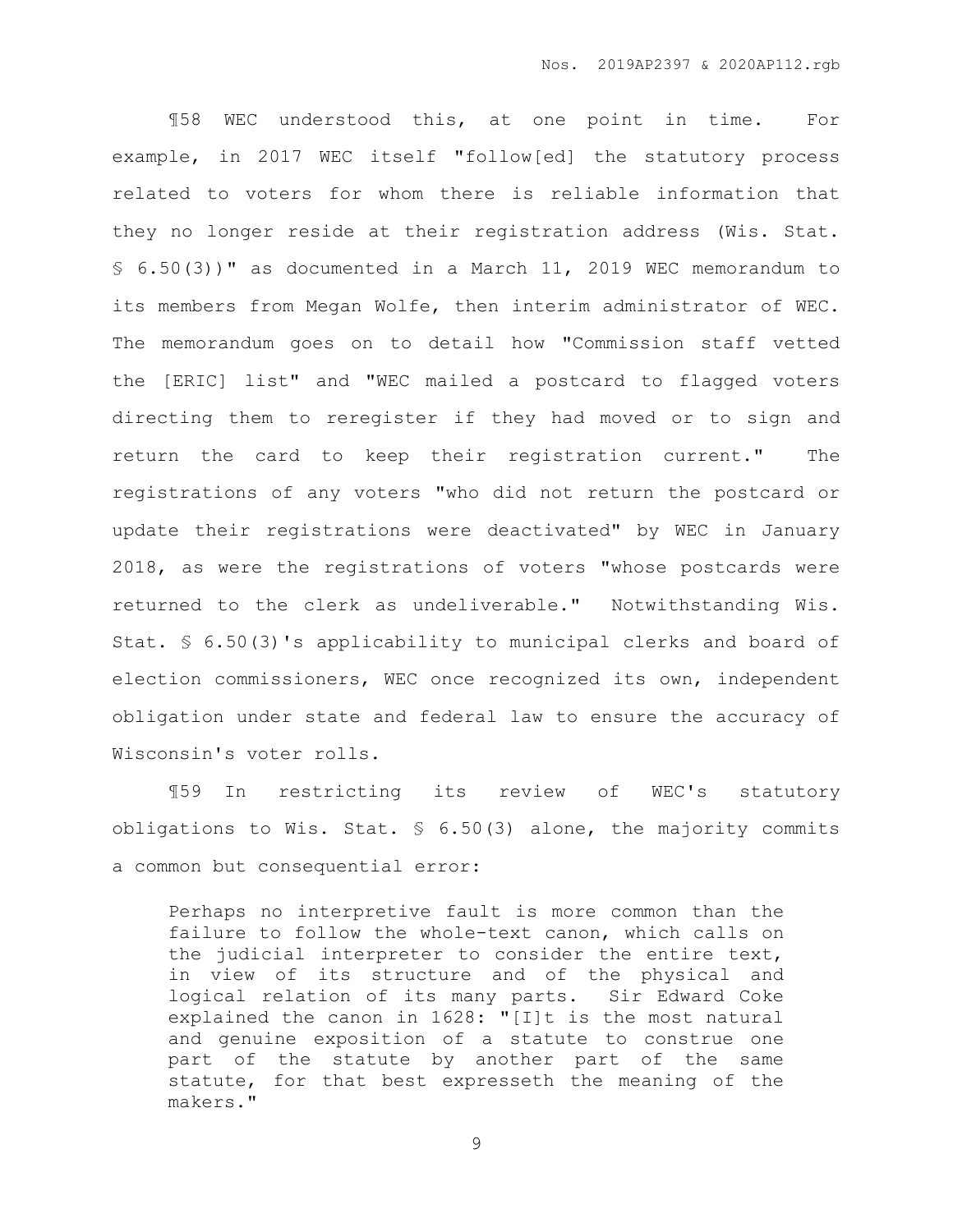Scalia & Garner, supra, at 167 (quoting 1 Edward Coke, The First Part of the Institutes of the Laws of England § 728, at 381a (1628; 14th ed. 1791)). This canon of statutory construction has endured for centuries, and it counsels against reading a single statutory section in isolation. "In ascertaining the plain meaning of the statute, the court must look to the particular statutory language at issue, as well as the language and design of the statute as a whole." Id. Application of the canon in this case reveals WEC's statutory duty to maintain an accurate voter list statewide, and to execute the legislature's directives to remove ineligible voters from that list.

¶60 By establishing a centralized body tasked with maintaining and administering the statewide voter list, the legislature can "ensure that citizens are only registered in one place." Crawford v. Marion Cnty. Election Bd., 553 U.S. 181, 193 (2008) (quoted source omitted). Imposing such "safeguards" "inspires public confidence" in the election system and "confirms the identity of voters" in our state. League of Women Voters of Wisconsin Educ. Network, Inc. v. Walker, 2014 WI 97, ¶52, 357 Wis. 2d 360, 851 N.W.2d 302 (quoted source omitted). "Increased confidence in the elector system, in turn, encourages citizen participation in the democratic process." Id. (quoted source and internal marks omitted). For this reason, "[c]onfidence in the integrity of our electoral processes is essential to the functioning of our participatory democracy." Purcell v. Gonzalez, 549 U.S. 1, 4 (2006). When WEC neglects its duty to properly administer the mandates of Wis. Stat.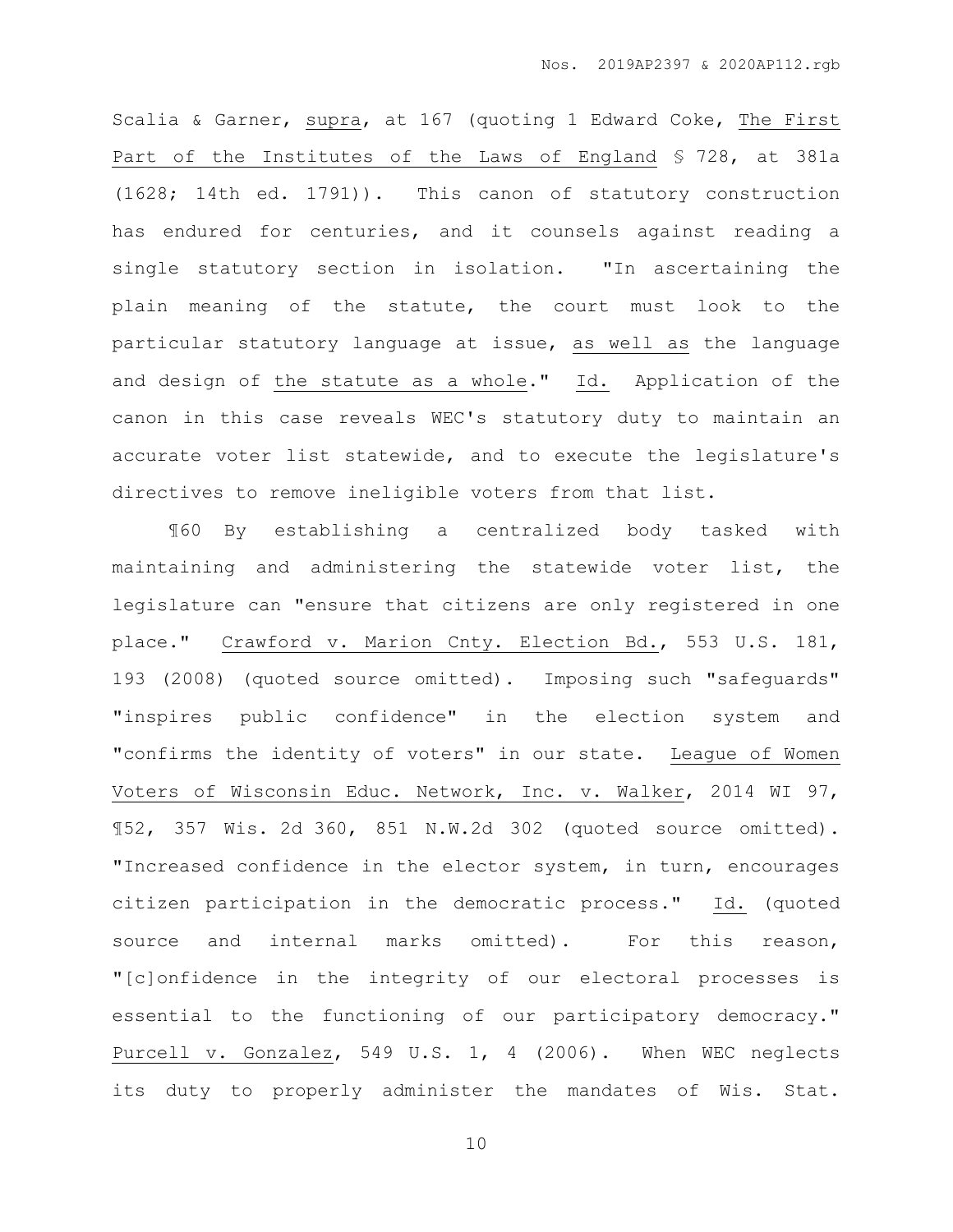§ 6.50(3), it jeopardizes the functioning of our participatory democracy. While WEC only now identifies municipal clerks and boards of election commissioners as the entities responsible for changing ineligible voters' registrations, WEC (and the majority) disregard WEC's role as the centralized election body in the state, which means the buck stops there.<sup>4</sup> See Scott v. Schedler, 771 F.3d 831, 839 (5th Cir. 2014).

¶61 This reading of Wis. Stat. §§ 5.05(15) and (2w) is buttressed by Wisconsin's obligations under HAVA. Although federal law does not dictate our interpretation of state law, it can nonetheless confirm our analysis. Cf. Wisconsin's Envtl. Decade, Inc. v. Pub. Serv. Comm'n, 79 Wis. 2d 409, 416-24, 256 N.W.2d 149 (1977) (confirming this court's interpretation of the Wisconsin Environmental Policy Act, which is "substantially patterned" after federal regulation). HAVA imposes on states a mandatory duty to deactivate ineligible voters, independent of state law.

¶62 "For many years, Congress left it up to the States to maintain accurate [voting] lists," until Congress shifted

 $\overline{a}$ 

<sup>4</sup> WEC also has a duty to investigate local entities' statutory violations. In relevant part, Wis. Stat. § 5.05(2m) states that "[t]he commission shall investigate violations of laws administered by the commission[.]" As explained, WEC has an affirmative duty to "administer" Wis. Stat. § 6.50(3); therefore, if local entities failed to fulfill their responsibilities under this provision, WEC had a duty to investigate. Of course, the record reflects that WEC usurped the duties statutorily assigned to municipal clerks and municipal boards of election commissioners under § 6.50(3), thereby ostensibly partaking in the violation of the laws WEC was entrusted to administer.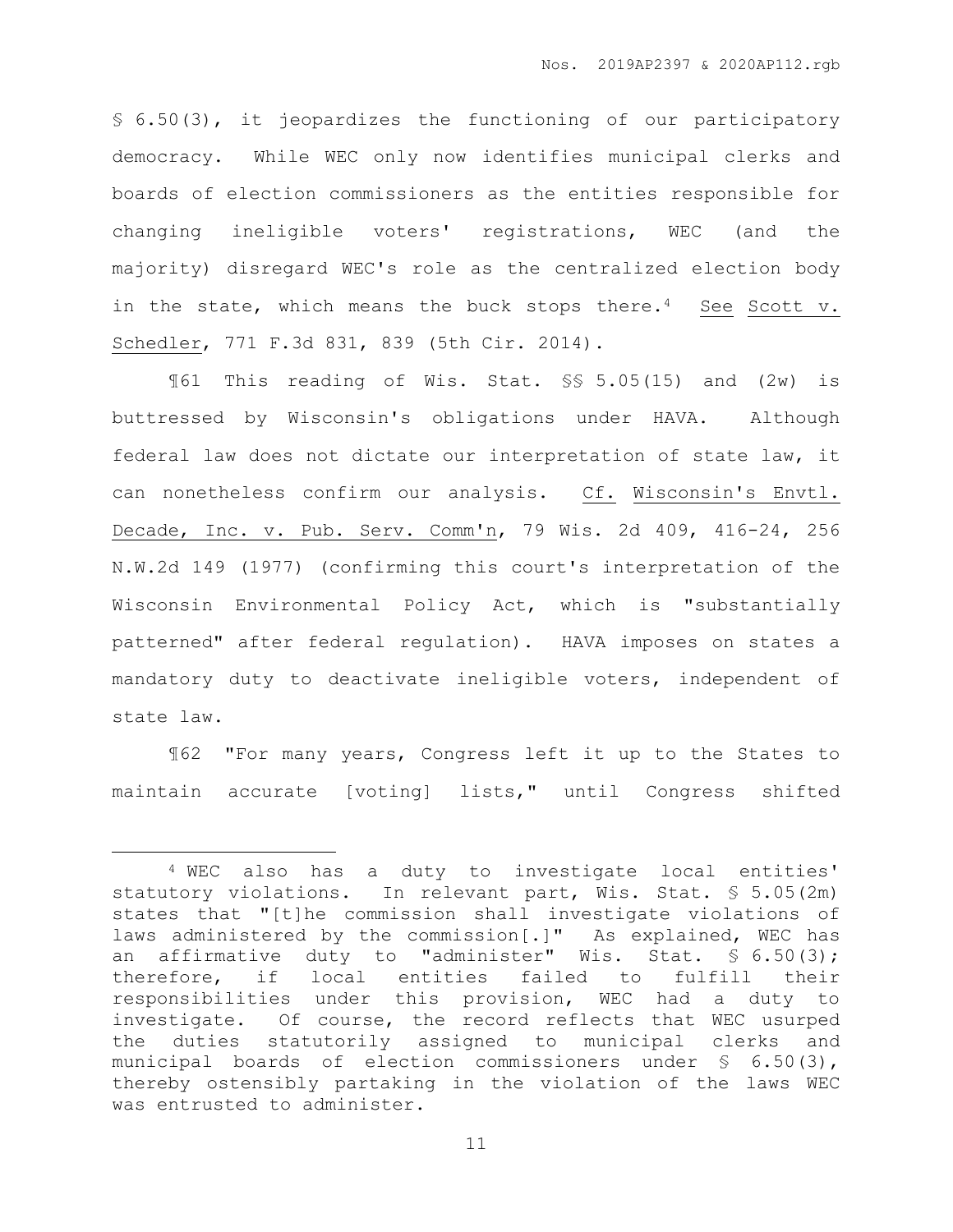course. Husted v. A. Philip Randolph Inst., 138 S. Ct. 1833, 1838 (2018). In 2002, Congress enacted HAVA, which in part was created in order "to ensure that voter registration records in the State are accurate and updated regularly." 52 U.S.C. § 21083(a)(4). Toward this end, HAVA requires "each State, acting through the chief State election official, [to] implement, in a uniform and nondiscriminatory manner, a single, uniform, official, centralized, interactive computerized statewide voter registration list defined, maintained, and administered at the State level." 52 U.S.C. § 21083(a)(1)(A) (emphasis added). Accordingly, when WEC receives information from ERIC indicating that certain voters have moved and are therefore ineligible to vote at their registered addresses, WEC cannot simply sit on its hands. To the contrary, WEC has an obligation under federal law to maintain and administer the voter list, ensuring the accuracy of its content. Only WEC can comply with federal mandates to maintain Wisconsin's voter registration list "at the State level" and "in a uniform" manner, something 1,850 municipal clerks and boards of elections commissioners cannot possibly do separately and at the local level.

¶63 Congress enacted HAVA "to plac[e] primary responsibility [for voter registration lists] at the state level of government." Arthur L. Burris & Eric A. Fisher, The Help America Vote Act and Election Administration: Overview and Selected Issues for the 2016 Election, Cong. Research Serv. 7 (Oct. 18, 2016). While "[e]arly U.S. elections were conducted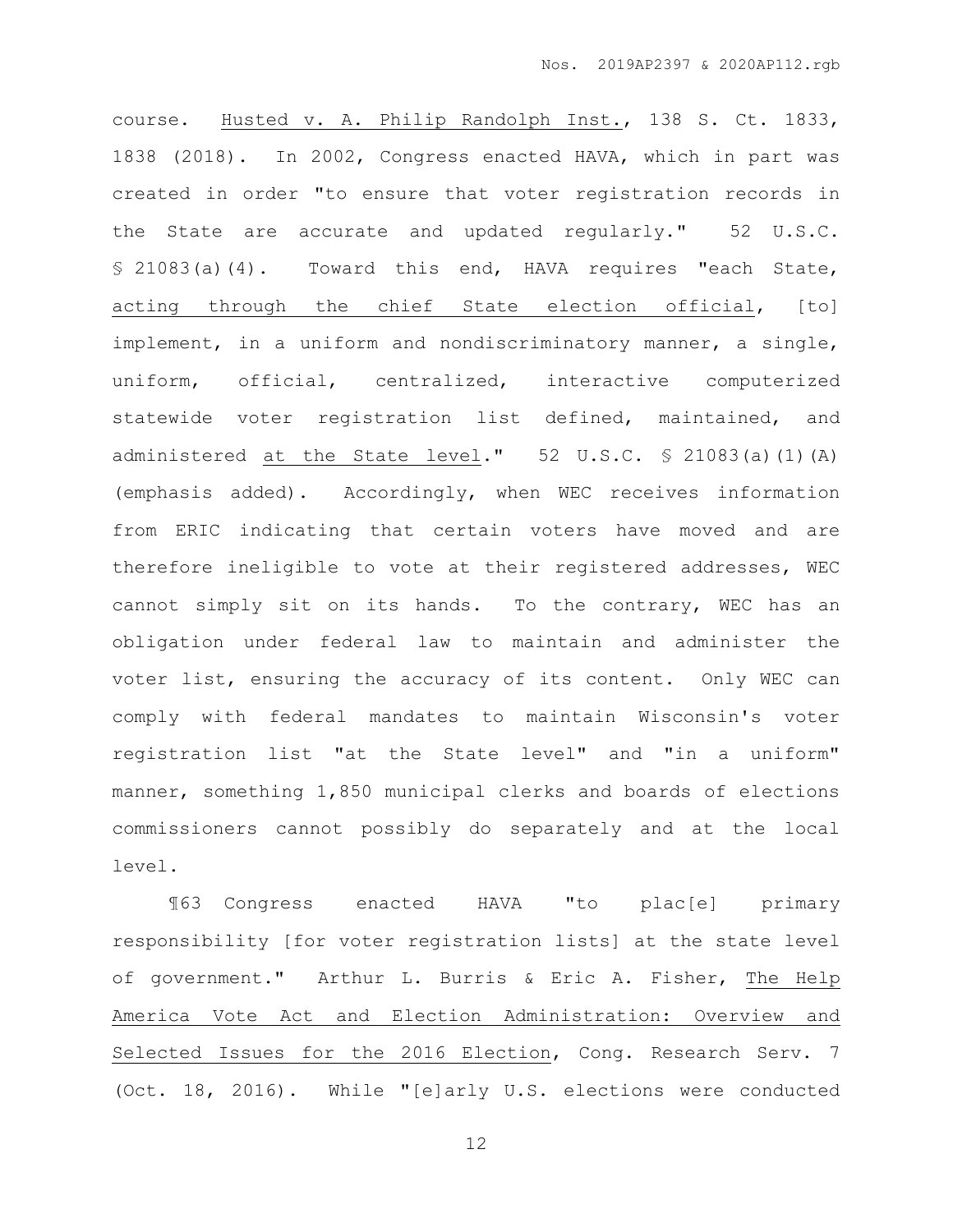almost entirely locally," HAVA changed the game, "shift[ing] some responsibility for conducting elections to the state level." Karen K. Shanton, The State and Local Role in Election Administration: Duties and Structures, Cong. Research Serv. 7 (March 4, 2019). As the United States Supreme Court has recognized, Congress requires "[the] State to create and maintain a computerized list of all registered voters" and to "verify voter information contained in registration applications." Crawford, 553 U.S. at 192 (emphasis added).

¶64 The purpose of these mandates is straightforward: "to improve our country's election system." H.R. Rep. No. 107-329, at 31 (2001). As the "chief State election official" in Wisconsin, WEC has an essential role to play in this mission. See 52 U.S.C. § 21083(a)(1)(A). In particular, removing ineligible voters from the registration list is critical to "prevent[ing] voter fraud." Ortiz v. City of Philadelphia Office of the City Commissioners Voter Registration Div., 28 F.3d 306, 314 (3d Cir. 1994). A "State's interest in preserving the integrity of the electoral process is undoubtedly important," John Doe No. 1 v. Reed, 561 U.S. 186, 197 (2010), and it has a "strong interest in ensuring that its elections are run fairly and honestly." Taxpayers United for Assessment Cuts v. Austin, 994 F.2d 291, 297 (6th Cir. 1993) (citing Anderson v. Celebreeze, 460 U.S. 780, 788 (1983)). Indeed, retaining thousands of potentially illegitimate registrations on Wisconsin's voter lists substantially harms the integrity of elections and dilutes or even cancels votes of validly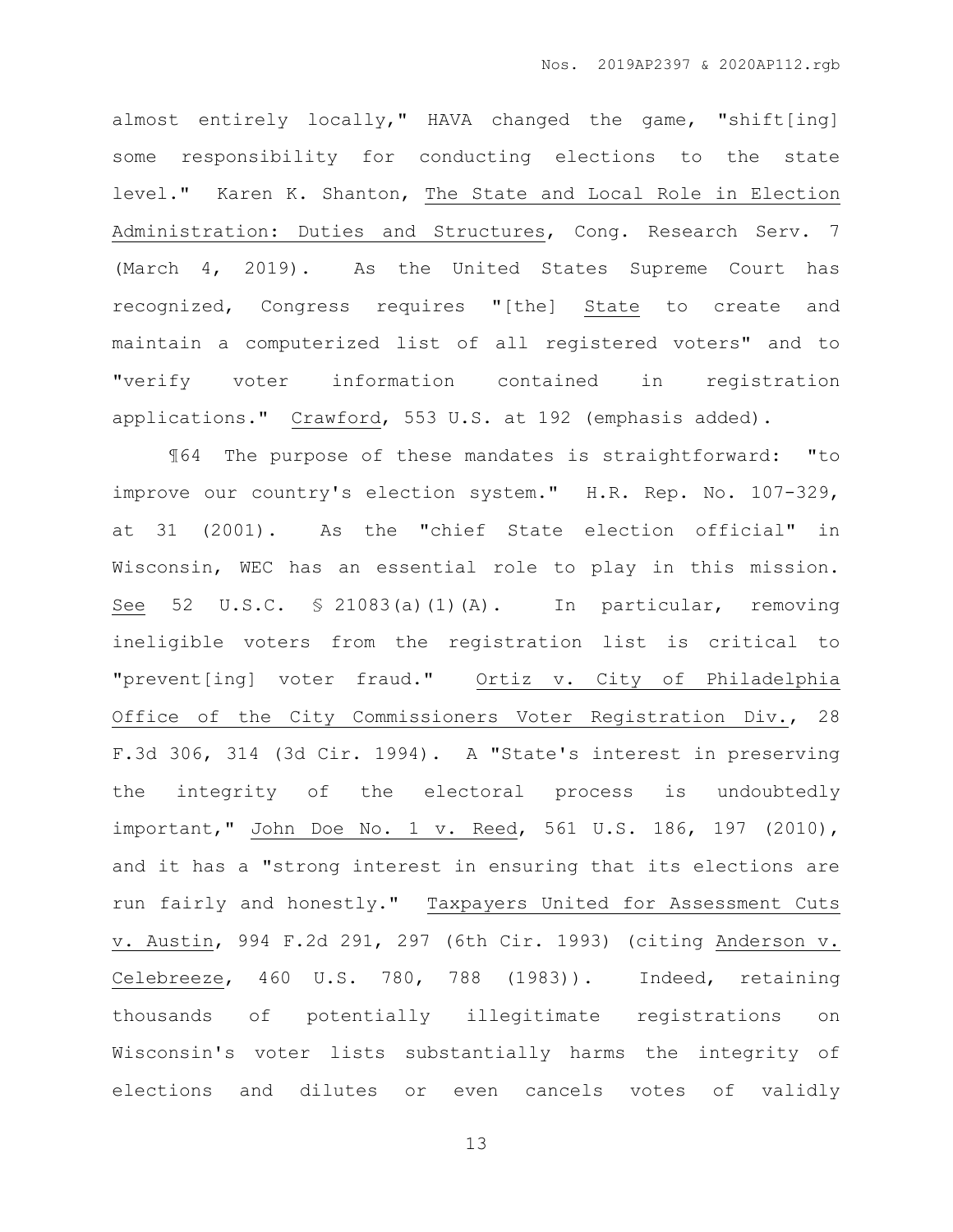registered citizens. Removing ineligible voters from this state's registration list is paramount if Wisconsin takes seriously its obligation to ensure fair and honest elections.

¶65 Even though Wisconsin's election statutes and HAVA require WEC to maintain the integrity and accuracy of the statewide voter registration list, WEC flagrantly violated both. Instead of making sure voter registrations were promptly deactivated "[i]f the elector no longer resides in the municipality or fails to apply for continuation of registration within 30 days of the date the notice is mailed" WEC decided to rewrite the law to give such voters "between 12 months and 24 months" after the notification was sent. Failing to follow the legislature's mandate—as WEC did in this very case—opens the door to voter fraud, erodes "[c]onfidence in the integrity of our electoral processes, . . . drive[s] honest citizens out of the democratic process, and breed[s] distrust of our government." Purcell, 549 U.S. at 8; see also Milwaukee Branch of NAACP v. Walker, 2014 WI 98, ¶72, 357 Wis. 2d 469, 851 N.W.2d 262 ("Protecting the integrity and reliability of the electoral process, maintaining public confidence in election results, and preventing voter fraud [are] significant and compelling [state] interests.") (internal quotations omitted). Maintaining accurate voter rolls is integral to the "functioning of our participatory democracy," and WEC failed to fulfill its statutory obligation to do so as the chief election body in this state. See id.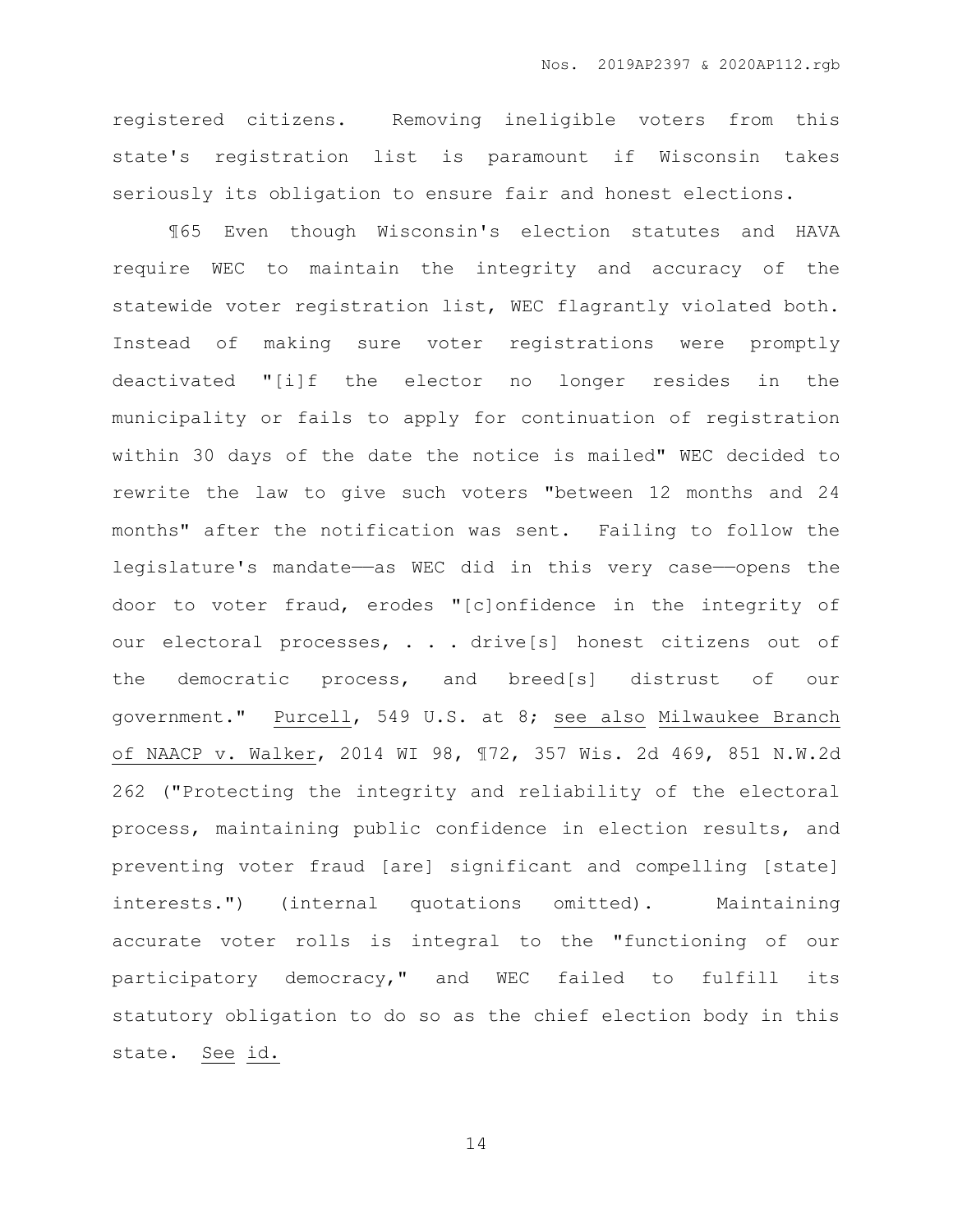¶66 Reading Wis. Stat. §§ 5.05(15) and (2w) in harmony with HAVA and the ERIC Agreement, WEC had a "positive and plain duty" to change an elector's registration from eligible to ineligible status if the elector had moved, according to ERIC's data.5 WEC fully understood its duty and acted on it in prior years. For example, in 2017 ERIC sent WEC a maintenance report showing a list of registered voters who apparently had moved and were no longer eligible to vote at their registered address. WEC reviewed the accuracy of this list, sent notices to the applicable voters, and changed the status of voters who did not respond. In contrast, in 2019 and 2020 WEC refused to undertake these mandatory updates, despite no intervening changes in applicable law.

¶67 During oral argument, when Attorney General Josh Kaul was asked whether WEC had a duty to deactivate voters regardless of the duties of local entities, he equivocated. In particular, he was asked: "The Commission still thinks it has the authority

 $\overline{a}$ 

<sup>5</sup> The majority misconstrues my analysis to mean that "a court can order the Commission to carry out" the statutory duties of a municipal clerk or board of election commissioners. Majority op., ¶39 n.17. Refusing to read Wisconsin's election laws as a whole, the majority entirely ignores WEC's own independent statutory duties. There is nothing "remarkable" in concluding that a court may issue a writ of mandamus ordering WEC to fulfill its obligations under the law. The majority characterizes this analysis as "craft[ing] a new argument on Zignego's behalf."  $\underline{Id.}$  Construing the election statutes as a whole is not making an argument for any party; it is fulfilling this court's duty to interpret the law. "Statutes cannot be read intelligently if the eye is closed to considerations evidenced in affiliated statutes[.]" Felix Frankfurter, Some Reflections on the Reading of Statutes, 47 Colum. L. Rev. 527, 539 (1947).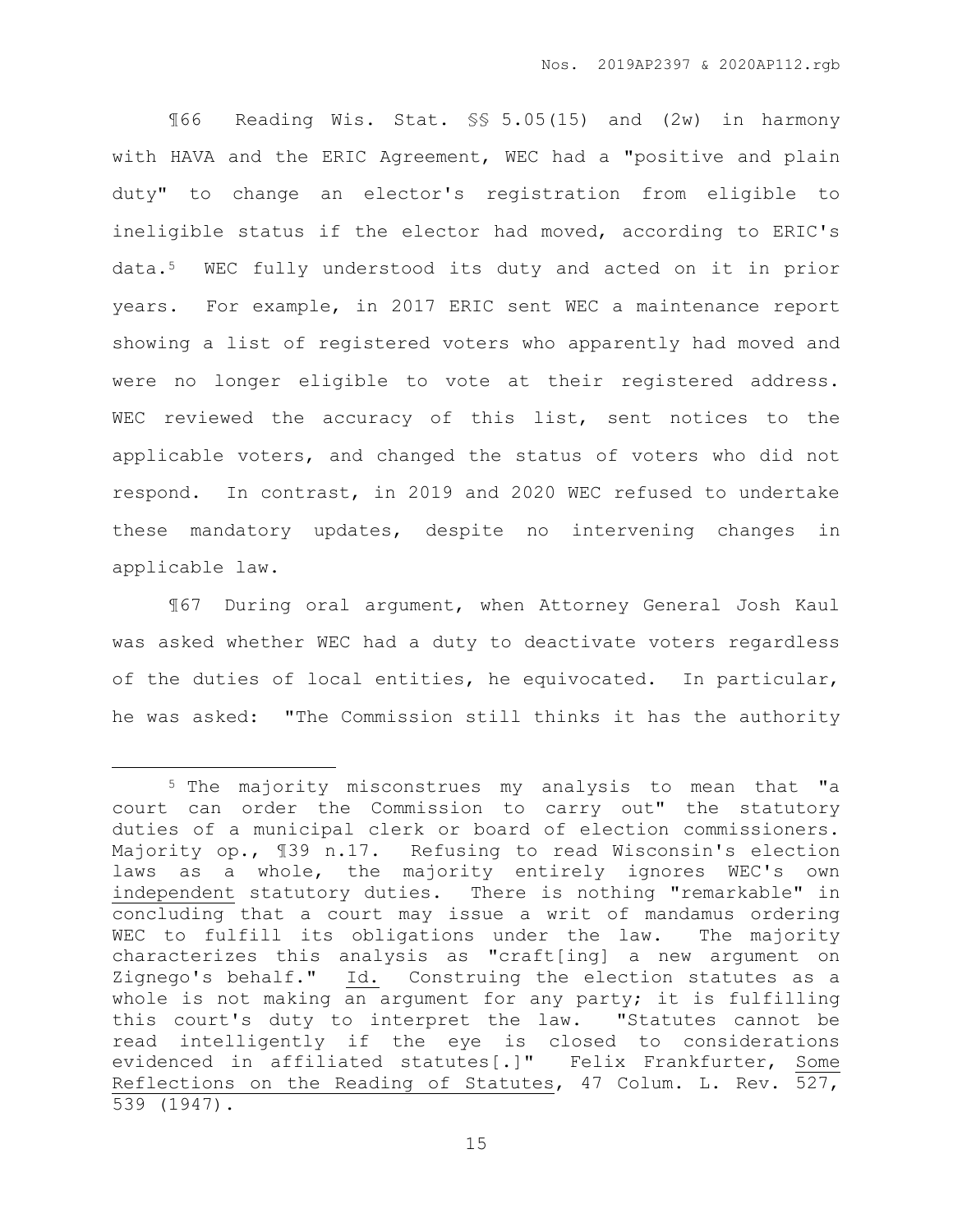[to deactivate voters]; does it rely on [its] general maintenance language in chapter 5?" Attorney General Kaul dodged the question, merely noting that this issue "raised a different question than the question here" and gave no answer one way or the other. Attorney General Kaul was later asked to clarify what duties WEC possesses under Wisconsin's election laws: "Do you agree or disagree with memorandum for the March 11, 2019 commission meeting prepared [by WEC's chief official] that . . . outlines the legal authority related to the recommended process [for WEC deactivating voters]?" Importantly, this memo acknowledged that "Wis. Stat. § 5.05(15) provides a broader source of statutory authority to the Commission for ensuring the integrity and maintenance of the statewide voter registration list, which supports the process [of deactivating voters] recommended by staff." Again, Attorney General Kaul evaded the issue, stating that the memo does "point to [WEC's] general maintenance obligation," but "how far this extends is not at issue."

¶68 As these exchanges and WEC's briefing to this court illustrate, we have been asked to disregard WEC's obligations under Wisconsin election law, merely because local entities have some role to play in deactivating voters. WEC's position is not only disingenuous, it also upends the statutory hierarchy of responsibilities. Both Wis. Stat. §§ 5.05(15) and (2w) require WEC, as the state's chief election body, to inactivate voters identified as ineligible by ERIC. Both HAVA as well as the ERIC Agreement impose this requirement on WEC and no other entity.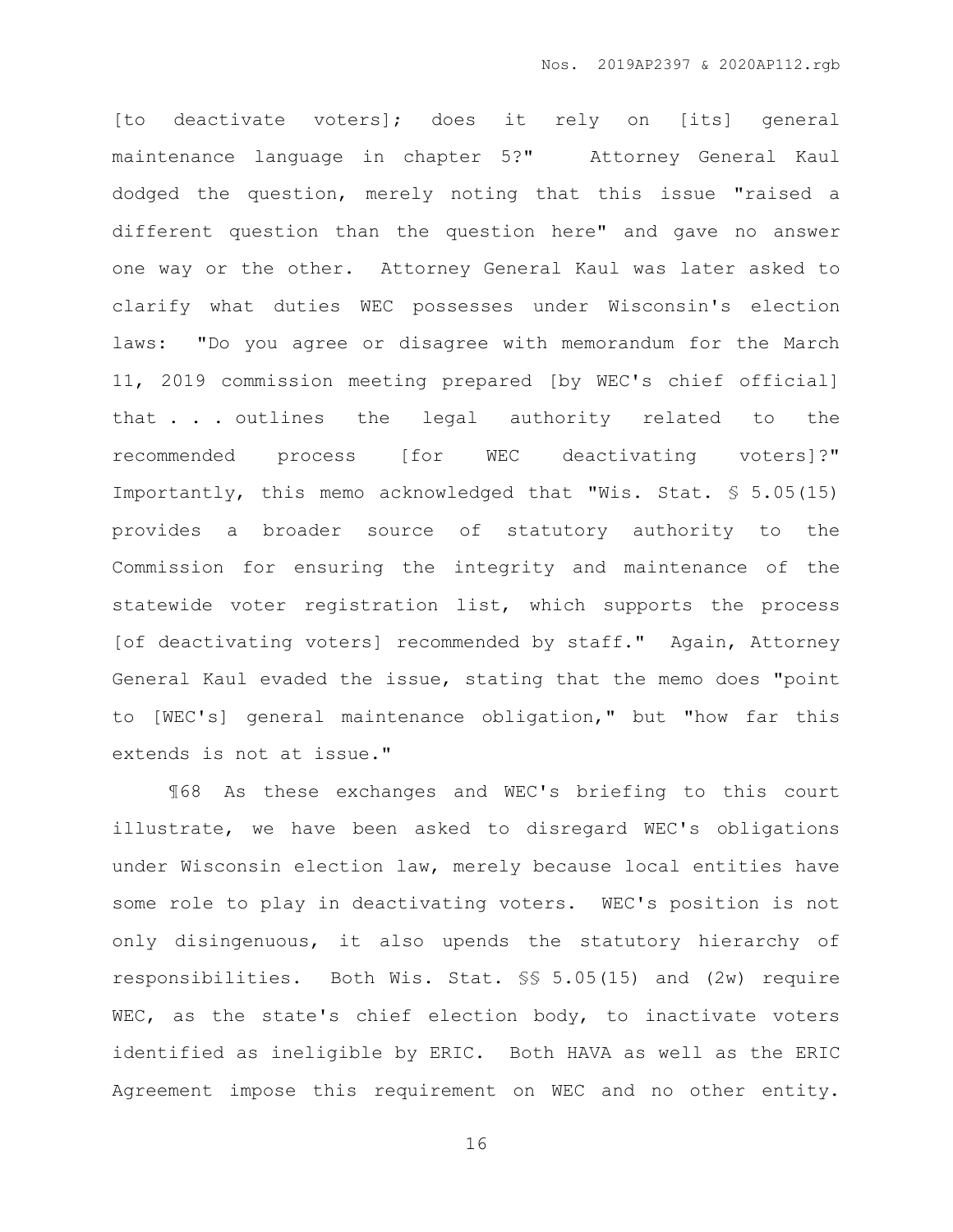"How far [these duties] extend" is precisely the issue in this case. The law imposes a "positive and plain duty" on WEC to deactivate certain ineligible voters——and WEC most assuredly understood this, as its own conduct confirms, until its position changed in order to avoid accountability in this litigation.

¶69 Because WEC had a "positive and plain" duty under Wisconsin election laws, the circuit court properly issued a writ of mandamus.<sup>6</sup> "Mandamus is an extraordinary legal remedy" that is issued "to compel performance by a public officer of a duty which he is bound by law to perform." Eisenberg v. Estowski, 59 Wis. 2d 98, 102, 207 N.W.2d 874 (1973) (citation omitted). It was WEC's extraordinary dereliction of duty that warranted this extraordinary remedy. Certainly, Wis. Stat.

 $\overline{a}$ 

<sup>6</sup> Although the circuit court issued the writ of mandamus pursuant to Wis. Stat. § 6.50(3), WEC was nevertheless compelled to act pursuant to Wis. Stat.  $\S$  5.05(15) and (2w). It is wellsettled law that even "[i]f a trial court reaches the proper result for the wrong reason it will be affirmed." State v. King, 120 Wis. 2d 285, 292, 354 N.W.2d 742 (Ct. App. 1984). "An appellate court is concerned with whether the decision . . . is correct, not whether . . . the circuit court's reasoning is. If the holding is correct, it should be sustained and this court may do so on a theory or on reasoning not presented to the lower court." Liberty Trucking Co. v. Dep't of Indus., Lab & Hum. Rels., 57 Wis. 2d 331, 342, 204 N.W.2d 457 (1973); see also Mueller v. Mizia, 33 Wis. 2d 311, 318, 147 N.W.2d 269 (1967). This general rule applies with equal force when circuit courts grant or deny writs of mandamus. See, e.g., State ex rel. Morke v. Record Custodian, Dep't of Health and Soc. Servs., 154 Wis. 2d 727, 454 N.W.2d 21 (Ct. App. 1990) (affirming the trial court's decision to deny a writ of mandamus because, even though the trial court relied on an erroneous interpretation of the "substantial damages requirement," the petitioner nonetheless did not have a "positive and plain duty" to act). Accordingly, because WEC was compelled to act pursuant to §§ 5.05(15) and  $(2w)$ , even though the writ referenced § 6.50(3), the circuit court's decision must be upheld.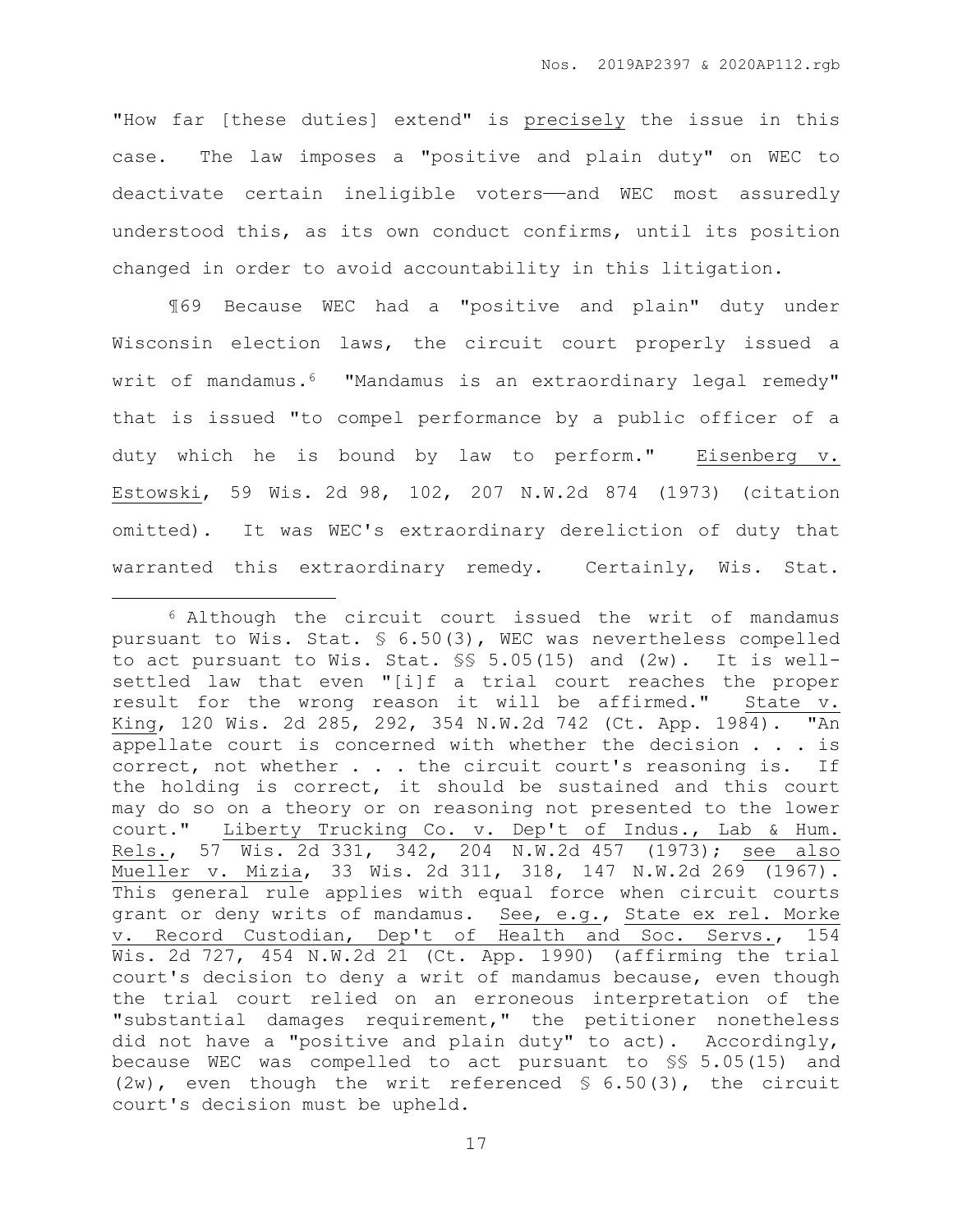§§ 5.05(15) and (2w) instruct WEC to perform its "positive, plain, and unequivocal" responsibility to deactivate these voters——a duty it abandoned. State ex rel. Althouse v. City of Madison, 79 Wis. 2d 97, 106, 255 N.W.2d 449 (1977). Accordingly, the circuit court did not erroneously exercise its discretion when it issued the writ of mandamus. Lake Bluff Hous. Partners v. City of S. Milwaukee, 197 Wis. 2d 157, 170, 540 N.W.2d 189 (1995).

#### II

¶70 As the majority notes, the circuit court found WEC in contempt when it failed to comply with the writ of mandamus and imposed remedial sanctions. Despite WEC's willful defiance of the circuit court's order, the majority relieves WEC of those sanctions and merely "remind[s]" WEC that just because a party disagrees with a court order, it nevertheless must comply with it. Majority op., ¶5. Astonishingly, the majority is not the least bit troubled by WEC's refusal to obey a court order. The majority's feckless response dangerously signals to all litigants that they may defy circuit court orders without penalty, so long as they prevail on appeal.

¶71 In December 2019, the Ozaukee County Circuit Court issued a writ of mandamus ordering WEC "to comply with the provisions of § 6.50(3) and deactivate the registrations of those electors who have failed to apply for continuation of their registration within 30 days of the date the notice was mailed under that provision." The circuit court issued this ruling orally from the bench on December 13, 2019, and signed a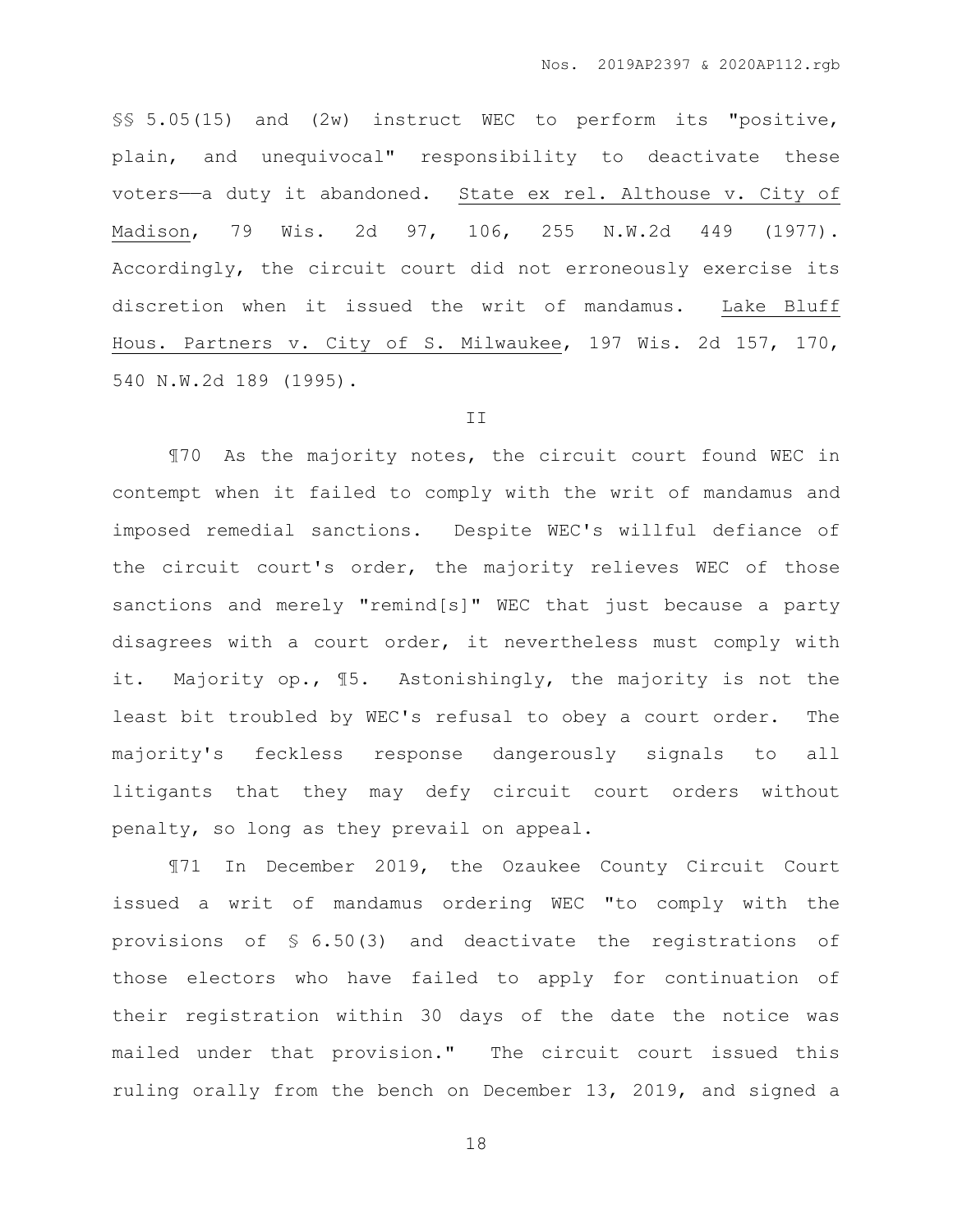written order on December 17, 2019. Although this was indisputably an order of the court, WEC quite publicly refused to comply with it, thereby undermining the authority of the entire judicial branch.

¶72 Time was of the essence for WEC to comply with the circuit court's order because of the elections scheduled for February 18, 2020 and April 7, 2020—the first two of five elections in Wisconsin last year. Although WEC appealed the circuit court's order, a stay of the mandamus order was not in effect and therefore WEC was bound to obey the circuit court's order. See Wis. Stat. § 808.07(1) ("An appeal does not stay the execution or enforcement of the judgment or order appealed from except as provided in this section or as otherwise expressly provided by law."). WEC did not obey the order; it openly defied it.

¶73 As a result, petitioners returned to the circuit court to force WEC to comply with the mandamus order via a contempt motion. After a hearing on January 13, 2020, the circuit court found WEC and three of its commissioners——Julie Glancey, Anne Jacobs, and Mark Thomsen—in contempt for disobeying the writ of mandamus. The circuit court imposed remedial sanctions ordering each of those commissioners to pay a forfeiture of \$250 and WEC to pay \$50 per day until WEC complied with the writ of mandamus. The day after the circuit court issued the contempt order, on January 14, 2020, the court of appeals stayed both the mandamus order and the contempt order, without stating any reasons for doing so, much less any legal basis.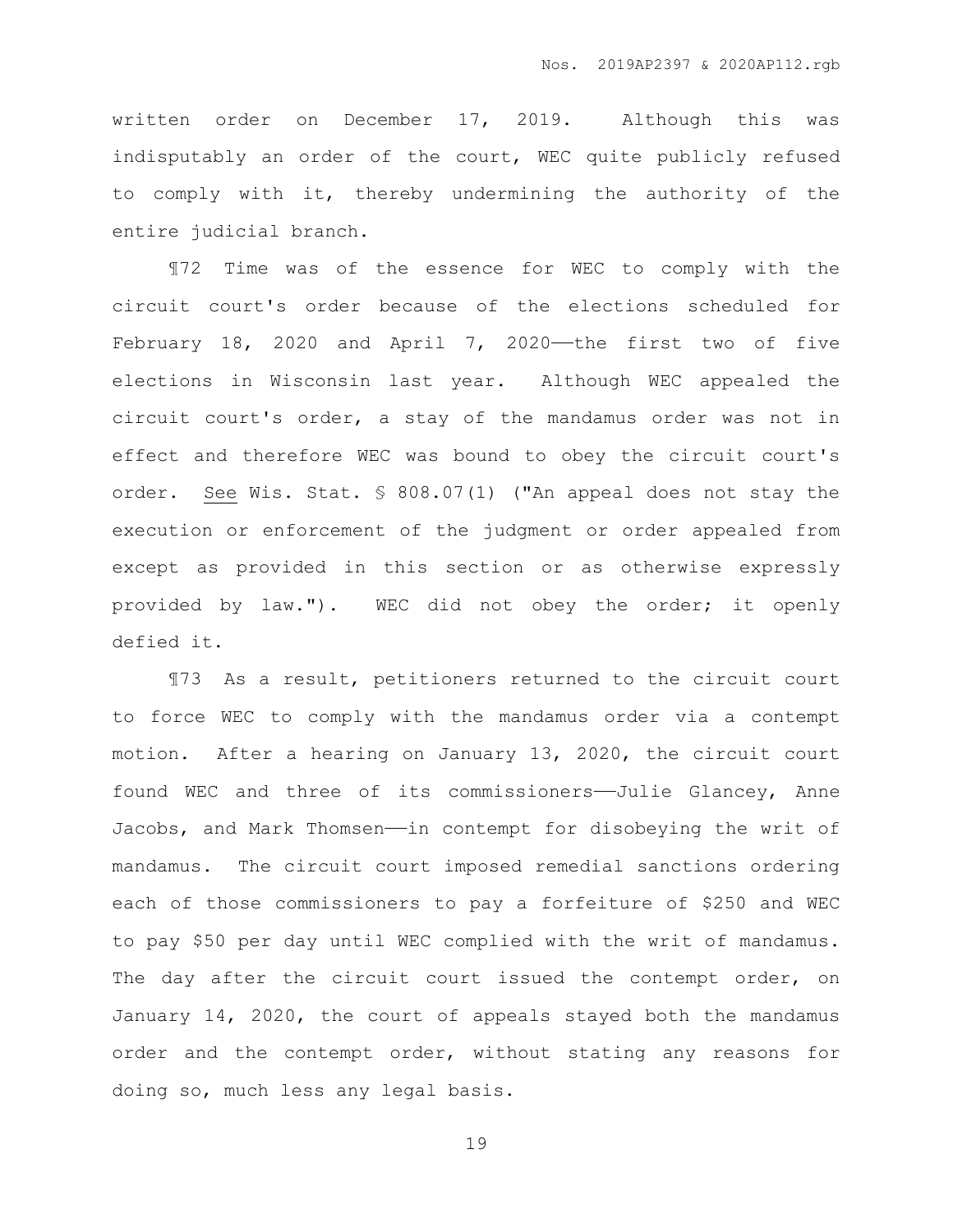¶74 In addition to contaminating Wisconsin's elections, WEC's refusal to obey the circuit court's order harmed the integrity of Wisconsin's justice system. The court of appeals' stays in this case excused WEC's allegedly contemptuous conduct and signaled to the public that no one is bound by a circuit court order. Defiance of court orders, permitted by the court of appeals and now condoned by this court, threatens the integrity of our entire judicial system. "[T]he public interest in the enforcement of court orders . . . is essential to the effective functioning of our judicial process[.]" Valdez v. City and County of Denver, 878 F.2d 1285, 1289 (10th Cir. 1989). An orderly society depends upon citizens and government officials following the law. "If it is within the power of a party to an action . . . to flout the judgments of a court and act in contravention thereto, then our system of government is wholly ineffectual to protect the rights of parties to actions who have submitted themselves to the jurisdiction of its courts; hence the duty of a citizen who is a litigant to obey the order of the court." John F. Jelke Co. v. Hill, 208 Wis. 650, 662-63, 242 N.W. 576 (1932).

¶75 By imposing a stay on the contempt order before deciding the merits as to WEC's contempt, the court of appeals made a mockery of the rule of law in Wisconsin. While the court of appeals stayed the contempt order one day after the circuit court made it, WEC blatantly flouted the circuit court's writ for 32 days before an appellate court relieved it of its obligation to comply with it. "If a party can make himself a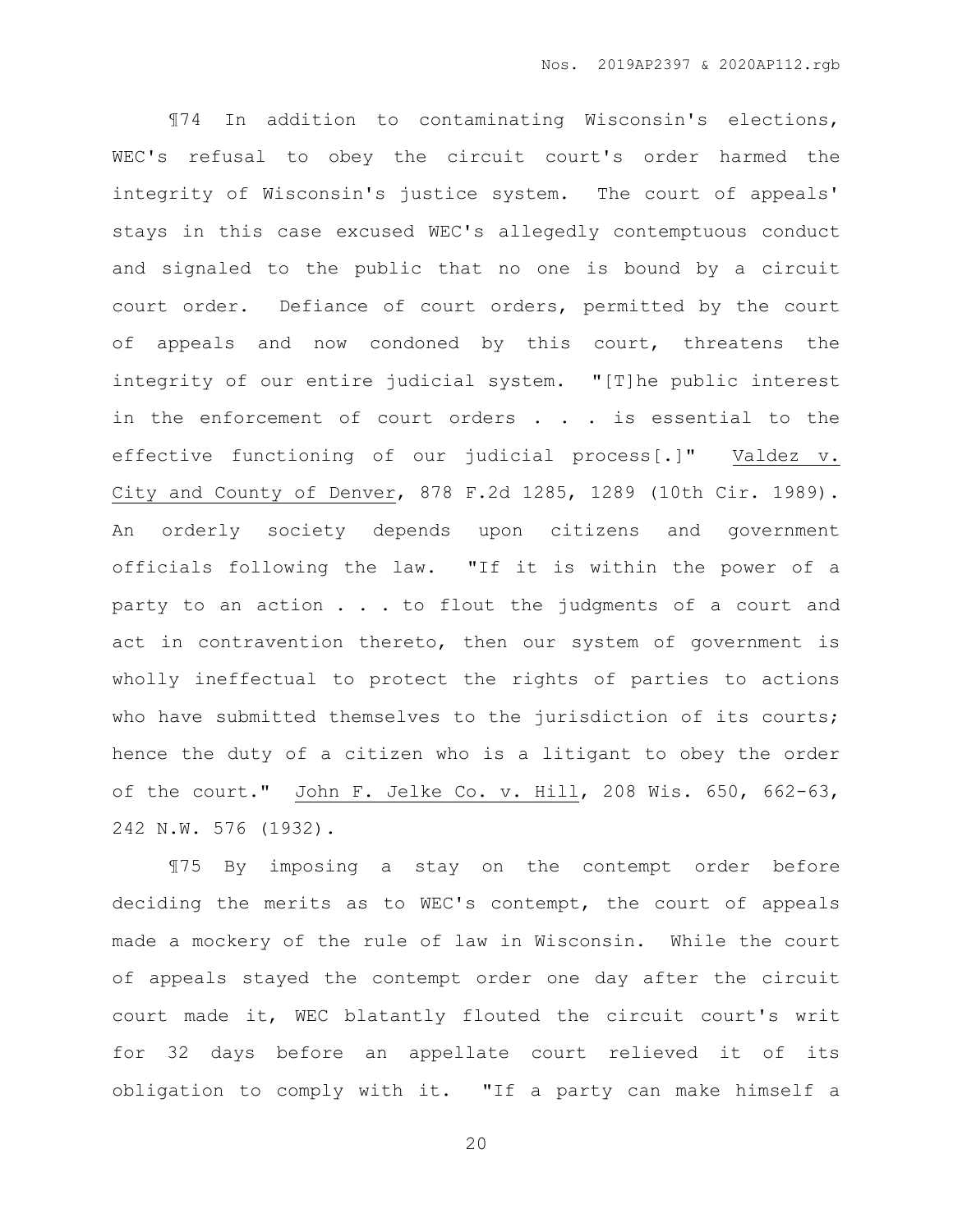judge of the validity of orders which have been issued, and by his own act of disobedience set them aside, then are the courts impotent, and what the Constitution now fittingly calls the 'judicial power of the United States' would be a mere mockery." Gompers v. Buck's Stove & Range Co., 221 U.S. 418, 450 (1911). The circuit court's contempt order should have remained in effect until an appellate court decided the merits of the circuit court's decision, and the sanctions should have been upheld regardless of the outcome. Instead, the majority effectively condones WEC's scorn for the judiciary by failing to even admonish WEC's brazen disrespect for the authority of our courts.

\* \* \*

¶76 "This great source of free government, popular election, should be perfectly pure." Alexander Hamilton, Speech at New York Ratifying Convention (June 21, 1788), in Debates on the Federal Constitution 257 (J. Elliot ed. 1876). Our elections will not be perfectly pure until WEC is compelled to comply with Wisconsin's election laws and held to account when it fails to do so.

"Elections are 'of the most fundamental significance under our constitutional structure.' Through them, we exercise self-government. But elections enable selfgovernance only when they include processes that 'giv[e] citizens (including the losing candidates and their supporters) confidence in the fairness of the election.'"

Republican Party of Pennsylvania v. Degraffenreid, U.S. , 141 S. Ct. 732, 734 (2021) (Thomas, J., dissenting from denial